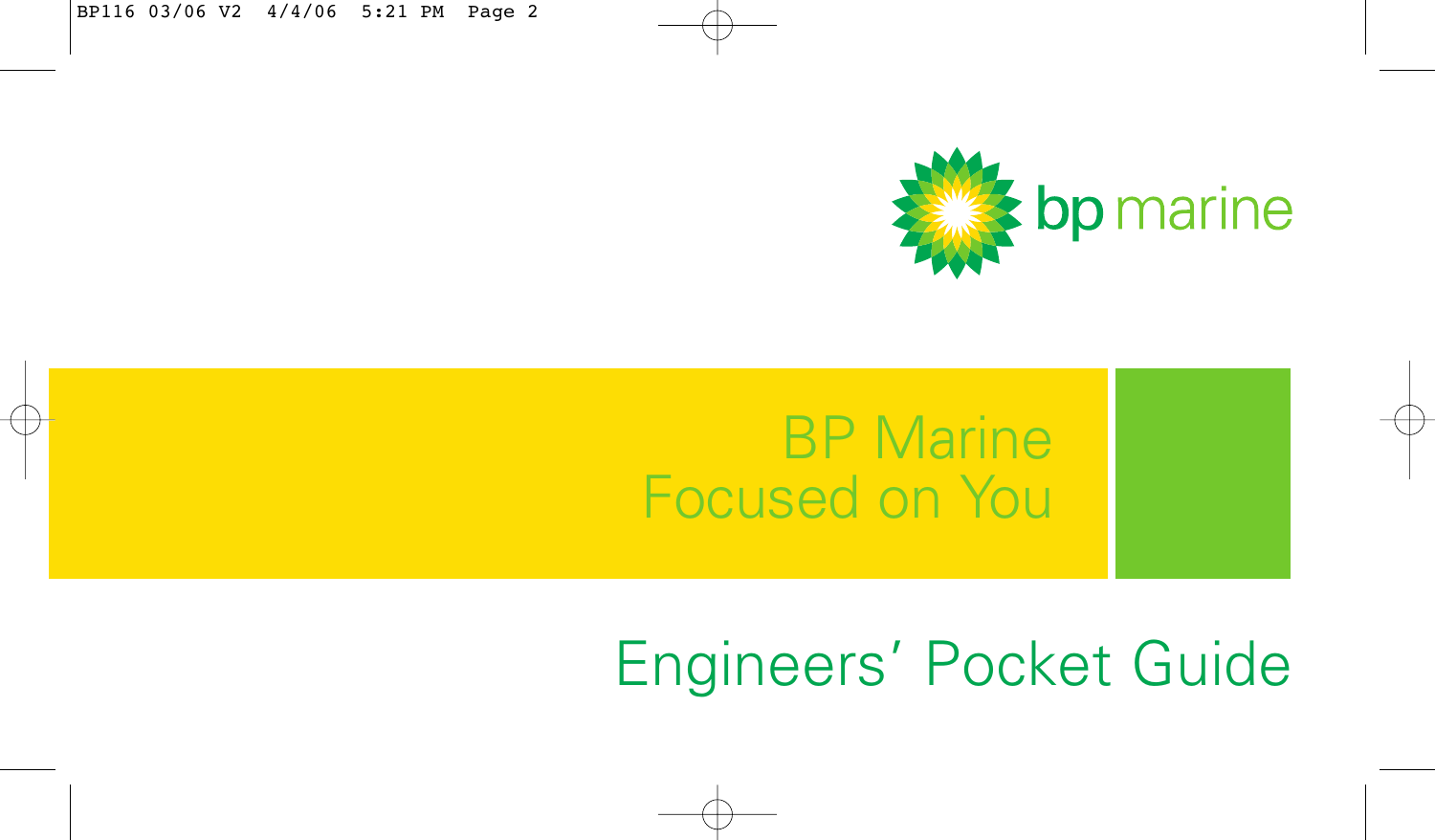## <sup>1</sup> contents

| Index                         | Page 1       |
|-------------------------------|--------------|
| Health and Safety Information | Page $2 - 9$ |
| ISO Requirements for Fuels    | Page 10 - 14 |
| Marine Lubricant Information  | Page 15 - 25 |
| Viscosity Tables and Charts   | Page 26 - 29 |
| Refrigerants                  | Page 30 - 33 |
| Greases                       | Page 34 - 35 |
| Sampling                      | Page 36 - 47 |
| Abbreviations                 | Page 48      |
| Drum Storage                  | Page 49      |
| Filters                       | Page 50 - 52 |
| <b>Cleanliness Classes</b>    | Page 53      |
| Conversions                   | Page 54 - 59 |
| Common Terms                  | Page 60 - 73 |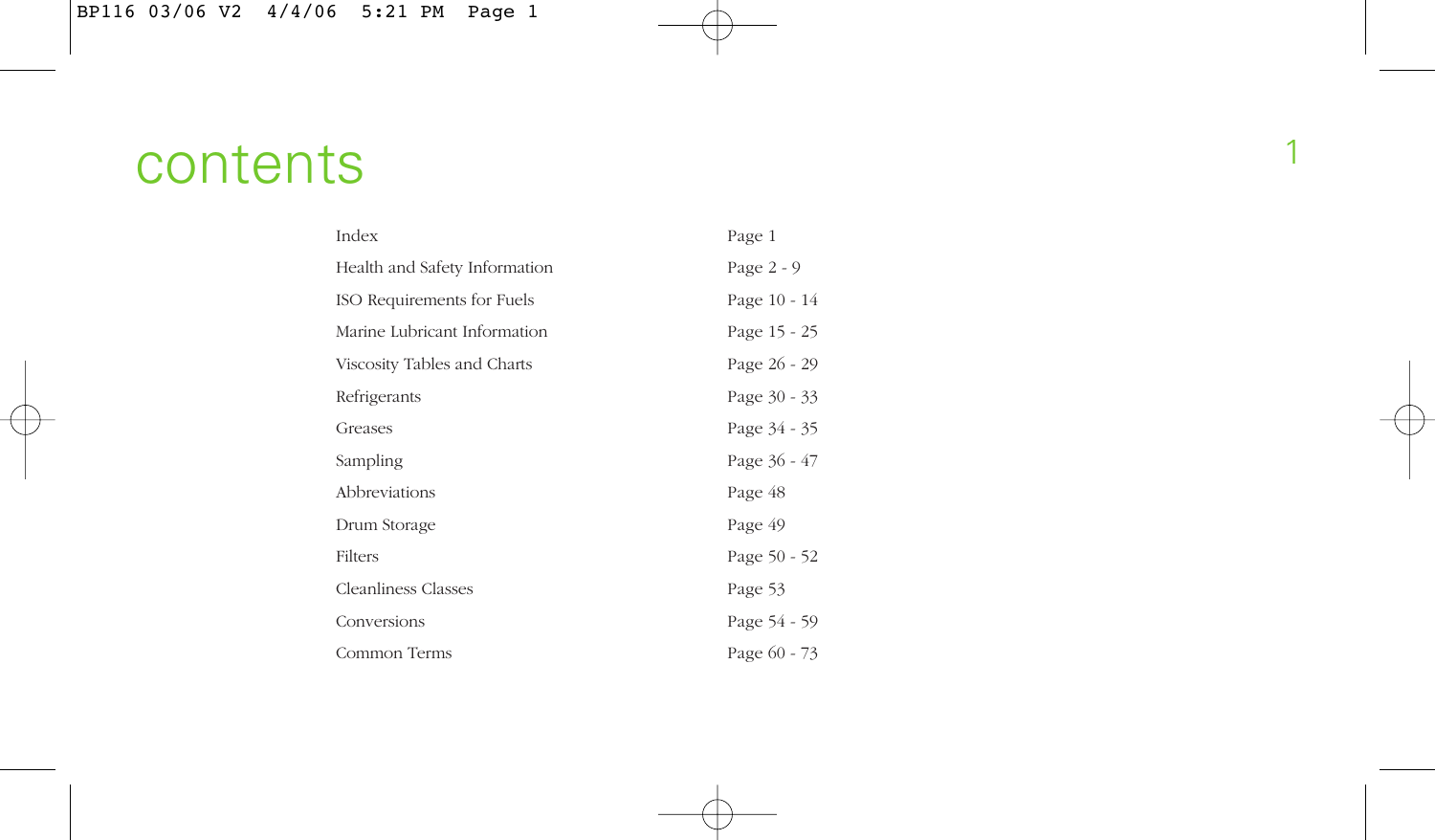## health & safety information

BP Marine is a responsible fuels and lubricants supplier and works hard to get HSE right.

Good HSE performance and the health, safety and security of everyone who works for us are critical to the success of our business.

## Our goals are simply stated - no accidents, no harm to people, and no damage to the environment.

We continue to drive down the environmental and health impact of our operations by reducing waste, emissions and discharges, and using energy efficiently.

We produce quality products that can be used safely by our customers. BP Marine operates a Quality (ISO 9001) and Environmental (ISO 14001) Management System accredited by Lloyds Register Quality Assurance.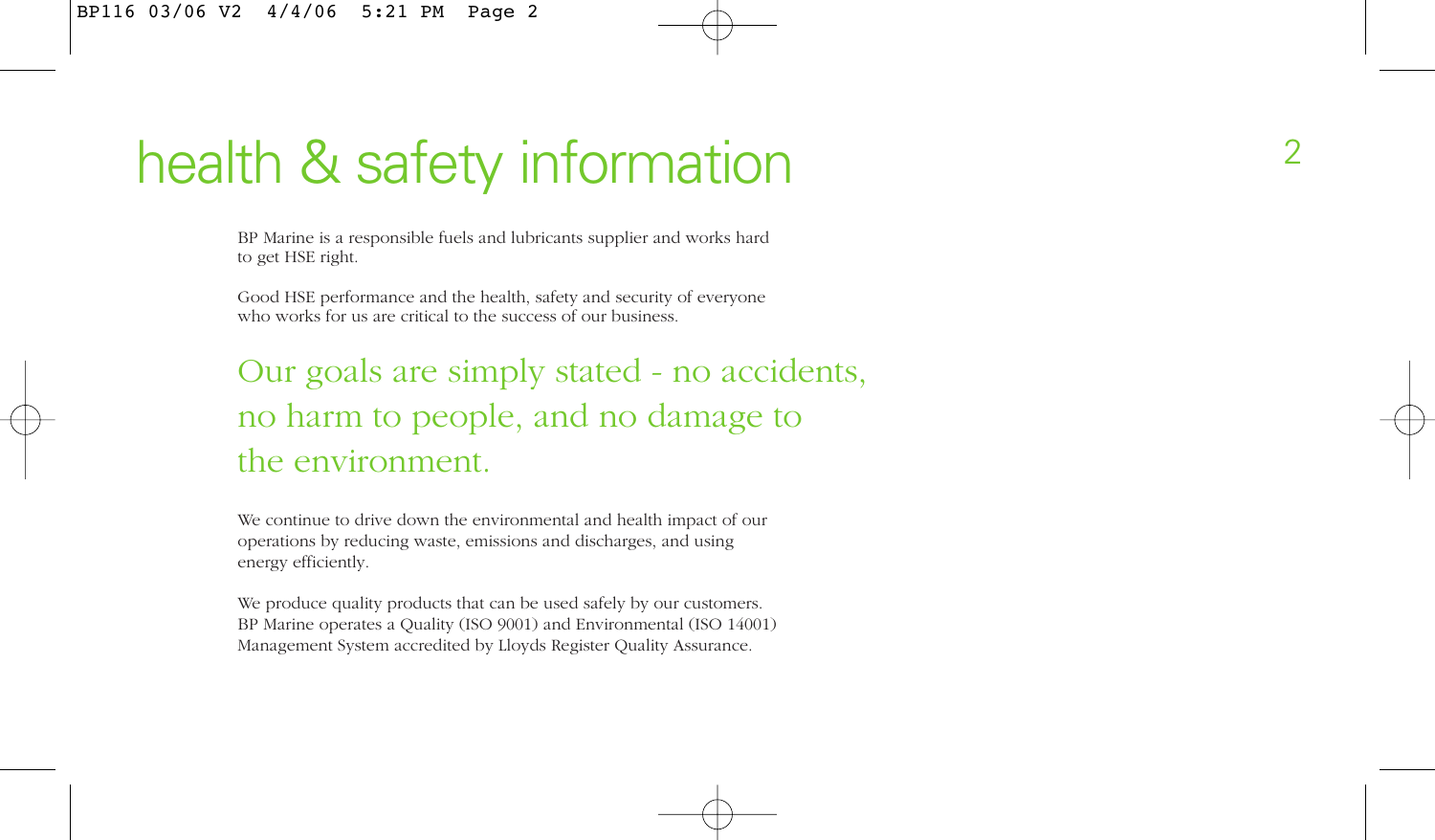# health safety & environmental information  $3\overline{3}$

#### **Introduction**

Marine fuels and lubricants, when properly used with safe handling procedures and high standards of personal and industrial hygiene, are unlikely to present risks to health, safety or the environment. However, if good standards are not maintained, adverse effects can arise. This Information Pack describes the hazards associated with marine fuels and lubricants, and provides guidance on how to minimise or avoid any potential risks.

Management of shipping companies, and those responsible for fuel and lubricant purchasing, should ensure that appropriate health, safety and environmental information reaches those who may come into contact with these products. Purchasers should note also that they have a contractual obligation, under BP Marine's Terms of Sale, to pass on health, safety, and environmental information which is received from BP Marine to their employees, to fuel and lubricant users, and to their customers.

This section of the Health Safety and Environmental Information contains general advice on the handling and use of marine fuels and lubricant's, this general advice is supplemented by more detailed information on specific products and grades, which can be found in our Material Safety Data Sheets.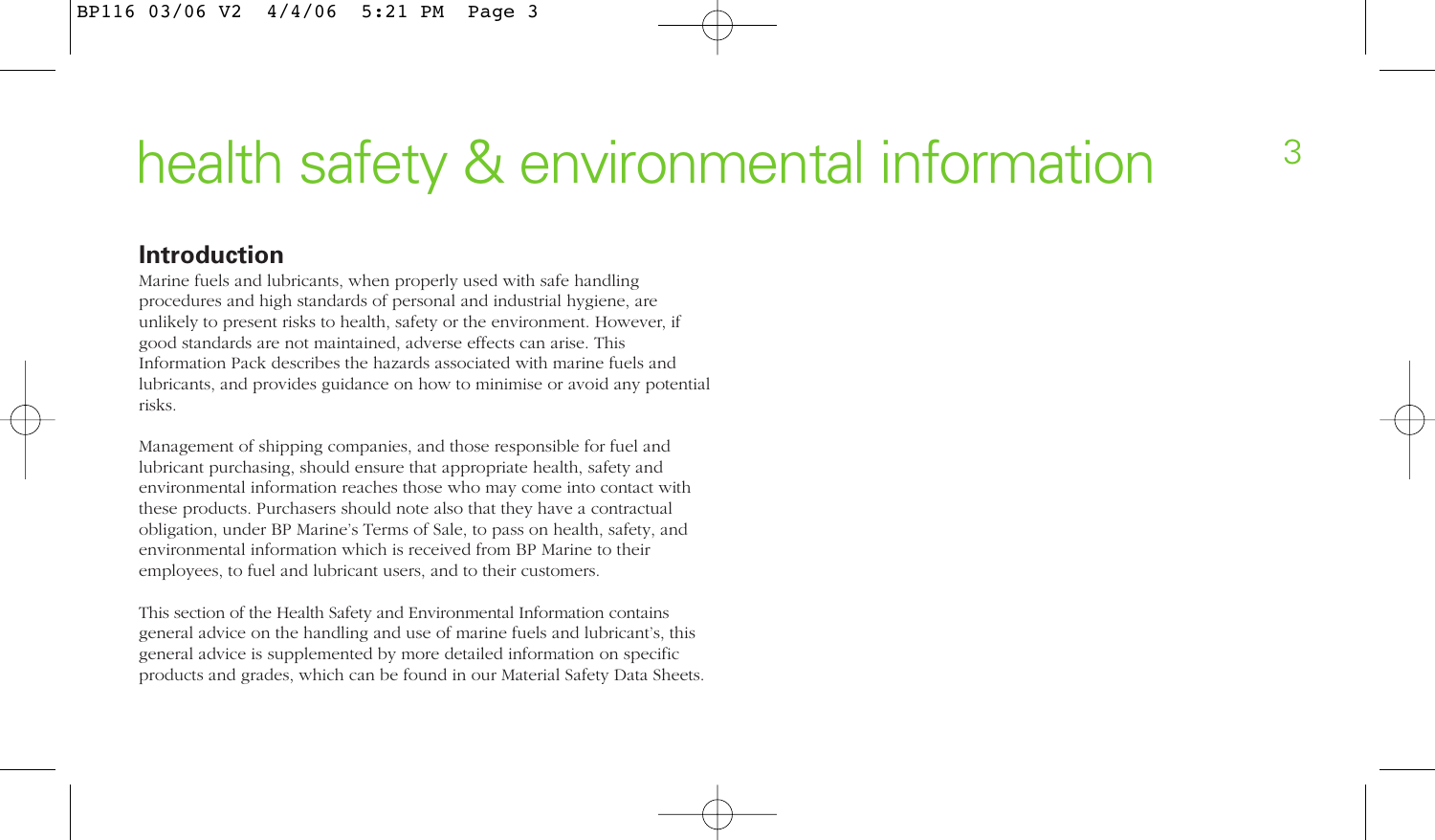# health safety & environmental information

#### **General precautions when using marine lubricants**

- Work methods should be devised which minimise contact with all oil products. Adequate washing and laundering facilities should be available.
- Supplementary controls such as eye protection, gloves, aprons and footwear should all be seen as essential elements in minimising the health risk associated with oil products. Skin care preparations such as skin cleansers and skin reconditioning creams, are all-important aids to personal skin care, their use should be encouraged.
- Engine room and machinery spaces should be well ventilated and those spaces should be kept free from oil residues by maintaining the highest standards of cleanliness.
- Accidental contact with the eyes may cause transient irritation but no lasting effects. Use eye protection when handling these products.
- To reduce the risk of accidental ingestion (swallowing), marine lubricants must never be stored in small, unlabelled or incorrectly labelled containers. Accidental ingestion may cause gastro-intestinal discomfort and in some instances irritation of the mouth and throat. No lasting effects would be expected. Accidental ingestion of the marine lubricant may cause vomiting followed by aspiration of liquid into the lungs, which can cause serious damage or death. For this reason, vomiting must not be induced as a first aid measure following ingestion.
- At normal temperatures the volatility of marine lubricants is too low to give rise to harmful levels of vapour. Under certain conditions however, fumes from hot lubricants may be released into the working environment. Similarly, certain test or maintenance operations may emit fine mists or sprays of oil. Excessive inhalation of oil fumes or mists may give rise to irritation of the eyes, nose, throat and lungs and, in extreme cases of gross over exposure, a condition resembling pneumonia. The concentrations of such mists in the working environment should be kept as low as possible. (Although specialised equipment is required to measure oil mist concentrations, the presence of a visible mist, when viewed against back ground light, indicates that unsafe levels may be present).
- Used engine oils are likely to contain potentially harmful contaminants, which arise from the products of combustion. For this reason skin contact with used engine lubricants should be avoided.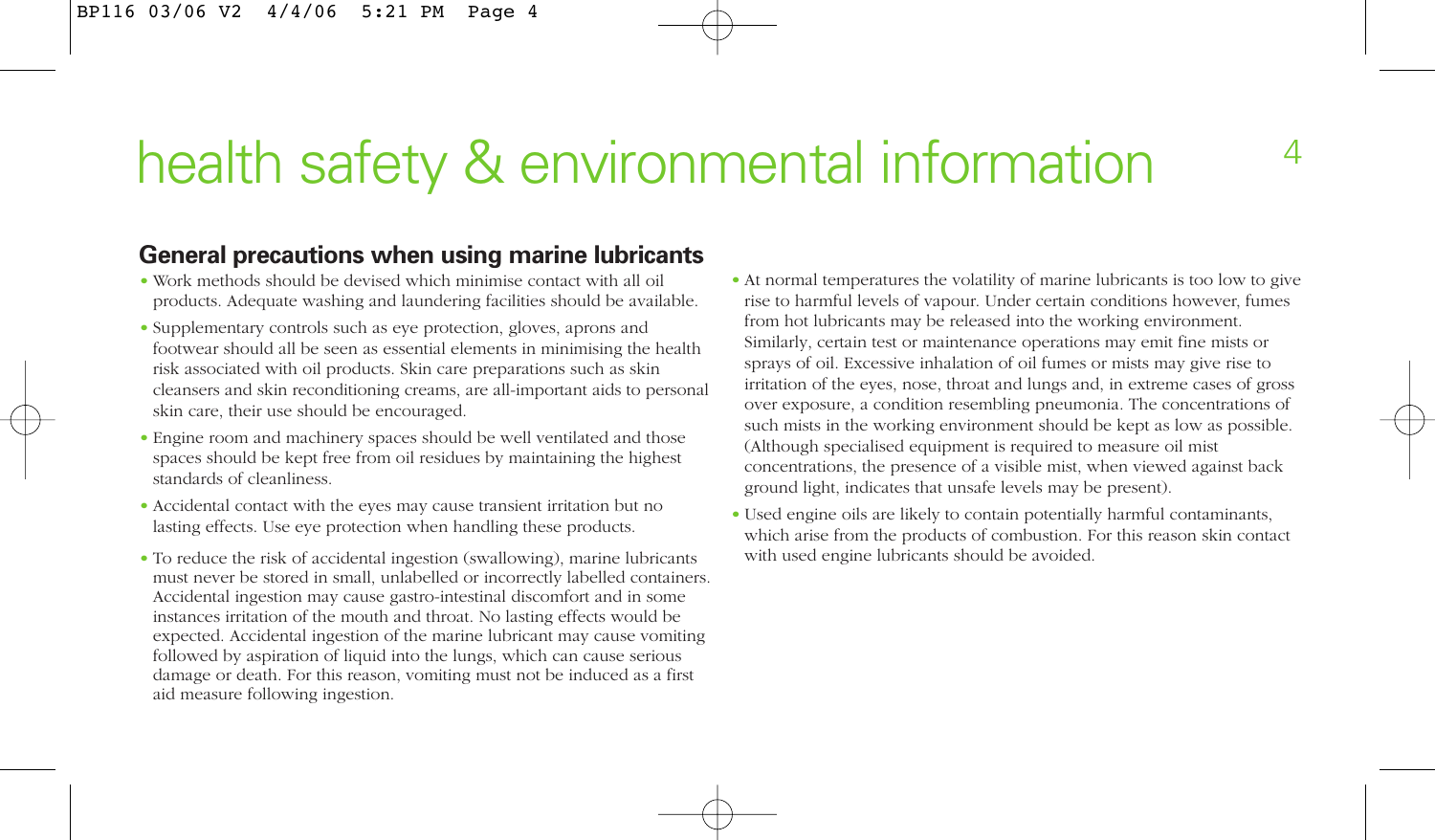### **General precautions when using marine fuels**

- Instruction and training should be given to all those involved in the use and handling of marine fuels to ensure they understand the potential hazards and are aware of the correct procedures to be followed to minimise risks.
- High standards of equipment maintenance and engine room cleanliness should be followed to minimise exposure; adequate ventilation of machi.ne spaces must be provided.
- Repeated and prolonged skin exposure to marine fuels may cause harm. Gas oils and other solvents should not be used for cleaning equipment unless the skin is protected, e.g. by impervious gloves. Gas oil or diesel oil should not be used for washing oil or grease from the skin.
- Special procedures and precautions must be adopted for anyone entering a fuel tank, e.g. for inspection, cleaning or maintenance, in order to avoid asphyxiation or other hazards arising from build-up of toxic or flammable gas from fuel or sludge. Such procedures & precautions should include the use of permits and check lists in which the necessary safeguards are defined, e.g. gas freeing of tanks, tank atmosphere testing, safety harness and lifeline, safety equipment and stand-by personnel. An appropriate safety code should be consulted for detailed advice. Two such codes are the "International safety guide for oil tankers and terminals" and the "Code of safe working practice for merchant seaman".
- To reduce the risk of accidental ingestion, marine fuels must never be stored in small unlabelled or incorrectly labelled containers. Accidental ingestion of the lighter marine fuels may cause vomiting followed by aspiration of liquid into the lungs, which can cause serious damage or death. For this reason, vomiting must not be induced as a first aid measure following ingestion of fuels.
- <sup>5</sup> Whenever protective equipment is required, clear instruction must be provided on its correct use, and appropriate facilities must be made available for cleaning, inspection, maintenance and storage of the equipment.
- The ash from fuel oil combustion can contain irritant, toxic and carcinogenic (cancer-causing) substances. Therefore, when solid deposits are being removed from the engine or boiler combustion and exhaust spaces, personnel involved should wear dust respirators, eye protection, gloves and appropriate protective clothing.
- If fuel has been injected through the skin by contact with high pressure or high velocity fuel sprays, the situation must be regarded as a serious medical emergency. Medical advice must be obtained immediately, as emergency surgery may be necessary. Ensure that the medical practitioner is aware of the "Medical Advice" section of the fuels MSDS.
- Precautions should be taken to eliminate or minimise exposure to oil mists, which might be emitted into the working environment during certain operations (for example, testing of fuel injection equipment). The concentrations of such mists in the working environment should be kept as low as possible. (Although specialised equipment is required to measure oil mist concentrations, the presence of a visible mist, when viewed against background light, indicates that unsafe levels may be present).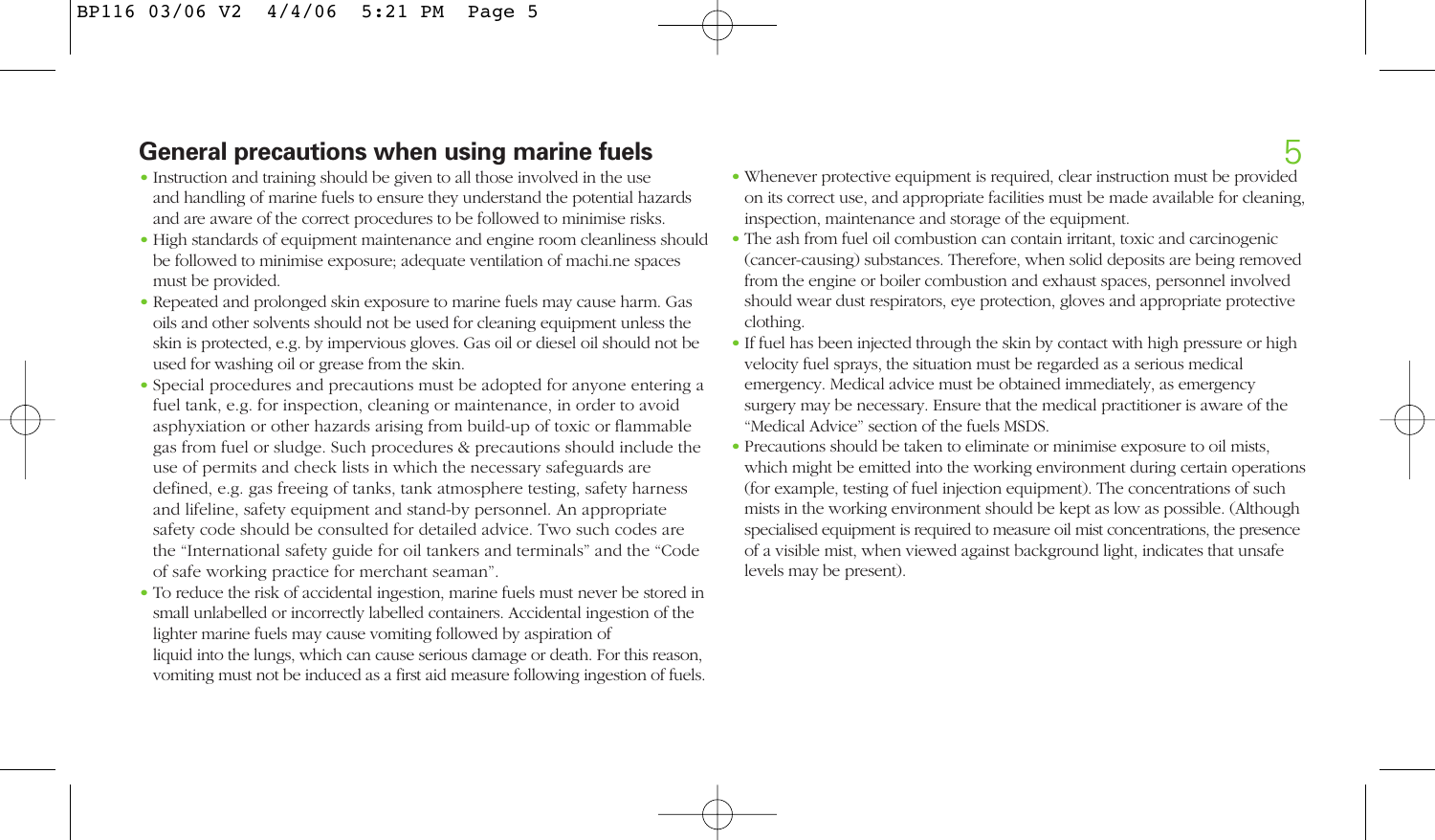## health safety & environmental information 6

#### **Skin care when using petroleum products**

The most common route of exposure to marine fuels and lubricants for ships' crews is through skin contact. It is important that good hygiene practices are followed if the potential adverse health effects from repeated or prolonged skin contact are to be avoided. This section provides general advice on prevention of occupational skin diseases. The appropriate BP Marine Safety Data Sheet (SDS) should be consulted for specific advice on safe handling precautions and emergency procedures for a particular product.

#### **Healthy skin**

The skin is the main barrier protecting the body from harmful substances in the environment and comprises a thin outer layer (the epidermis) and a thicker inner layer (the dermis which contains sweat glands, hair follicles and blood vessels). The epidermis consists of a layer of dead cells (cells being the basic structural and functional building blocks of the body) bound together by natural oils to form an impervious barrier. The natural oils present are important in retaining water, and their loss (known as de-fatting) can lead to dehydration of the skin, which becomes stiff and cracks open exposing the underlying living cells to harmful substances or infection.

#### **Effects of mineral oil products on the skin**

Frequent or prolonged contact with mineral oil products can cause various skin conditions, which may occur singly or in combination:

**Irritant Contact Dermatitis** is inflammation of the skin resulting from contact with an irritant material. Such materials affect everyone's skin although the severity of response varies between individuals and between materials. Oils, particularly those of low viscosity, may be an irritant and defat the skin, leaving it dry and susceptible to dermatitis and infection. Irritant dermatitis is the most common skin condition caused by frequent or prolonged skin contact with mineral oil-based products.

**Allergic Contact Dermatitis** occurs only in individuals who have become allergic (sensitised to particular materials, as a result of pre-exposure to the chemical). The inflammatory effects on the skin in such cases are the same as in irritant contact dermatitis except that severe inflammation may be caused by even trivial contact with the material.

In both irritant and allergic contact dermatitis, the skin becomes red, dry and may be itchy. Small watery blisters may develop and burst, leaving the skin surface dry and flaky and in some cases, skin cracking and/or bleeding may occur. Dermatitis that develops over a long period can result in skin, which is thickened. (cont.)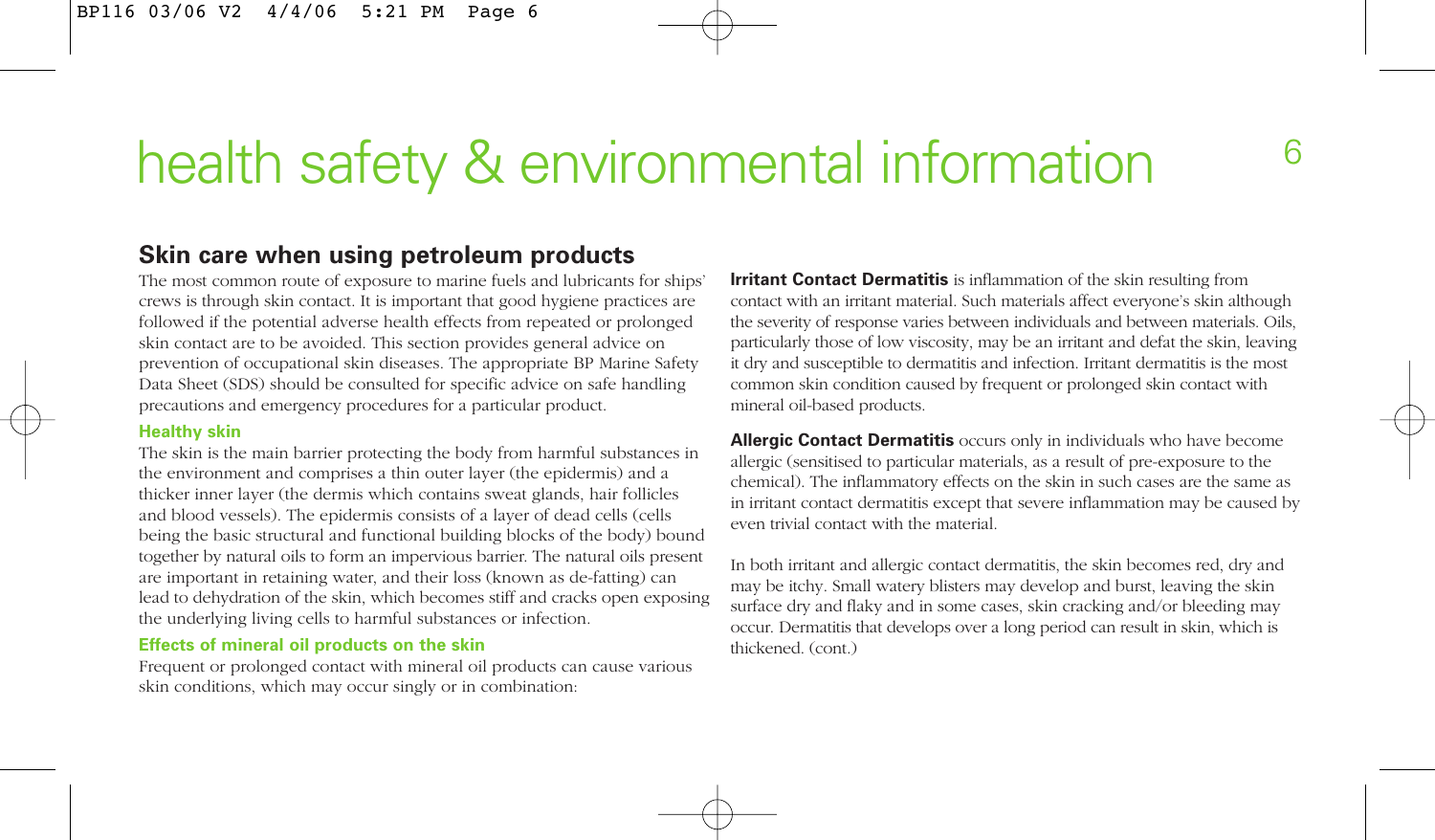Occupational contact dermatitis commonly occurs on the forearms, backs of hands and between the fingers, but may affect any areas of skin that have been exposed to the chemical. It can occur at any age although it is more common in middle age, sometimes after exposure to the same material for twenty years or more. Once contact dermatitis has developed, the skin does not always return to a normal healthy condition even if all contact with the offending material(s) is avoided. Prevention of contact dermatitis developing must therefore be the primary consideration.

**Oil Folliculitis** (blocking of hair follicles) and or Oil Acne (blocking of sebaceous and / or sweat glands) may develop as result of prolonged or repeated skin contact with mineral oil products (particularly where oil-soaked clothing has been allowed to remain in contact with the skin). The first sign is normally the appearance of "blackheads" but individuals that are more susceptible may suffer from boils or even carbuncles.

**Keratosis** (skin thickening) or warty growths may develop following frequent and prolonged skin contact with some lubricants, and fuels (particularly heavy fuel oils), especially if accompanied by poor standards of personal hygiene. Occassionally, a warty growth may become malignant (cancer). In addition, small growths or malignant ulcers may develop on otherwise normal skin. These most frequently occur on exposed areas (hands, forearms) but may also appear on other areas where the skin is habitually chafed by oil impregnated clothing. The skin of the scrotum (skin covering the testicles) is particularly susceptible and therefore oily rags or tools should never be put into trouser pockets. Work clothes should be changed regularly and changed promptly if they become contaminated.

Skin cancers do not appear for many years (usually more than twenty) after exposure first began, and are more readily cured by early medical treatment. Personnel with prolonged occupational exposure to mineral oil based products should be advised by management to examine themselves regularly (e.g. when bathing).

Handling instructions for materials suspected of being able to cause skin cancer should be followed carefully at all times. Anyone who develops a warty skin growth or skin sore or ulcer, which does not disappear or heal quickly, (even though they have not handled petroleum products for many years), should consult a physician.

#### **Prevention of skin contamination**

The best way to protect the skin from any harmful effects of oil products is to prevent skin contamination. Personal protection is less effective than properly engineered containment. If this is not possible, good housekeeping methods must be adopted that do not allow oil residues to accumulate. Working methods should minimise potential for skin contact and only disposable "wipes" should be used - workers should never put oily rags or tools into pockets.

### It is essential to maintain high standards of personal hygiene.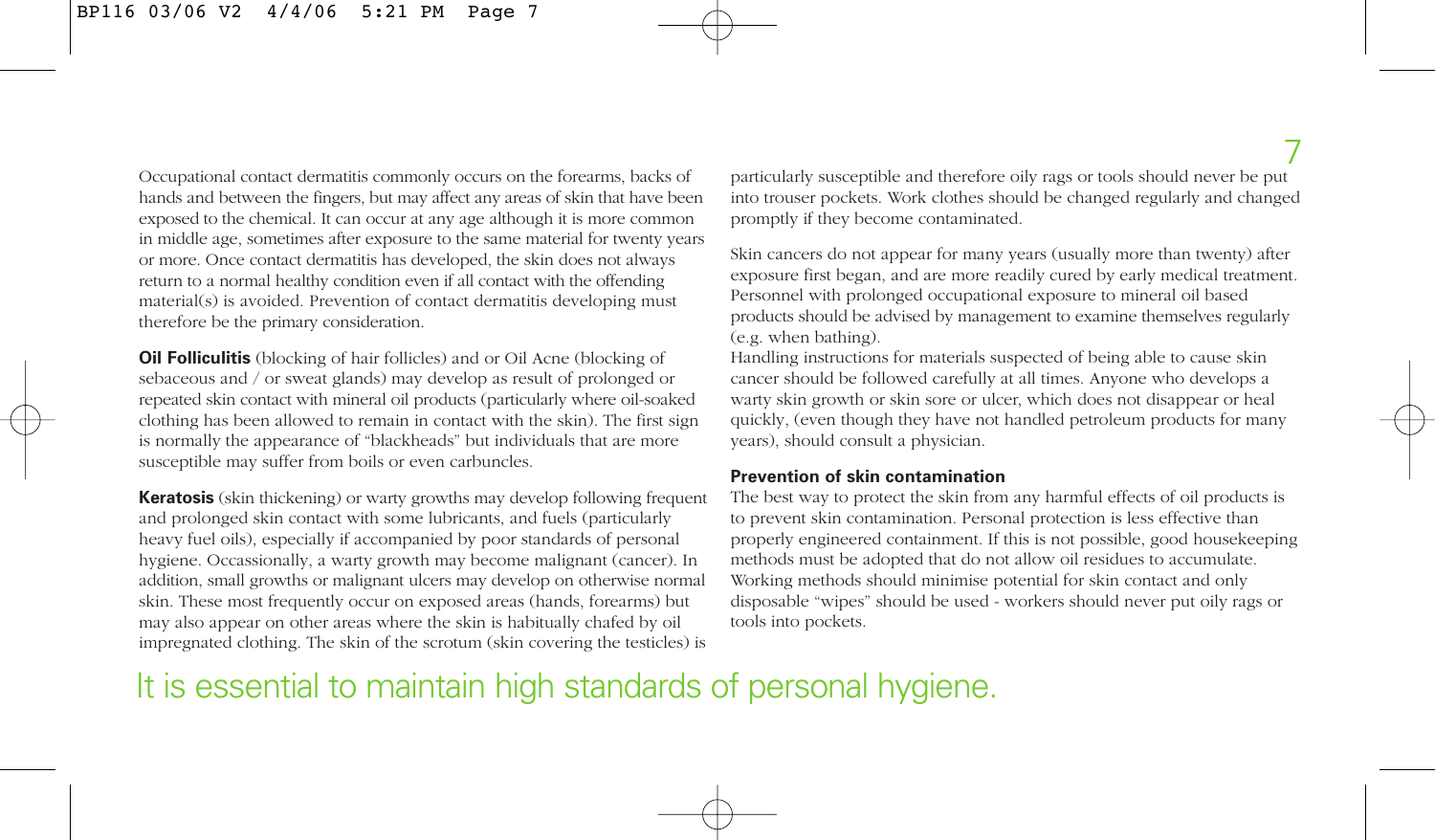# health safety & environmental information  $88$

#### **Skin care when using petroleum products (cont.)**

**Protective clothing**: Cotton or polyester / cotton overalls normally provide adequate protection where only intermittent or occasional contact is likely. Where a higher degree of contact is possible, additional impermeable protective clothing (e.g. gloves, aprons, oil resistant footwear) should be worn as appropriate. Clothes should be changed regularly (immediately if impregnated, including boots) and laundered before re-use. Oil-saturated clothing should not be allowed to chafe against the skin.

**Barrier creams**: These may help to prevent grime becoming ingrained into the skin but offer little or no protection against harmful substances. Petroleum products should be washed off the skin using soap or proprietary skin cleansers and warm water.

Fuels (e.g. gas oil or kerosene) or solvents (e.g. white spirits) should never be used to clean skin as they themselves may cause dermatitis if used repeatedly. Workers should be encouraged to wash regularly, particularly before eating and before, as well as after, using the lavatory. Skin conditioners (moisturising creams) should be used regularly (at least at the end of each shift), as they help replace natural oils and prevent de-fatting.

Barrier creams and skin conditioning creams should never be put onto unwashed contaminated skin as they may make the effect of the underlying chemical exposure more severe. It is therefore important that skin is thoroughly washed before using these products.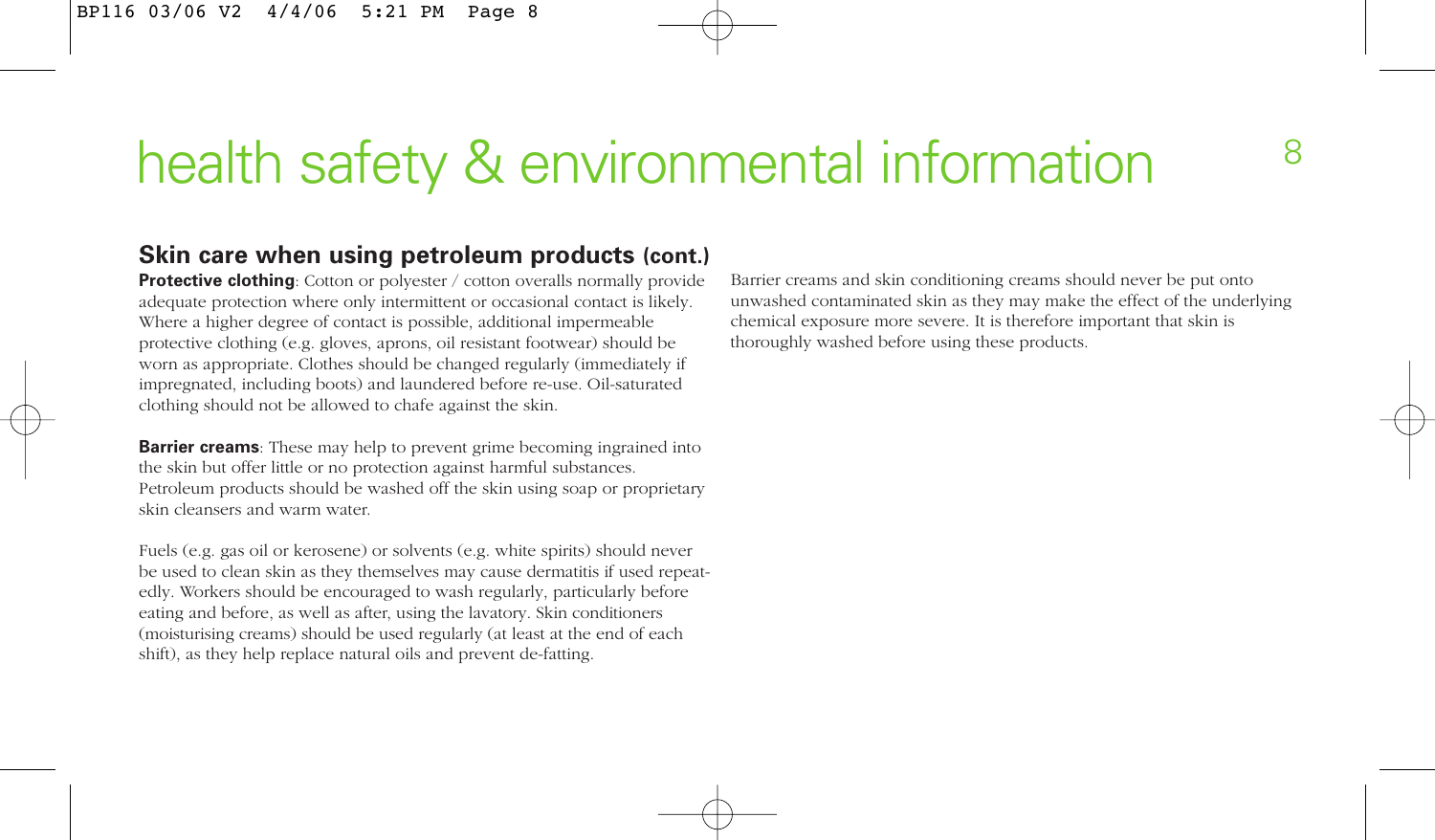

Picture of Wartsila 46 engine Courtesy of Wartsila NSD Finland OY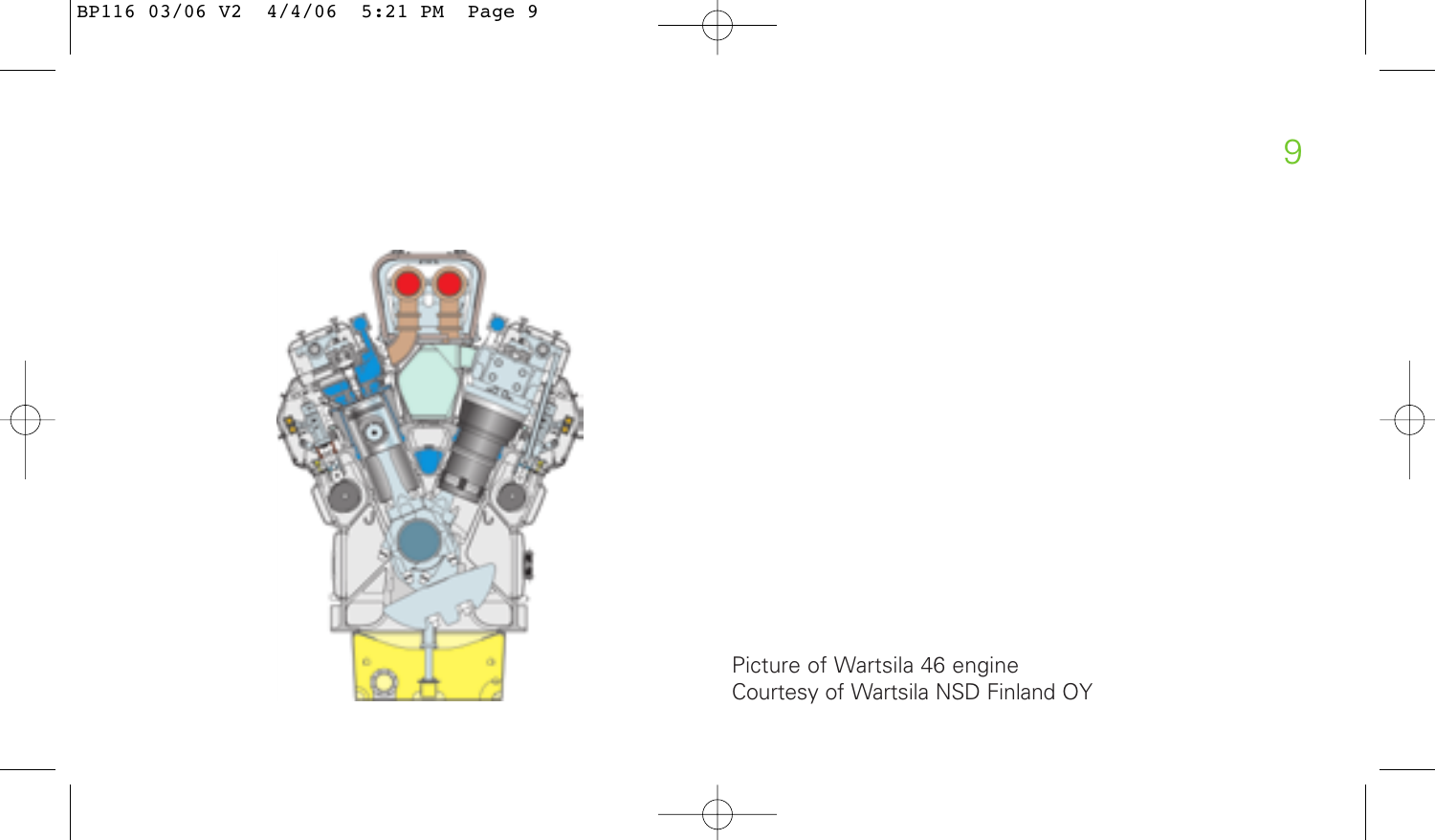## iso requirements

#### **Requirements for marine distillate fuels ISO 8217:2005 - Table 1**

- (a) Note that although predominantly consisting of distillate fuel, the residual oil proportion can be significant.
- (b)  $1 \text{ mm}^2/\text{s} = 1 \text{ cSt}$
- (c) Purchasers should ensure that this pour point is suitable for the equipment on board, especially if the vessel operates in both the northern and southern hemispheres.
- (d) This fuel is suitable for use without heating at ambient temperatures down to -16 °C.
- (e) A sulphur limit of 1.5 % (m/m) will apply in SOx emission control areas designated by the International Maritime Organization, when its relevant protocol enters into force. There may be local variations, for example the EU requires that sulphur content of certain distillate grades be limited to 0.2 % (m/m) in certain applications. See 0.3 and reference [7].
- (f) If the sample is clear and with no visible sediment or water, the total sediment existent and water tests shall not be required. See 7.4 and 7.5.
- (g) A fuel shall be considered to be free of used lubricating oils (ULOs) if one or more of the elements zinc, phosphorous and calcium are below or at the specified limits. All three elements shall exceed the same limits before a fuel shall be deemed to contain ULOs.

|                                                                  |                   |       |                          | - CAIEGORY ISO-F- ———    |                          |                          |                              |  |
|------------------------------------------------------------------|-------------------|-------|--------------------------|--------------------------|--------------------------|--------------------------|------------------------------|--|
| Characteristic                                                   | Unit              | Limit | <b>DMX</b>               | <b>DMA</b>               | <b>DMB</b>               | DMC(a)                   | <b>Test Method Reference</b> |  |
| Density at 15°C                                                  | kg/m <sup>3</sup> | max.  |                          | 890.0                    | 900.0                    | 920.0                    | ISO 3675 or ISO 12185        |  |
|                                                                  |                   |       |                          |                          |                          |                          | (see also 7.1)               |  |
| Viscosity at 40°C                                                | $mm2/s$ (b)       | min.  | 1.40                     | 1.50                     | $\overline{\phantom{a}}$ | $\overline{a}$           | ISO 3104                     |  |
|                                                                  | $mm2/s$ (b)       | max.  | 5.50                     | 6.00                     | 11.0                     | 14.0                     | ISO 3104                     |  |
| Flash point                                                      | ${}^{\circ}C$     | min.  | $\sim$                   | 60                       | 60                       | 60                       | ISO 2719                     |  |
|                                                                  | $^{\circ}C$       | min.  | 43                       |                          |                          | $\overline{\phantom{a}}$ | (see also 7.2)               |  |
| Pour point (upper) - winter                                      | $^{\circ}C$       | max.  | ÷,                       | $-6$                     | $\theta$                 | $\theta$                 | ISO 3016                     |  |
| - summer                                                         | ${}^{\circ}C$     | max.  |                          | $\Omega$                 | 6                        | 6                        | ISO 3016                     |  |
| Cloud point                                                      | ${}^{\circ}C$     | max.  | $-16(c)$                 |                          |                          |                          | ISO 3015                     |  |
| Sulphur                                                          | % (m/m)           | max.  | 1.00                     | 1.50                     | $2.00$ (d) $2.00$ (d)    |                          | ISO 8754 or ISO 14596        |  |
|                                                                  |                   |       |                          |                          |                          |                          | (see also $7.3$ )            |  |
| Cetane index                                                     |                   | min.  | 45                       | 40                       | 35                       | $\overline{\phantom{a}}$ | ISO 4264                     |  |
| Carbon residue on $10\%$ (v/v) - distillation bottoms $\%$ (m/m) |                   | max.  | 0.30                     | 0.30                     | ÷,                       | $\overline{a}$           | ISO 10370                    |  |
| - carbon residue                                                 | % (m/m)           | max.  |                          |                          | 0.30                     | 2.50                     | ISO 10370                    |  |
| Ash                                                              | % (m/m)           | max.  | 0.01                     | 0.01                     | 0.01                     | 0.05                     | ISO 6245                     |  |
| Appearance                                                       |                   |       | Clear and bright         |                          | (e)                      | $\overline{\phantom{a}}$ | See 7.4 and 7.5              |  |
| Total sediment, existent                                         | % (m/m)           | max.  | ÷,                       | ÷.                       | 0.10(e)                  | 0.10                     | ISO 10307-1 (see also 7.5)   |  |
| Water                                                            | $\% (v/v)$        | max.  | $\overline{\phantom{a}}$ | $\overline{\phantom{a}}$ | 0.3(e)                   | 0.3                      | ISO 3733                     |  |
| Vanadium                                                         | mg/kg             | max.  |                          |                          | $\overline{\phantom{a}}$ | 100                      | ISO 14597, IP 501 or IP470   |  |
|                                                                  |                   |       |                          |                          |                          |                          | (see also 7.8)               |  |
| Aluminium plus silicon                                           | mg/kg             | max   | ÷.                       |                          |                          | 25                       | ISO 10478, IP 501 or IP470   |  |
|                                                                  |                   |       |                          |                          |                          | The fuel shall be free   |                              |  |
|                                                                  |                   |       |                          |                          |                          | of ULO (see table2)      |                              |  |
| Used lubricating oil (ULO)                                       |                   |       |                          |                          |                          |                          |                              |  |
| Zinc                                                             | mg/kg             | max.  |                          |                          |                          | 15                       | IP 501 or IP 470             |  |
| Phosphorus                                                       | mg/kg             | max.  |                          |                          | ×,                       | 15                       | IP 501 or IP 470             |  |
| Calcium                                                          | mg/kg             | max.  |                          |                          | ٠                        | 30                       | IP 501 or IP 470             |  |
|                                                                  |                   |       |                          |                          |                          |                          | (See also $7.7$ )            |  |

**CATEGORY ISO-F-**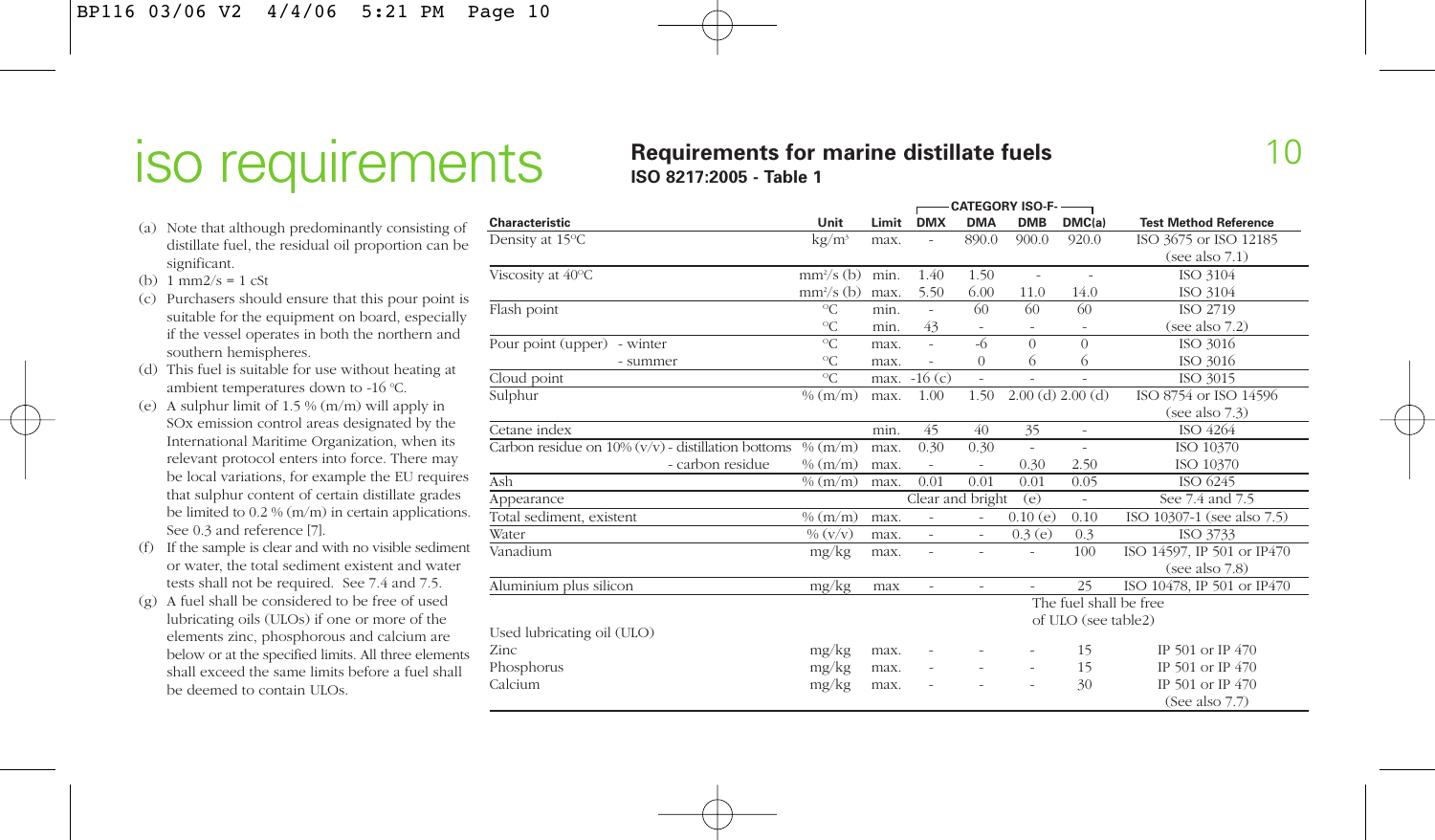#### **Requirements for marine residual fuels ISO 8217:1996 (equivalent to BS MA 100:1996)**

11

- (a) Annex C gives a brief viscosity/temperature table for information purposes only.  $1 \text{ mm}2/s = 1 \text{ cSt}.$
- (b) Purchasers should ensure that this pour point is suitable for the equipment on board, especially if the vessel operates in both the northern and southern hemispheres.
- (c) A sulphur limit of 1.5 % (m/m) will apply in SOx emission control areas designated by the International Maritime Organisation, when its relevant protocol enters into force. There may be local variations.
- (d) A fuel shall be considered to be free of used lubricating oils (ULOs) if one or more of the elements zinc, phosphorous and calcium are below or at the specified lim its. All three elements shall exceed the same limits before a fuel shall be deemed to contain ULOs.

| <b>CATEGORY ISO-F-</b>                    |       |                  |                  |                                 |                   |                   |                   |                   |                                                                                 |                   |                   |                                   |
|-------------------------------------------|-------|------------------|------------------|---------------------------------|-------------------|-------------------|-------------------|-------------------|---------------------------------------------------------------------------------|-------------------|-------------------|-----------------------------------|
| <b>Characteristic</b>                     | Limit | <b>RMA</b><br>30 | <b>RMB</b><br>30 | <b>RMD</b><br>80                | <b>RME</b><br>180 | <b>RMF</b><br>180 | <b>RMG</b><br>380 | <b>RMH</b><br>380 | <b>RMK</b><br>380                                                               | <b>RMH</b><br>700 | <b>RMK</b><br>700 | <b>Test Method</b><br>Reference   |
| Density                                   | max.  | 960.0            | 975.0            | 980.0                           |                   | 991.0             |                   | 991.0             | 1010.0                                                                          | 991.0             | 1010.0            | ISO 3675 or ISO 12185             |
|                                           |       |                  |                  |                                 |                   |                   |                   |                   |                                                                                 |                   |                   | (see also 7.1)                    |
| Kinematic viscosity                       | max.  | 30.0             |                  | 80.0                            |                   | 180.0             |                   | 380.0             |                                                                                 |                   | 700.0             | ISO 3104                          |
| at $50^{\circ}$ c, mm <sup>2</sup> /s (a) |       |                  |                  |                                 |                   |                   |                   |                   |                                                                                 |                   |                   |                                   |
| Flash point °C                            | min.  | 60               |                  | 60                              | 60                |                   |                   | 60                |                                                                                 | 60                |                   | ISO 2719 (see also 7.2)           |
| Pour point (upper), $\mathrm{C}$ (b)      |       |                  |                  |                                 |                   |                   |                   |                   |                                                                                 |                   |                   |                                   |
| - winter quality                          | max.  | 0                | 24               | 30                              | 30                |                   |                   | 30                |                                                                                 |                   | 30                | ISO 3016                          |
| - summer quality                          | max.  | 6                | 24               | 30                              |                   | 30                |                   | 30                |                                                                                 |                   | 30                | ISO 3016                          |
| Carbon residue, % (m/m)                   | max.  | 10               |                  | 14                              | 15                | 20                | 18                |                   | 22                                                                              | 22                |                   | ISO 10370                         |
| Ash, % $(m/m)$                            | max   | 0.10             |                  | 0.10                            | 0.10              | 0.15              |                   | 0.15              |                                                                                 | 0.15              |                   | ISO 6245                          |
| Water, $\%$ $(v/v)$                       | max.  | 0.5              |                  | 0.5                             | 0.5               |                   |                   | 0.5               |                                                                                 | 0.5               |                   | ISO 3733                          |
| Sulphur, $% (m/m) (c)$                    | max.  | 3.50             |                  | 4.00                            | 4.50              |                   |                   | 4.50              |                                                                                 | 4.50              |                   | ISO 14596 or ISO 8754             |
|                                           |       |                  |                  |                                 |                   |                   |                   |                   |                                                                                 |                   |                   | (see also 7.3)                    |
| Vanadium, mg/kg                           | max.  | 150              |                  | 350                             | 200               | 500               | 300               |                   | 600                                                                             | 600               |                   | ISO 14597, IP 501 or              |
|                                           |       |                  |                  |                                 |                   |                   |                   |                   |                                                                                 |                   |                   | IP $470$ (see also $7.8$ )        |
| Total sediment potnetial,                 | max.  | 0.10             |                  | 0.10                            | 0.10              |                   |                   | 0.10              |                                                                                 | 0.10              |                   | ISO 10307-2 (see also7.6)         |
| % (m/m)                                   |       |                  |                  |                                 |                   |                   |                   |                   |                                                                                 |                   |                   |                                   |
| Aluminium plus silicon,                   | max.  | 80               |                  | 80                              | 80                |                   |                   | 80                |                                                                                 | 80                |                   | ISO 10478, IP 501 or              |
| mg/kg                                     |       |                  |                  |                                 |                   |                   |                   |                   |                                                                                 |                   |                   | IP470 (see also $7.9$ )           |
| Used lubricating oil (ULO)                |       |                  |                  |                                 |                   |                   |                   |                   | The fuel shall be of ULO. A fuel shall be considered to be free of ULO if one   |                   |                   |                                   |
|                                           |       |                  |                  |                                 |                   |                   |                   |                   | or more of the elements Zinc, Phosphorus ans Calcium are below or at the        |                   |                   |                                   |
|                                           |       |                  |                  |                                 |                   |                   |                   |                   | specified limits. All three elements shall exceed the same limits before a fuel |                   |                   |                                   |
|                                           |       |                  |                  | shall be deemed to contain ULO. |                   |                   |                   |                   |                                                                                 |                   |                   |                                   |
| Zinc, mg/kg                               |       |                  |                  |                                 |                   |                   | 15                |                   |                                                                                 |                   |                   | IP 501 or IP $470$ (see also 7.7) |
| Phosphorus, mg/kg                         |       |                  |                  |                                 |                   |                   | 15                |                   |                                                                                 |                   |                   | IP 501 or IP 500 (see also 7.7)   |
| Calcium, mg/kg                            |       |                  |                  |                                 |                   |                   | 30                |                   |                                                                                 |                   |                   | IP 501 or IP 470 (see also 7.7)   |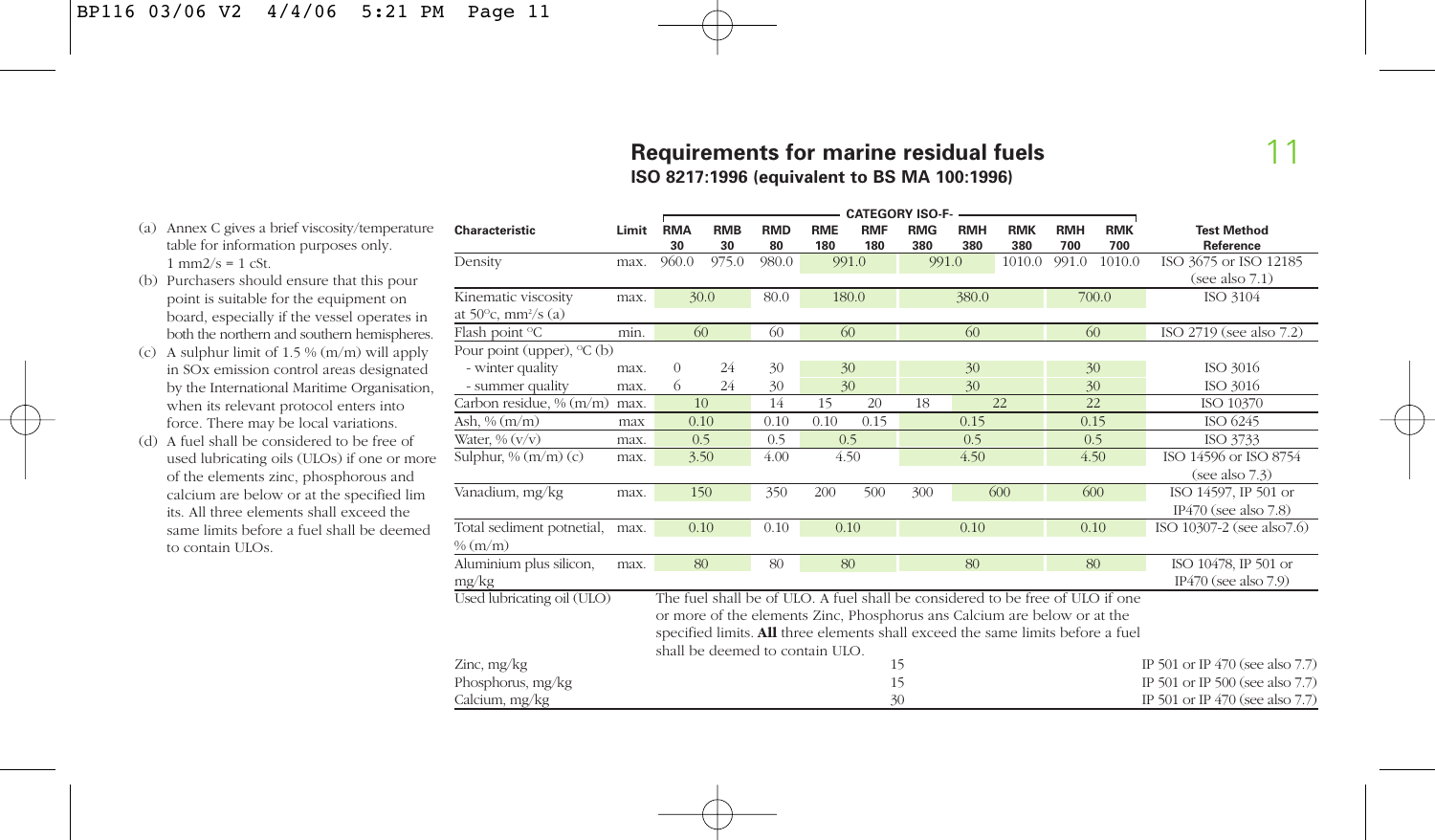## **ISO LEQUIFEMENTS** Viscosity conversion **Subsequed** C 50°C<br>
Estimated from those measured @ 50°C

**Viscosity conversion** Estimated from those measured @ 50°C **Annex C from ISO 8217:2005 (E)**

| KINEMATIC VISCOSITY mm <sup>2</sup> /s *<br>Approximate estimations @ |                |                 |                 |       |
|-----------------------------------------------------------------------|----------------|-----------------|-----------------|-------|
| Measured at 50°C                                                      | $40^{\circ}$ C | $100^{\circ}$ C | $125^{\circ}$ C | 150°C |
| 30                                                                    | 45             |                 | 4               | 3     |
| 80                                                                    | 135            | 13              |                 |       |
| 180                                                                   | 330            | 22              | 11              |       |
| 380                                                                   | 750            | 35              | 16              | O)    |
| 700                                                                   | 1500           | 50              | 22              | 11    |
| $*1$ mm <sup>2</sup> /s = 1 cSt                                       |                |                 |                 |       |

#### This International Standard specifies limiting values of kinetic viscosity at 50°C for the fuel categories contained in the table above. In some cases, kinematic viscosity may be measured or quoted at other temperatures, the table above gives approximate relationships. This data should be used with caution because the variability of composition of residual fuels can cause variations in viscosity-temperature relations.

#### **Ignition Quality**

Ignition performance requirements of residual fuels in marine diesel engines are primarily determined by engine type and, more significantly, by engine operating conditions. Fuel factors influence ignition characteristics to a much lesser extent. For this reason, no general limits for ignition quality can be applied, since a value which can be problematical to one engine under adverse conditions can perform quite satisfactorily in many other instances. If required, further guidance on acceptable ignition quality values should be obtained from the engine manufacturer.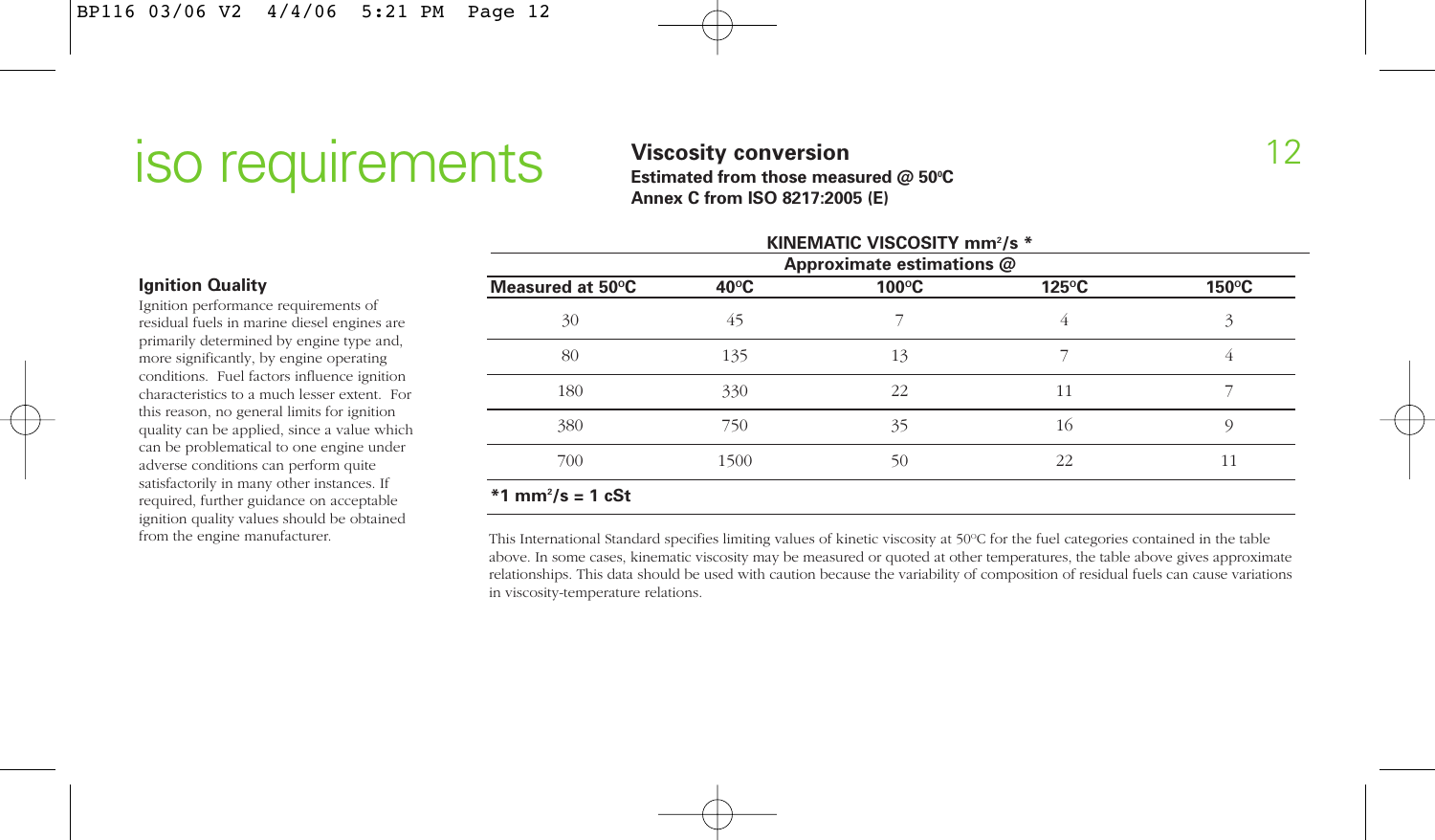## notes and the contract of the contract of the contract of the contract of the contract of the contract of the contract of the contract of the contract of the contract of the contract of the contract of the contract of the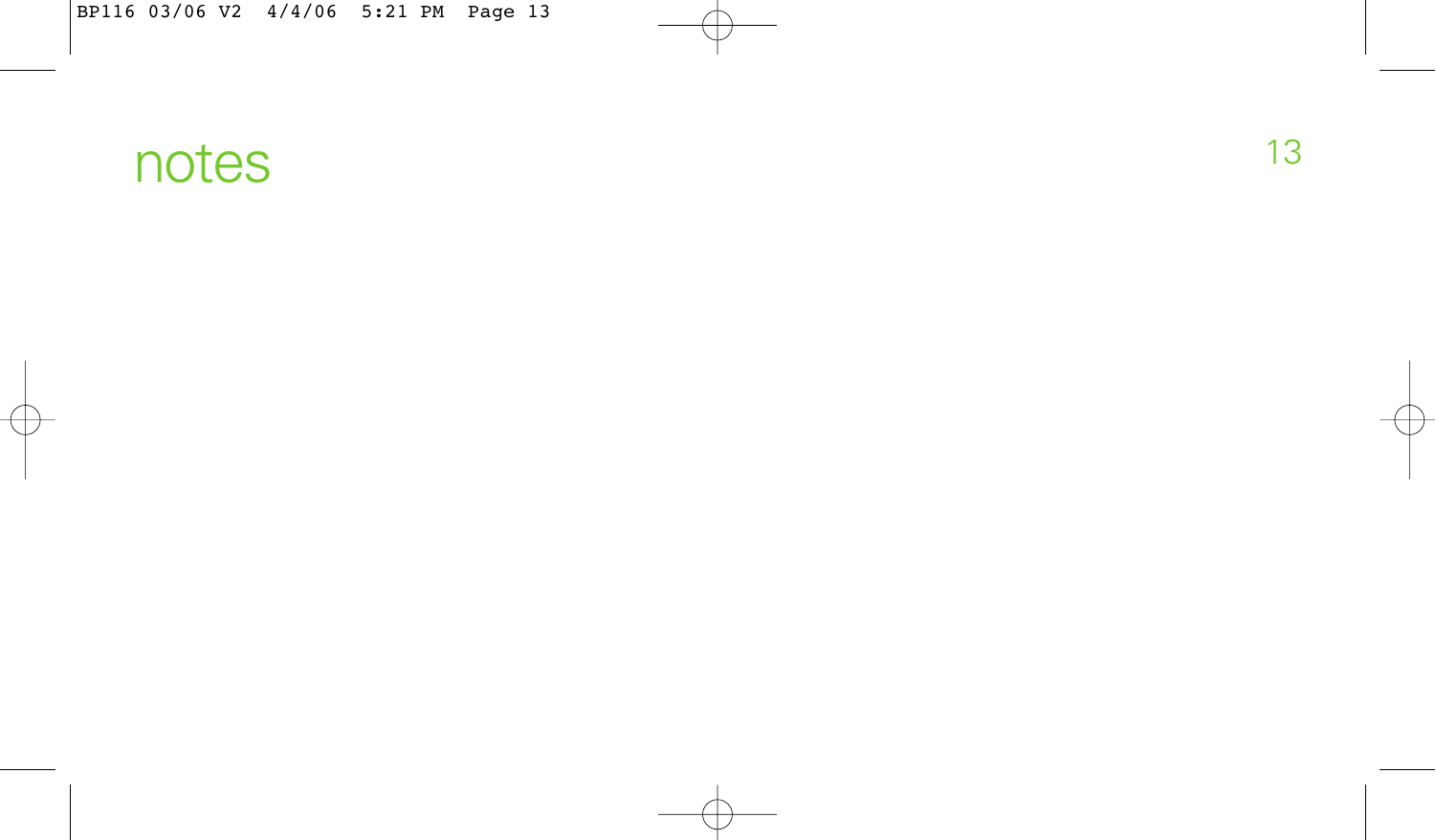## notes and the set of the set of the set of the set of the set of the set of the set of the set of the set of the set of the set of the set of the set of the set of the set of the set of the set of the set of the set of the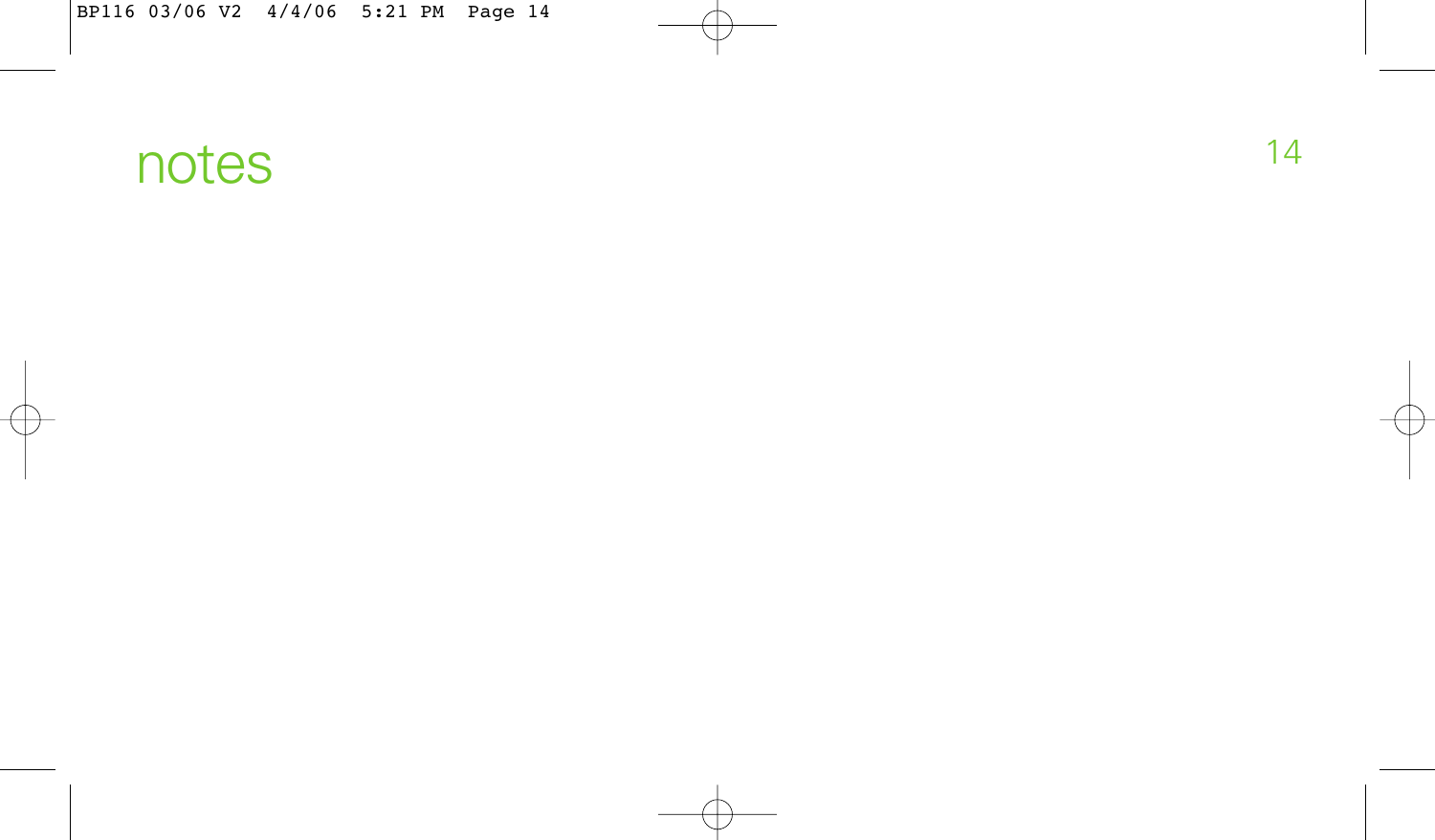## marine mineral oils **Cylinder & system oils Low speed crosshead enines**

| <b>Grade Name</b><br>& Application | <b>SAE Viscosity</b><br><b>Classification</b> | <b>Kinematic Viscosity</b><br>$cSt 100^{\circ}C$ | BN<br>mgKOH/g | <b>Description</b>                                                                                                                                                                     |
|------------------------------------|-----------------------------------------------|--------------------------------------------------|---------------|----------------------------------------------------------------------------------------------------------------------------------------------------------------------------------------|
| <b>CYLINDER OILS</b>               |                                               |                                                  |               |                                                                                                                                                                                        |
| Energol CL 505                     | 50                                            | 19.5                                             | 50            | For prolonged operation on low to moderate sulphur fuel (distillate or<br>heavy fuel).                                                                                                 |
| Energol CL-DX 405                  | 50                                            | 19.5                                             | 40            | For prolonged operation on low sulphur fuel (distillate or heavy fuel).                                                                                                                |
| Energol CLO 50M                    | 50                                            | 19.5                                             | 70            | A 70 BN cylinder oil recommended for all low speed crosshead<br>applications when operating on heavy fuel oils having a wide range of<br>sulphur content.                              |
| <b>SYSTEM OILS</b>                 |                                               |                                                  |               |                                                                                                                                                                                        |
| Energol OE-HT-30                   | 30                                            | 11.5                                             | 5             | A high performance alkaline oil for the crankcase lubrication of all<br>low speed crosshead engines and camless engines requiring high quality<br>system oils for hydraulic functions. |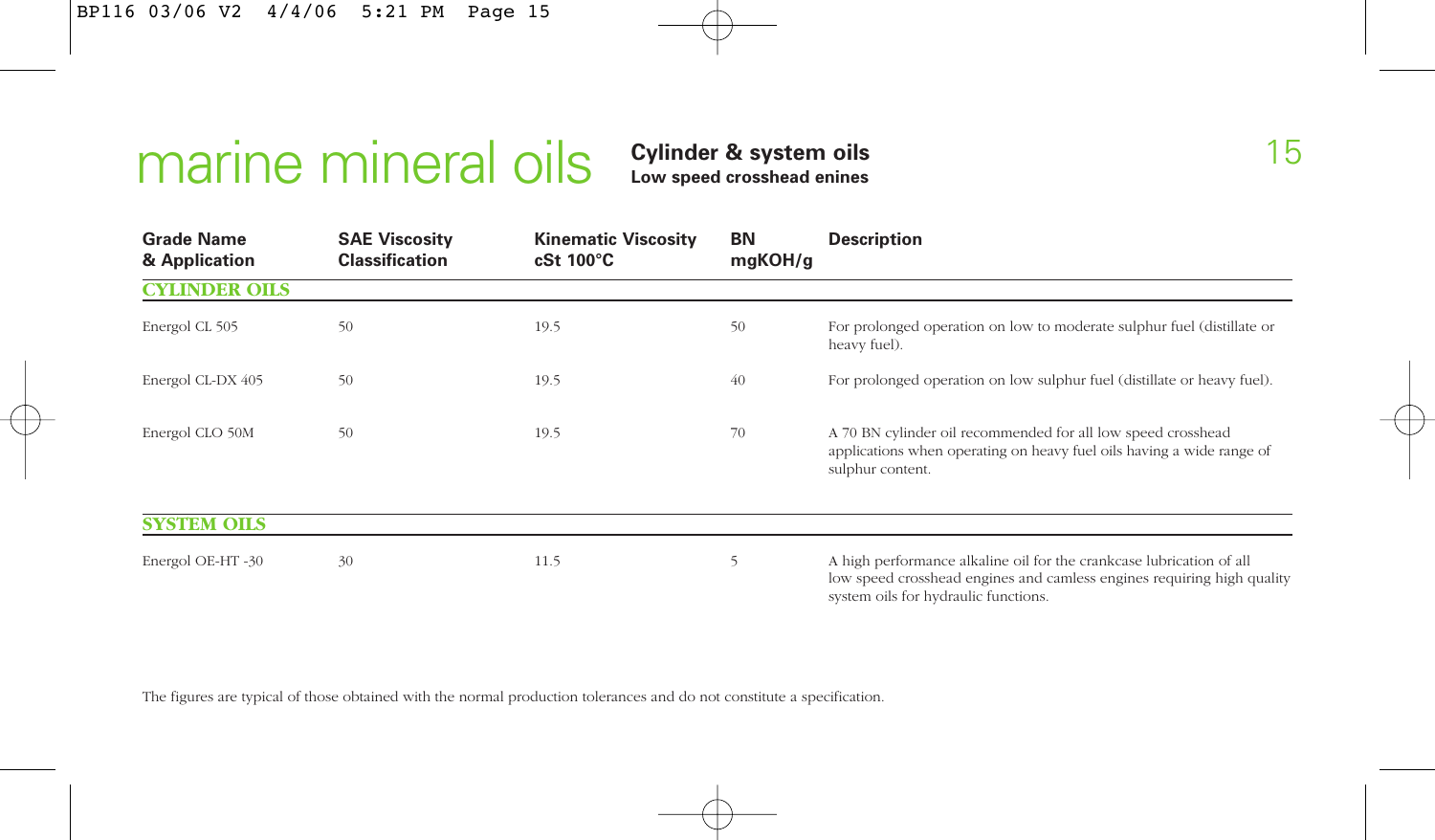# marine mineral oils **Crankcase oils Trunk piston engines**

| <b>Grade Name</b><br>& Application  | <b>SAE Viscosity</b><br><b>Classification</b> | <b>Kinematic Viscosity</b><br>$cSt 100^{\circ}C$ | BN<br>mgKOH/g | <b>Description</b>                                                                                                                                                                                                                                                          |
|-------------------------------------|-----------------------------------------------|--------------------------------------------------|---------------|-----------------------------------------------------------------------------------------------------------------------------------------------------------------------------------------------------------------------------------------------------------------------------|
| <b>DIESEL AND GAS OIL OPERATION</b> |                                               |                                                  |               |                                                                                                                                                                                                                                                                             |
| Energol DL-MP 30                    | 30                                            | 11.5                                             | 9             | For lubrication of medium speed trunk piston engines operating with                                                                                                                                                                                                         |
| Energol DL-MP 40                    | 40                                            | 14.0                                             | 9             | ISO 8217 type DMA/DMB fuels. Although OE-HT 30 is our primary<br>recomendation for crosshead engine crankcase oil, DLMP 30 may be<br>used in certain circumstances where only one storage tank exists and so<br>a common oil is needed for both main and auxiliary engines. |
| Energol DS3-153                     | 30                                            | 11.5                                             | 15            | For lubrication of highly rated trunk piston engines operating with ISO                                                                                                                                                                                                     |
| Energol DS3-154                     | 40                                            | 14.0                                             | 15            | 8217 type DMA/DMB/DMC fuels where there is a requirement for<br>increased BN and for API CD diesel detergency.                                                                                                                                                              |
| <b>RESIDUAL FUEL OIL OPERATION</b>  |                                               |                                                  |               |                                                                                                                                                                                                                                                                             |
| Energol IC-HFX 203                  | 30                                            | 11.5                                             | 20            | For use as crankcase and cylinder oil in highly rated trunk piston                                                                                                                                                                                                          |
| Energol IC-HFX 204                  | 40                                            | 14.0                                             | 20            | engines using residual fuels. These oils have a diesel detergency                                                                                                                                                                                                           |
| Energol IC-HFX 303                  | 30                                            | 11.5                                             | 30            | exceeding API CF performance.                                                                                                                                                                                                                                               |
| Energol IC-HFX 304                  | 40                                            | 14.0                                             | 30            |                                                                                                                                                                                                                                                                             |
| Energol IC-HFX 404                  | 40                                            | 14.0                                             | 40            |                                                                                                                                                                                                                                                                             |
| Energol IC-HFX 504                  | 40                                            | 14.0                                             | 50            |                                                                                                                                                                                                                                                                             |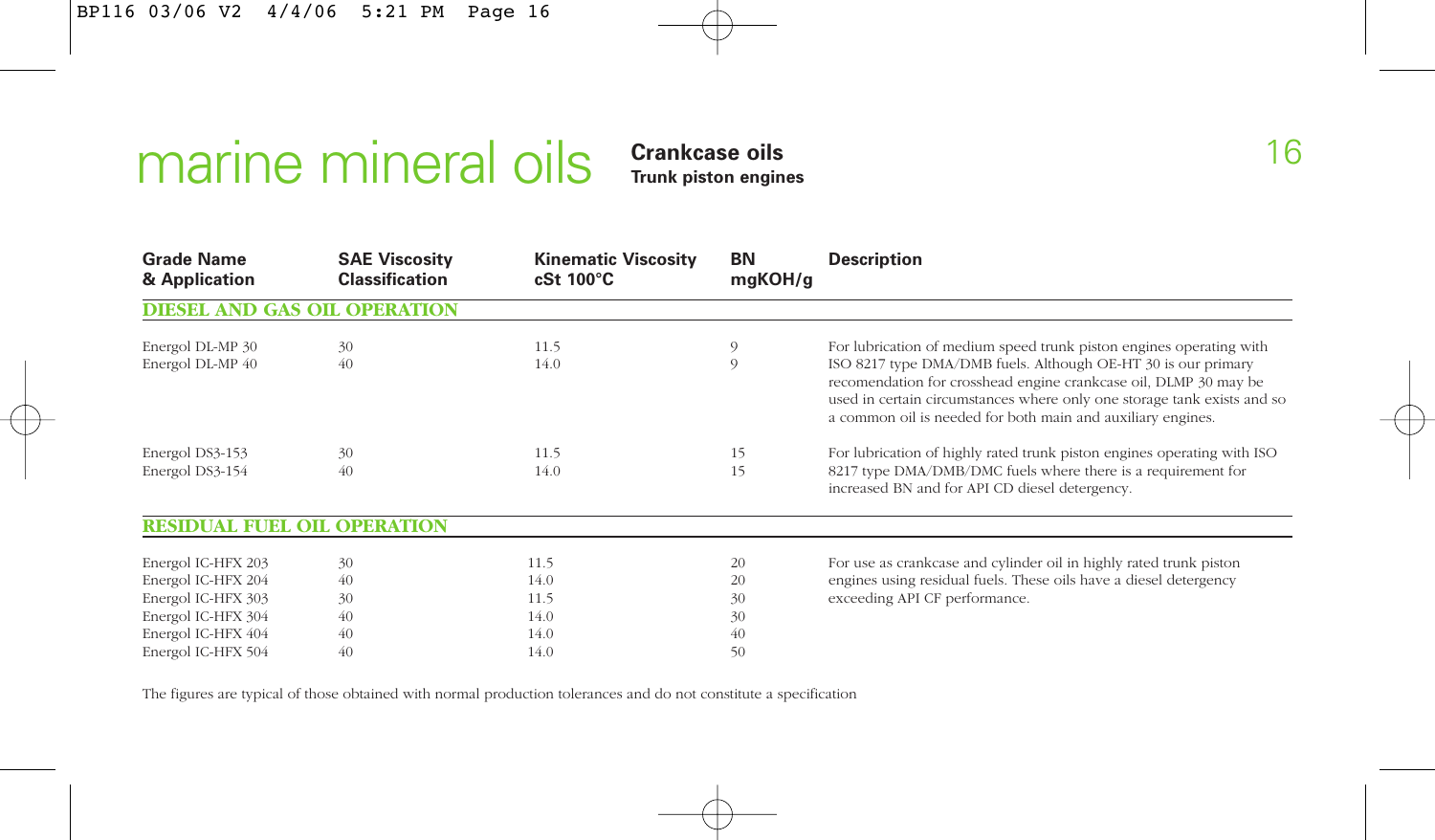#### **High speed diesel engine oils**

| <b>Grade Name</b><br>& Application | <b>SAE Viscosity</b><br><b>Classification</b> | <b>Kinematic Viscosity</b><br>$cSt 100^{\circ}C$ | ΒN<br>maKOH/a | <b>Description</b>                                                                                                                                                                          |
|------------------------------------|-----------------------------------------------|--------------------------------------------------|---------------|---------------------------------------------------------------------------------------------------------------------------------------------------------------------------------------------|
| Energol HPDX 40                    | 40                                            | 14.0                                             | 12            | Premium quality, monograde engine oil suitable for high speed diesel<br>engines burning distillate fuel. Especially suitable in fast ferry and coastal<br>vessels. MTU approved type 2 oil. |
| Vanellus C4 Global                 | 15W40                                         | 14.0                                             |               | Multigrade high-speed diesel engine oil. API CF-4                                                                                                                                           |
| Vanellus C5 Global                 | 15W40                                         | 14.0                                             |               | Multigrade high-speed diesel engine oil. API CG-4                                                                                                                                           |
| Vanellus C6 Global                 | 15W40                                         | 14.0                                             |               | Premium high-speed multigrade diesel engine oil. API CH-4, ACEA E3/E5                                                                                                                       |
| Vanellus DD 40                     | 40                                            | 14.0                                             |               | Monograde diesel engine oil containing less than 0.8% sulphated ash,<br>specially developed for all Detroit 2-stroke diesel engines.                                                        |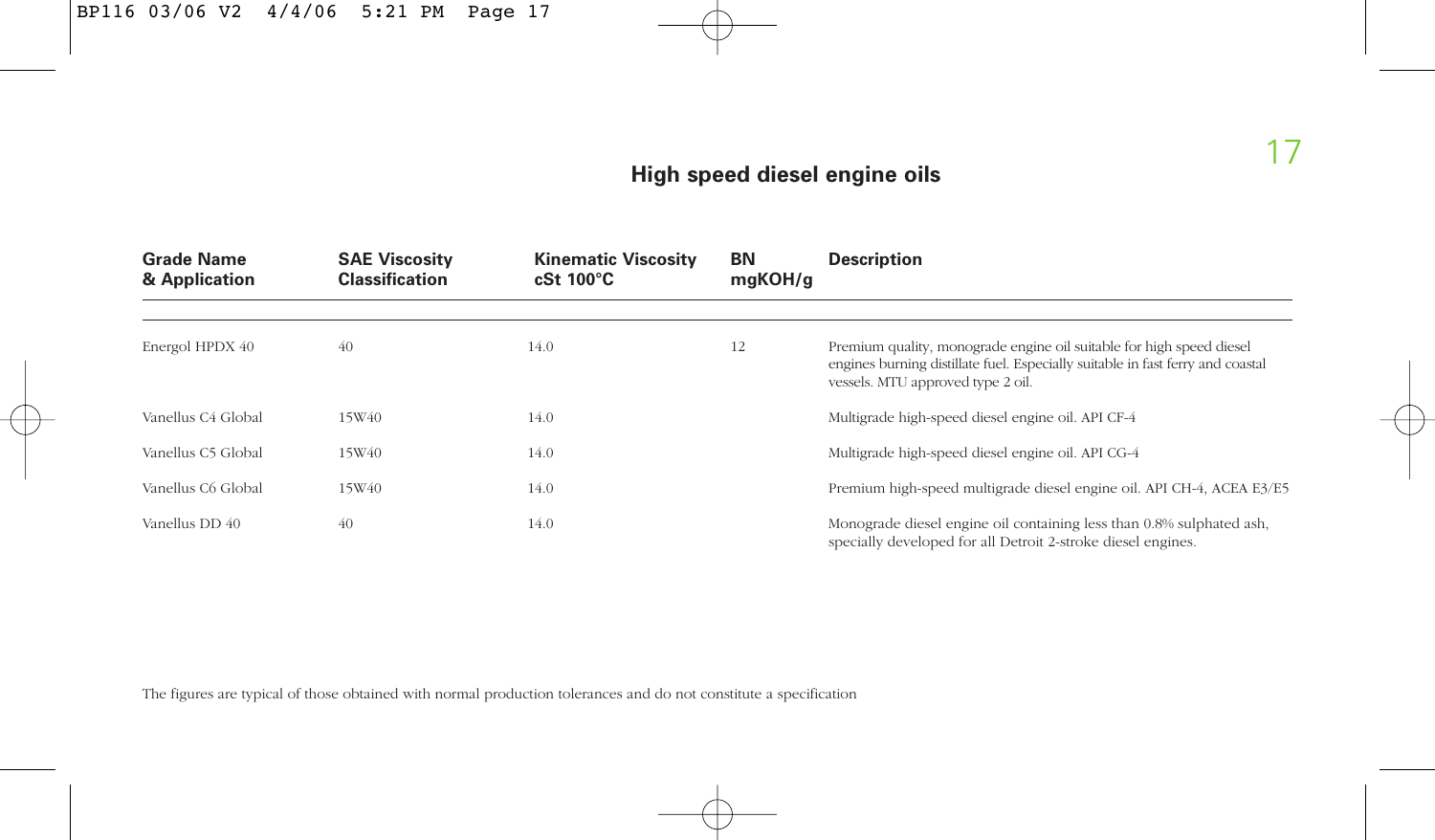# marine mineral oils **Ancillary oils**

| <b>Grade Name</b><br>& Application                                           | <b>Kinematic Viscosity</b><br>$cSt 40^{\circ}C$ | VI   | <b>Description</b>                                                                                                                                                                                         |
|------------------------------------------------------------------------------|-------------------------------------------------|------|------------------------------------------------------------------------------------------------------------------------------------------------------------------------------------------------------------|
| <b>HYDRAULIC</b><br><b>OILS</b><br>- HIGH<br><b>VISCOSIT</b><br><b>INDEX</b> |                                                 |      |                                                                                                                                                                                                            |
| Bartran HV 15                                                                | 15                                              | 152  | High performance Zinc-free, anti-wear hydraulic oils suitable for highly                                                                                                                                   |
| Bartran HV 22                                                                | 22                                              | 155  | loaded hydraulic systems. The additives used ensure a high level of                                                                                                                                        |
| Bartran HV 32                                                                | 32                                              | 153  | performance with respect to anti-wear, anti-oxidation, filter ability,                                                                                                                                     |
| Bartran HV 46                                                                | 47                                              | 152  | hydrolytic stability and multi-metal compatibility.                                                                                                                                                        |
| Bartran HV 68                                                                | 70                                              | 142  |                                                                                                                                                                                                            |
| Bartran HV 100                                                               | 100                                             | 133  |                                                                                                                                                                                                            |
| Bartran HV 150                                                               | 150                                             | 128  |                                                                                                                                                                                                            |
| Bartran HVX 46                                                               | 46                                              | 141  | A range of high performance, highly shear stable mineral-based hydraulic                                                                                                                                   |
| Bartran HVX 68                                                               | 68                                              | 141  | oils containing non-zinc-based anti-wear additives, combining high                                                                                                                                         |
| Bartran HVX 100                                                              | 100                                             | 141  | lubrication performance with outstanding filterability.                                                                                                                                                    |
| HYDRAULIC OILS - VERY HIGH VISCOSITY INDEX                                   |                                                 |      |                                                                                                                                                                                                            |
| Energol SHF-LT 15                                                            | 15                                              | >300 | Specially formulated for use where very low temperatures can be<br>expected. Primarily intended for use in cargo valve hydraulics and<br>similar systems where there are long lengths of small bore pipes. |
| <b>HYDRAULIC OILS - SPECIAL</b>                                              |                                                 |      |                                                                                                                                                                                                            |
| Energol HLP-D 68                                                             | 68                                              | 100  | Special hydraulic oil for some fin stabiliser applications.                                                                                                                                                |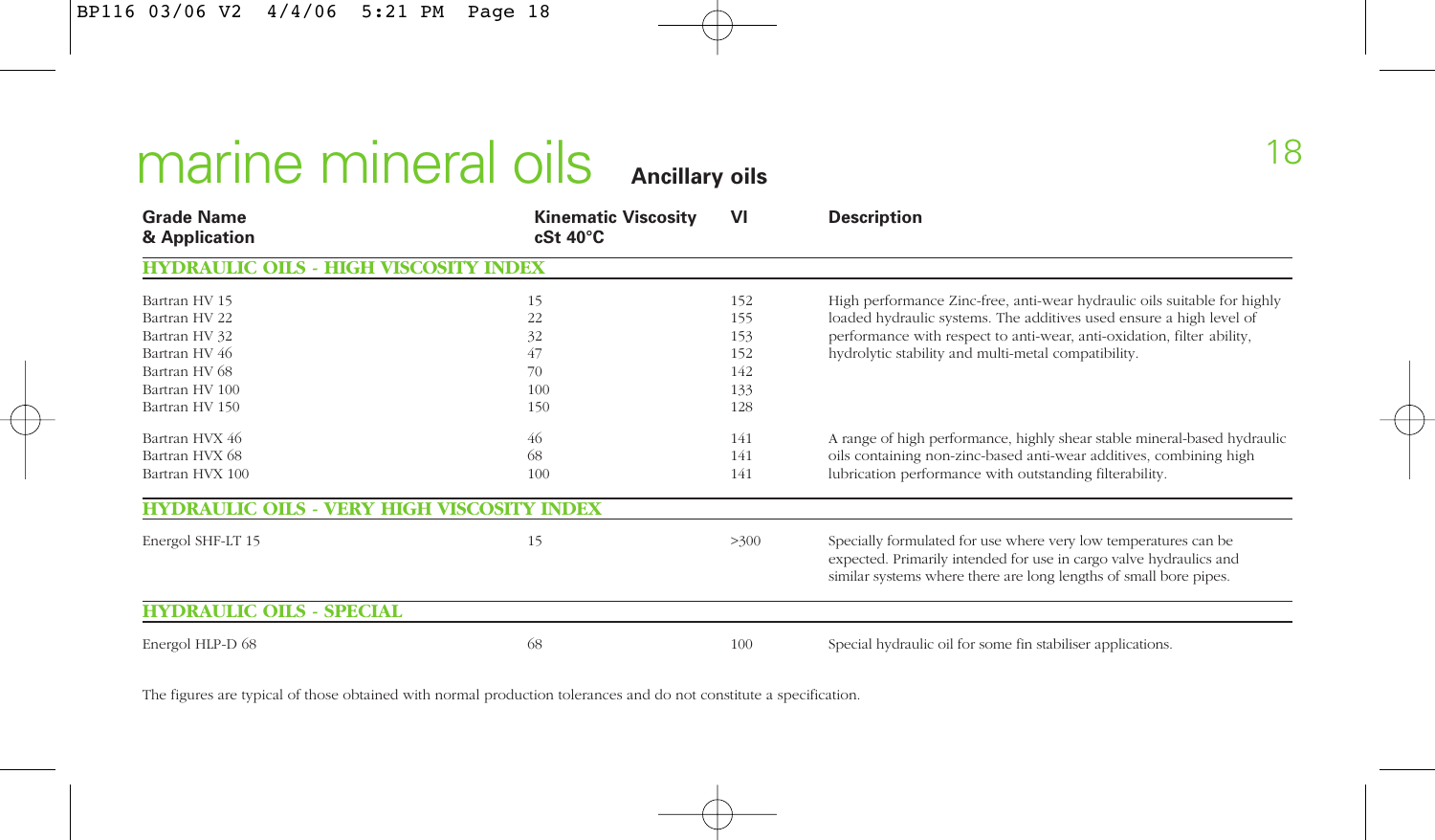#### **Ancillary oils**

| <b>Grade Name</b><br>& Application   | <b>Kinematic Viscosity</b><br>$cSt 40^{\circ}C$ | <b>Description</b>                                                                                                                                                |
|--------------------------------------|-------------------------------------------------|-------------------------------------------------------------------------------------------------------------------------------------------------------------------|
| <b>REFRIGERATOR COMPRESSOR OILS</b>  |                                                 |                                                                                                                                                                   |
| Energol LPT 68                       | 68                                              | Napthenic oil for refrigeration systems operating on R12 and some<br>R22 applications.                                                                            |
| Energol LPT-F 32<br>Energol LPT-F-46 | 29<br>54                                        | Napthenic oils with low floc point particularly suitable for systems operating<br>on R22, at low evaporating temperatures.                                        |
| <b>STRAIGHT MINERAL OILS</b>         |                                                 |                                                                                                                                                                   |
| CS 220                               | 220                                             | Straight mineral oil for running-in of certain slow-speed marine diesel engines.                                                                                  |
| <b>TURBINE OILS</b>                  |                                                 |                                                                                                                                                                   |
| Energol THB 68<br>Energol THB 100    | 65<br>96                                        | High quality marine steam turbine oils intended primarily for<br>lubrication of steam turbines and reduction gears. THB 68 can be used<br>in some turbo-chargers. |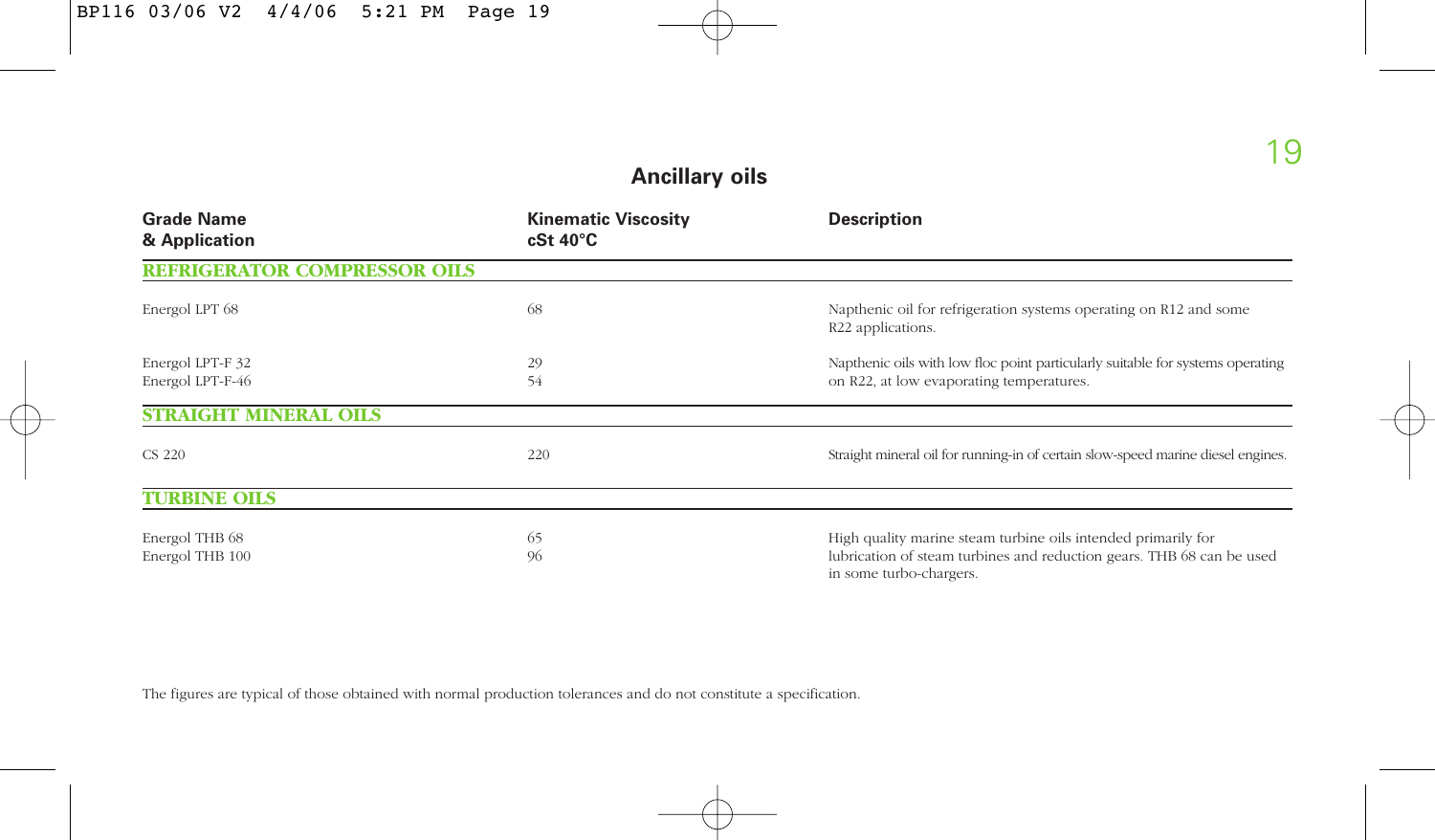## marine synthetic oils

| <b>Grade Name</b><br>& Application                    | <b>Kinematic Viscosity</b><br>$cSt 40^{\circ}C$ | <b>Description</b>                                                                                                                           |
|-------------------------------------------------------|-------------------------------------------------|----------------------------------------------------------------------------------------------------------------------------------------------|
| <b>AIR COMPRESSOR OILS</b>                            |                                                 |                                                                                                                                              |
| Enersyn RC-S 32                                       | 29                                              | For the lubrication of rotary air compressors.                                                                                               |
| Enersyn RC-S 46<br>Enersyn RC-S 68                    | 44<br>68                                        |                                                                                                                                              |
| Enersyn RX 100                                        | 95                                              | For use in reciprocating air compressors.                                                                                                    |
| <b>GAS COMPRESSOR OILS</b>                            |                                                 |                                                                                                                                              |
| Enersyn GCS 180                                       | 185                                             | For use in compressors where there is contact between the gas and lubricant.                                                                 |
| <b>GAS TURBINE OILS</b>                               |                                                 |                                                                                                                                              |
| BP Turbo Oil 2197<br>BP Turbo Oil 2380                |                                                 | 5 cSt high thermal stability turbine engine oil. Meets MIL-PRF-23699F HTS.<br>5 cSt synthetic turbine oil. Type II. Meets MIL-PRF-23699F STD |
| <b>GEAR OILS</b>                                      |                                                 |                                                                                                                                              |
| Enersyn HTX 150                                       | 165                                             | For the lubrication of certain marine thruster gears.                                                                                        |
| Enersyn HTX 220<br>Enersyn HTX 320<br>Enersyn HTX 460 | 227<br>320<br>460                               | For the lubrication of centrifuge gearboxes.<br>High viscosity Index PAO synthetic gear oils<br>for special applications.                    |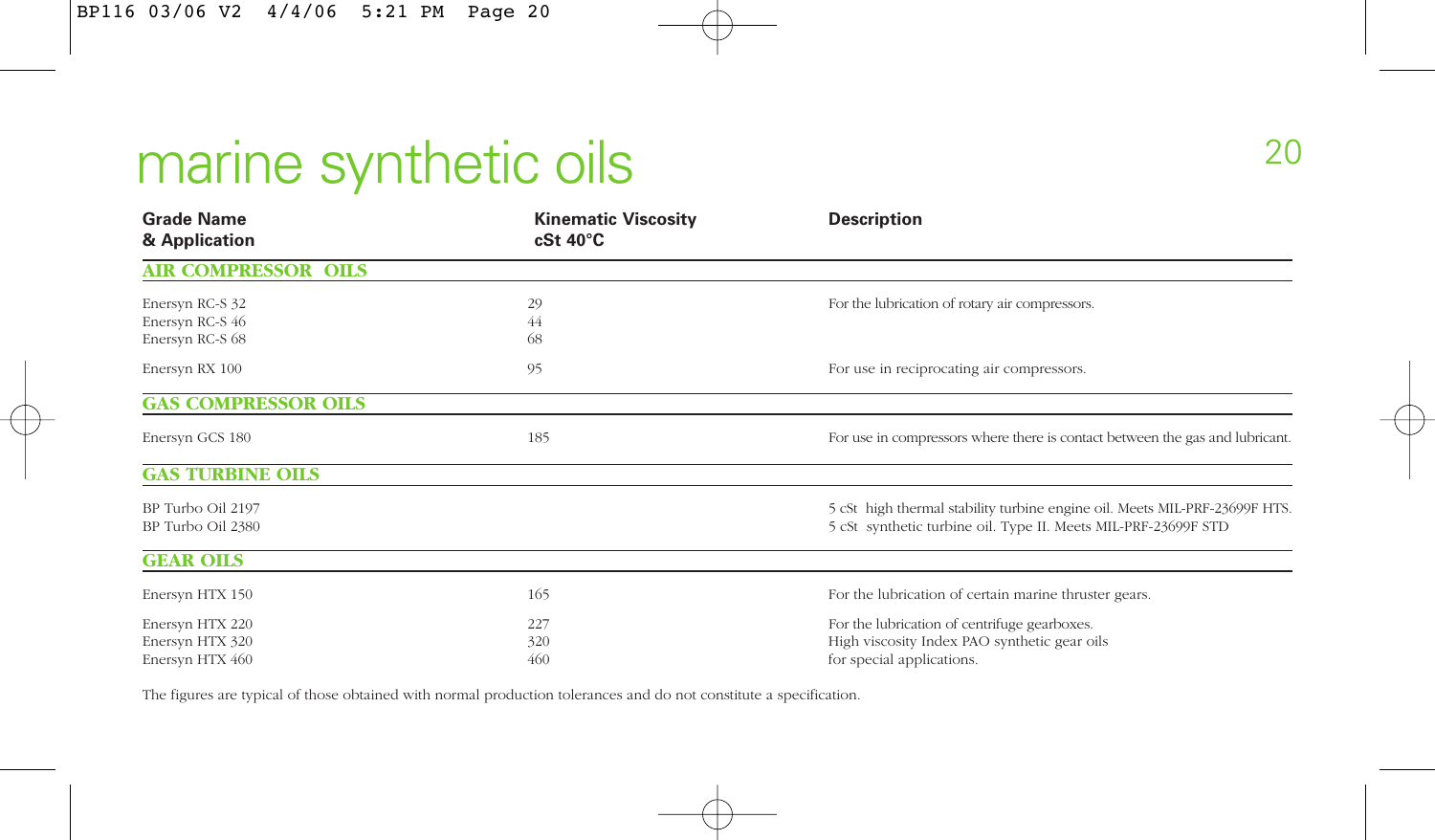| <b>Grade Name</b><br>& Application                                                                                | <b>Kinematic Viscosity</b><br>$cSt 40^{\circ}C$ | <b>Description</b>                                                                                                                                                       |
|-------------------------------------------------------------------------------------------------------------------|-------------------------------------------------|--------------------------------------------------------------------------------------------------------------------------------------------------------------------------|
| <b>REFRIGERATOR COMPESSOR OILS</b>                                                                                |                                                 |                                                                                                                                                                          |
| Enersyn LPS 46<br>Enersyn LPS 68<br>Enersyn LPS 100                                                               | 45<br>67<br>96                                  | These Alkyl Benzene based lubricants are for use in reciprocating<br>refrigeration compressors and some rotary compressors.                                              |
| Enersyn LPS-PO 68<br>Enersyn LPS-PO 220                                                                           | 69<br>209                                       | These are Poly Alpha Olefin based, for the lubrication of Stal mini-screw<br>compressors when specified by Stal Refrigeration AS.                                        |
| Enersyn MP-S 32<br>Enersyn MP-S 46<br>Enersyn MP-S 68<br>Enersyn MP-S 100<br>Enersyn MP-S 170<br>Enersyn MP-S 220 | 32<br>46<br>68<br>100<br>170<br>210             | Polyol Ester based for the lubrication of refrigeration compressors where<br>Hydrofluorocarbon (HFC) refrigerant e.g. R134a, R407C, R404A, R410A<br>and R507 are in use. |
| <b>TURBOCHARGER OILS</b>                                                                                          |                                                 |                                                                                                                                                                          |
| Enersyn TC-S 68                                                                                                   | 68                                              | Special low-friction turbocharger oil. Approved by ABB.                                                                                                                  |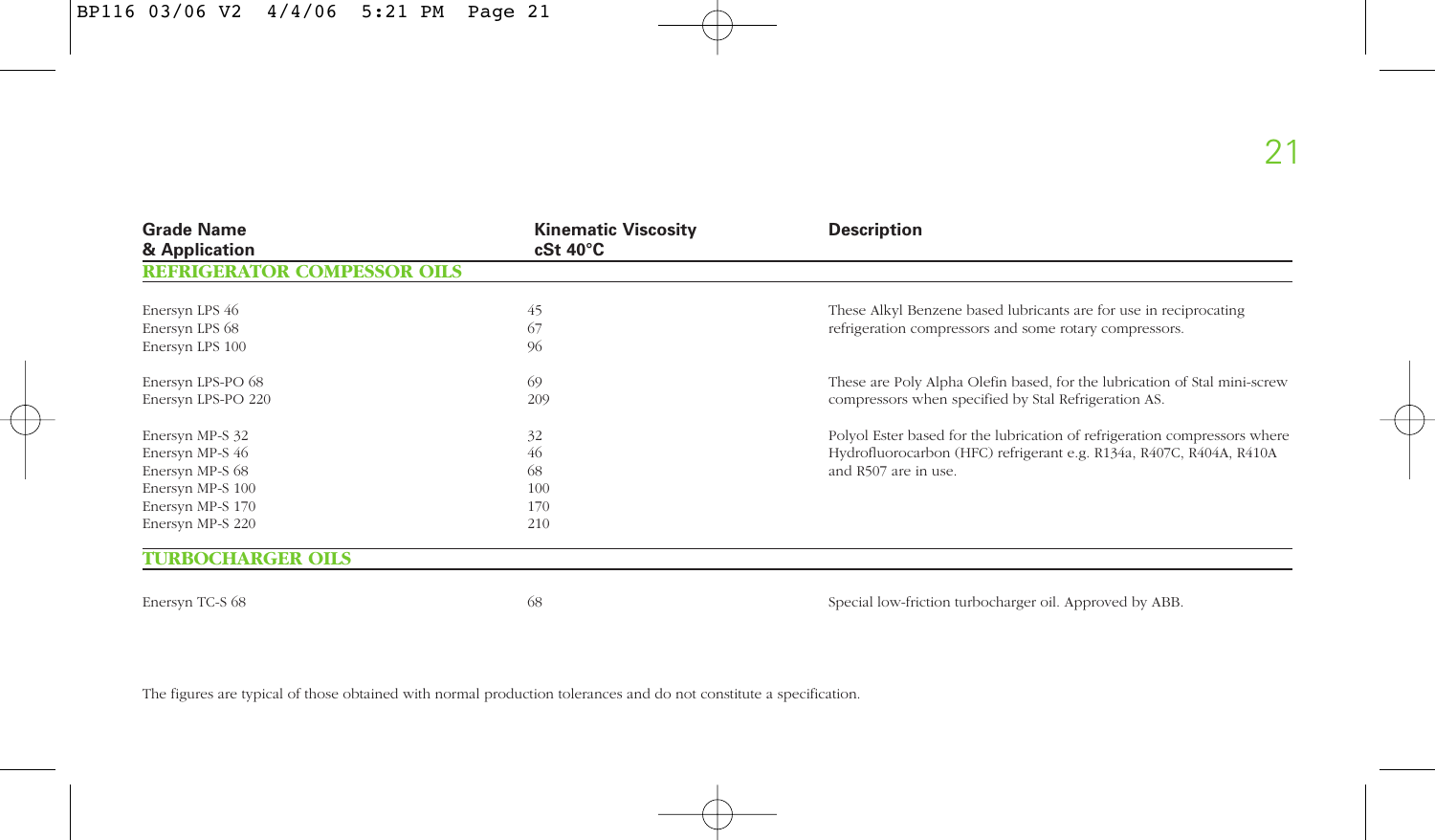# speciality products

| <b>Grade Name</b><br>& Application          |     | <b>Description</b>                                                                                                                                                             |
|---------------------------------------------|-----|--------------------------------------------------------------------------------------------------------------------------------------------------------------------------------|
| <b>CORROSION PREVENTATIVES - SPARE GEAR</b> |     |                                                                                                                                                                                |
| Stemkor 171                                 |     | Solvent deposited temporary corrosion preventative for medium to long<br>term outdoor storage.                                                                                 |
| <b>HEAT TRANSFER FLUIDS</b>                 |     |                                                                                                                                                                                |
| Transcal N                                  |     | For closed liquid phase heating systems operating at bulk temperatures<br>up to $320^{\circ}$ C.                                                                               |
| Transclean 801                              |     | A high performance detergent liquid, soluble in all mineral/synthetic<br>hydrocarbons for internal cleaning of systems using heat transfer fuels.                              |
| <b>STEAM RECIPROCATING ENGINE OILS</b>      |     |                                                                                                                                                                                |
| Energol ME-CC 220                           | 230 | Emulsifiable oil for gravity-fed stern tube systems. Such oil is recommended<br>by the bearing/seal manufacturer. Can help minimise leakage in worn/<br>damaged sealing rings. |
| Energol AC-C 460                            | 480 | For the lubrication of steam cylinders, also suitable for some worm<br>gearboxes.                                                                                              |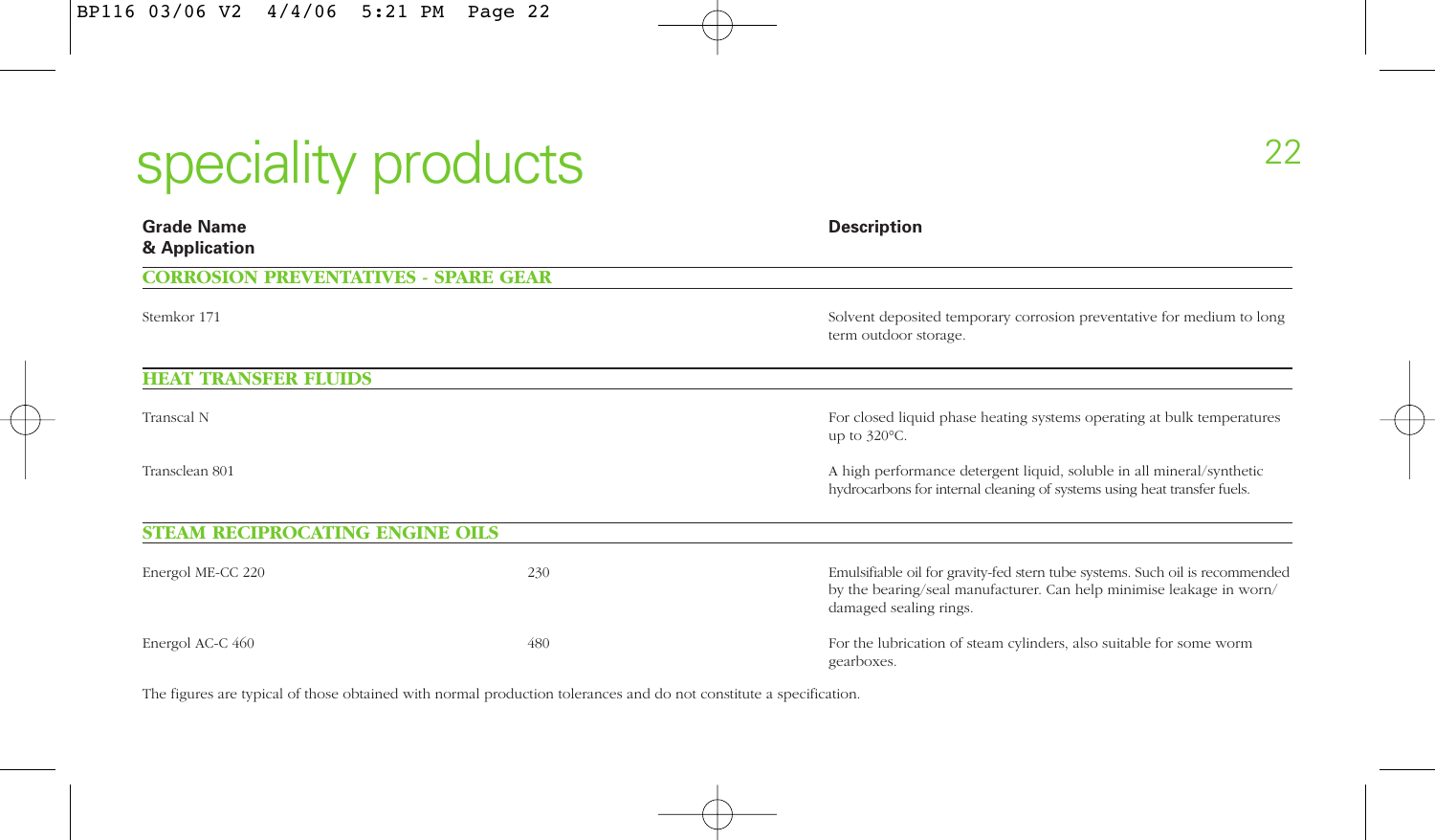| <b>Grade Name</b><br>& Application | <b>Kinematic Viscosity</b><br>$cSt 40^{\circ}C$ | <b>Description</b>                                                                |  |  |  |  |
|------------------------------------|-------------------------------------------------|-----------------------------------------------------------------------------------|--|--|--|--|
| <b>TRANSMISSION OILS</b>           |                                                 |                                                                                   |  |  |  |  |
| Autran MBX                         | 39                                              | A 'universal' automatic transmission fluid meeting GM and Ford<br>specifications. |  |  |  |  |
| Terrac Super Transmission          | 69                                              | Transmission fluid for oil-immersed brakes in some winch drives.                  |  |  |  |  |
| <b>WIRE ROPES</b>                  |                                                 |                                                                                   |  |  |  |  |

Energrease MP-MG2 Multi-purpose calcium sulphonate complex grease for general greasing requirements including wire ropes and open gears.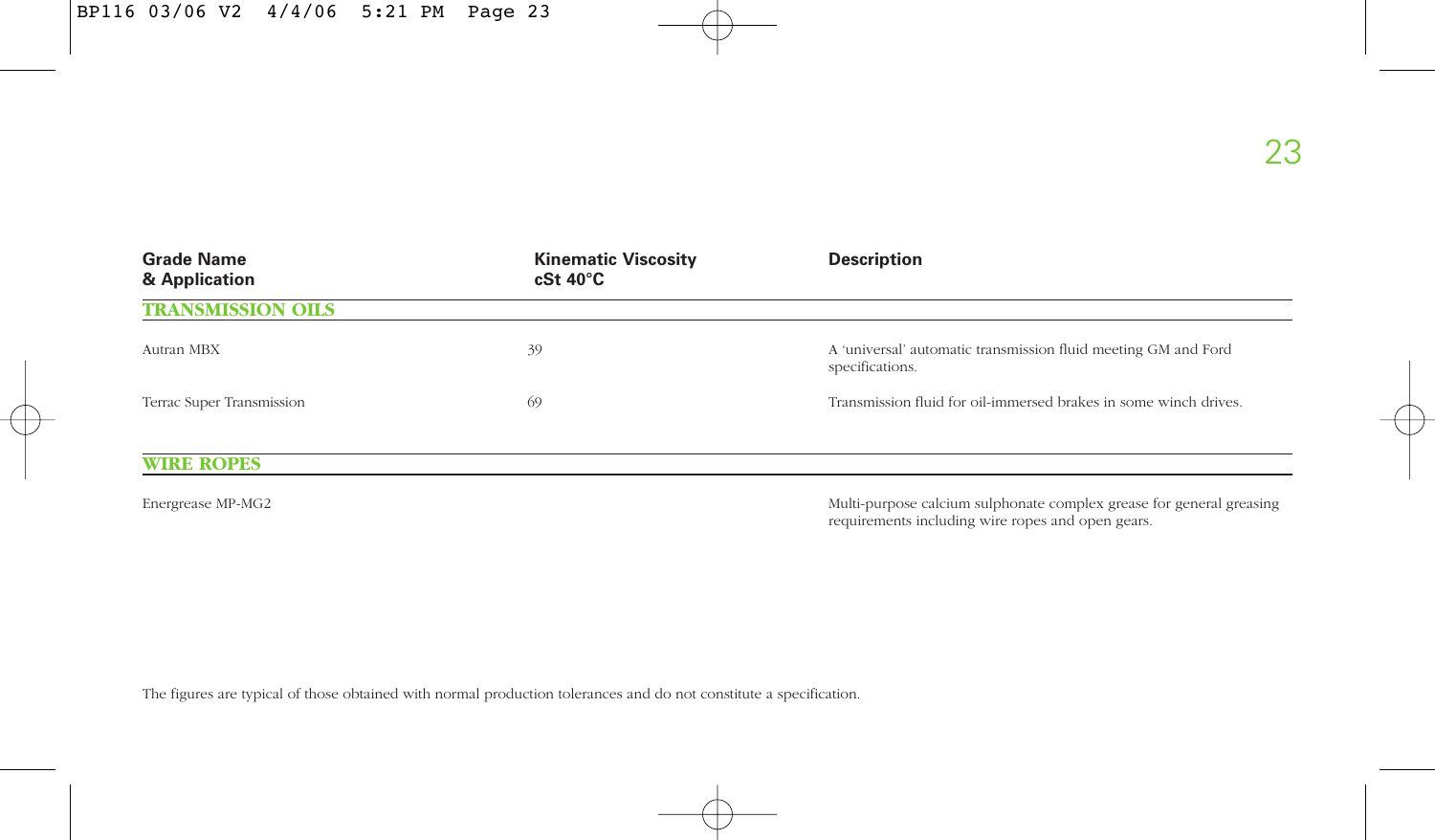# marine greases

| <b>Grade Name</b><br>& Application     | <b>NLGI</b><br><b>Classification</b> | <b>Base</b>                   | <b>Drop Point</b><br>℃ | <b>Description</b>                                                                                                                                                                                                                  |  |  |  |  |
|----------------------------------------|--------------------------------------|-------------------------------|------------------------|-------------------------------------------------------------------------------------------------------------------------------------------------------------------------------------------------------------------------------------|--|--|--|--|
|                                        |                                      |                               |                        |                                                                                                                                                                                                                                     |  |  |  |  |
| Energrease HTG 2                       |                                      | Clay                          | non melting            | For high temperature bearing applications up to 200°C, for continuously<br>operating rolling bearings advice should be sought on re-greasing<br>periods.                                                                            |  |  |  |  |
| Energrease L21-M                       | $\overline{2}$                       | Lithium                       | 190                    | A grease containing Molybdenum disulphide.                                                                                                                                                                                          |  |  |  |  |
| Energrease MM-EP0                      | $\theta$                             | Lithium                       | 163                    | A lithium based non-leaded EP grease, intended for general                                                                                                                                                                          |  |  |  |  |
| Energrease MM-EP1<br>Energrease MM-EP2 |                                      | Lithium<br>Lithium            | 173<br>175             | shipboard use. It has excellent salt-water corrosion resistance<br>and is suitable for working temperatures up to 120°C. 0 and 1<br>grades are particularly suited to centralised lubrication systems with<br>small bore pipe work. |  |  |  |  |
| Energrease MP-MG 2                     | $\overline{2}$                       | Calcium Sulphonate<br>Complex | >300                   | A multi-purpose marine grease for motor bearings, wire ropes and open<br>gears. Replaces MM-EP 2, OG and Energol WRP.                                                                                                               |  |  |  |  |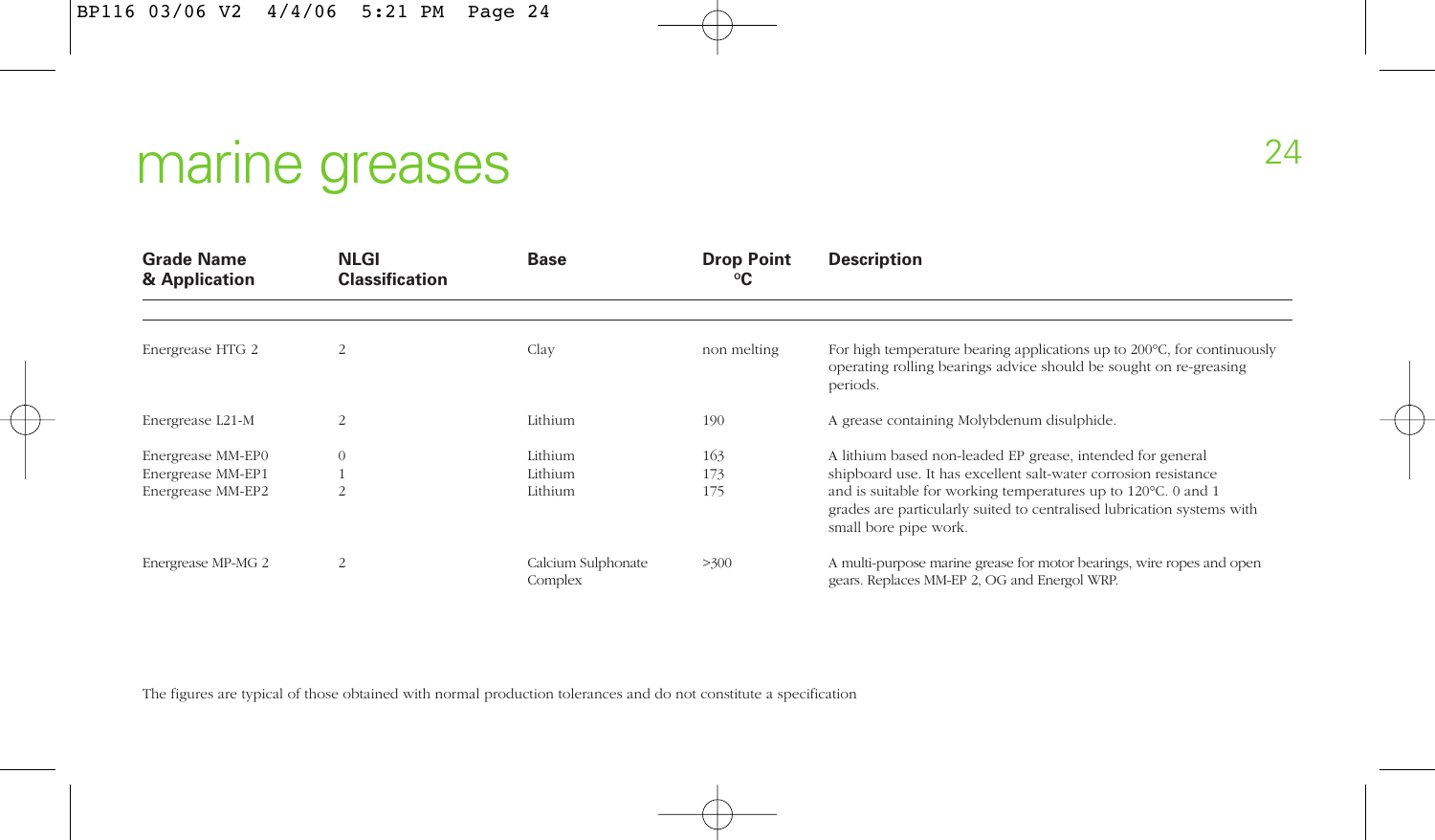

Picture of Alpha Laval Separation Unit Courtesy of Alpha Laval Sparation AB, Tumba/Sweden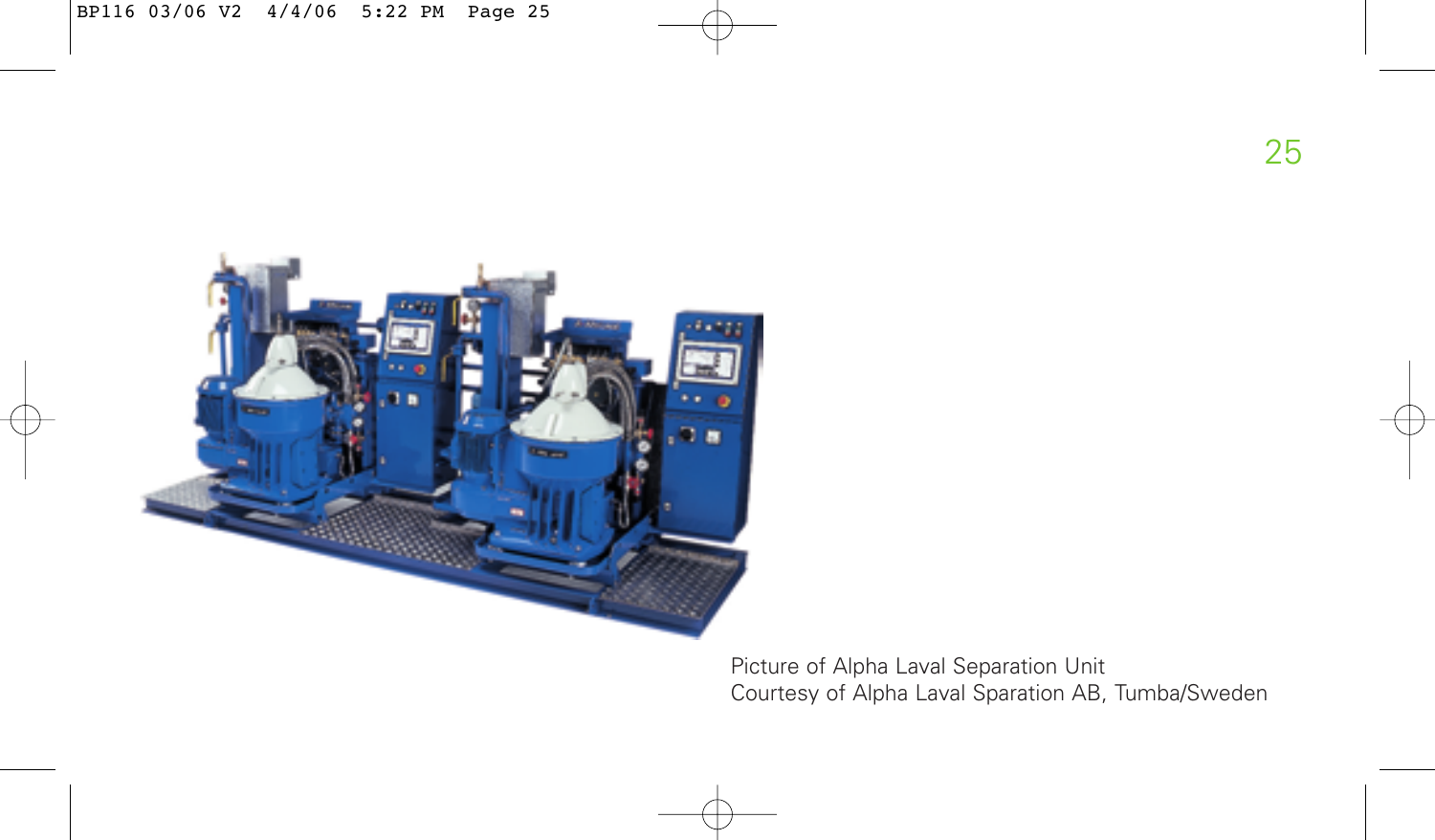

#### **SAE/ISO ranges**

| <b>SAE VISCOSITY RANGES</b> |                               |                |                              |  |  |  |  |  |
|-----------------------------|-------------------------------|----------------|------------------------------|--|--|--|--|--|
|                             | <b>Dynamic Viscosity (cP)</b> |                | Viscosity $@$ 100 $°C$ (cSt) |  |  |  |  |  |
| <b>SAE Grade</b>            | <b>Maximum</b>                | <b>Minimum</b> | <b>Maximum</b>               |  |  |  |  |  |
| <b>OW</b>                   | 3250 $@ - 30°C$               | 3.8            |                              |  |  |  |  |  |
| 5W                          | 3500 $@ -25$ <sup>o</sup> C   | 3.8            |                              |  |  |  |  |  |
| 10W                         | 3500 $@ - 20^{\circ}$ C       | 4.1            |                              |  |  |  |  |  |
| 15W                         | 3500 @ -15 <sup>o</sup> C     | 5.6            |                              |  |  |  |  |  |
| 20W                         | $4500 \& 0.10 \text{°C}$      | 5.6            |                              |  |  |  |  |  |
| 25W                         | $6000 \& -5$ <sup>o</sup> C   | 9.3            |                              |  |  |  |  |  |
| 20                          |                               | 5.6            | 9.3                          |  |  |  |  |  |
| 30                          |                               | 9.3            | 12.5                         |  |  |  |  |  |
| 40                          |                               | 12.5           | 16.3                         |  |  |  |  |  |
| 50                          |                               | 16.3           | 21.9                         |  |  |  |  |  |
| 60                          |                               | 21.9           | 26.1                         |  |  |  |  |  |

| <b>ISO VISCOSITY RANGES</b><br>Viscosity @ 40°C (cSt) |                |                |  |  |  |  |  |  |
|-------------------------------------------------------|----------------|----------------|--|--|--|--|--|--|
|                                                       |                |                |  |  |  |  |  |  |
| <b>ISO Grade</b>                                      | <b>Minimum</b> | <b>Maximum</b> |  |  |  |  |  |  |
| 15                                                    | 13.5           | 16.5           |  |  |  |  |  |  |
| 22                                                    | 19.8           | 24.2           |  |  |  |  |  |  |
| 32                                                    | 28.8           | 35.2           |  |  |  |  |  |  |
| 46                                                    | 41.4           | 50.6           |  |  |  |  |  |  |
| 68                                                    | 61.2           | 74.8           |  |  |  |  |  |  |
| 100                                                   | 90             | 110            |  |  |  |  |  |  |
| 150                                                   | 135            | 165            |  |  |  |  |  |  |
| 220                                                   | 198            | 242            |  |  |  |  |  |  |
| 320                                                   | 288            | 352            |  |  |  |  |  |  |
| 460                                                   | 414            | 506            |  |  |  |  |  |  |
| 680                                                   | 612            | 748            |  |  |  |  |  |  |

For example

A 15W40 multigrade oil will have a low temperature cranking viscosity of 3500 centipoise<br>(cP) @ -15°C and a high temperature viscosity between 12.5 and 16.3 centistokes (cSt) @<br>100°C, similarly a 10W30 multigrade oil will centistokes (cSt) @ 100°C.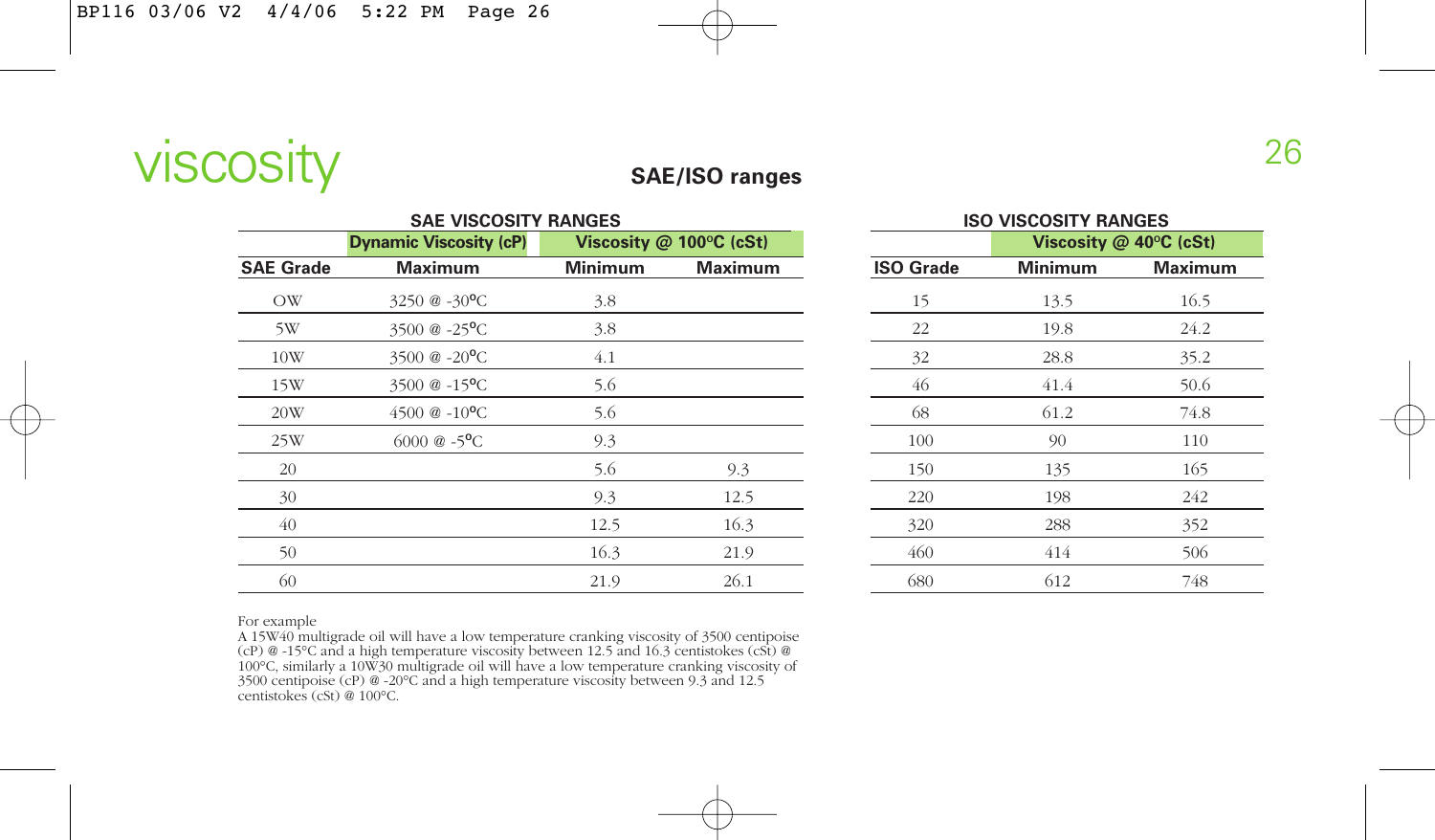



NOTES:

•SAE gear and crankcase viscosities are at 100 O C

•Assume 95VI oils

SAYBOLT VISCOSITY, UNIVERSAL SECONDS @ 100OC

SAYBOLT VISCOSITY, UNIVERSAL SECONDS @ 100°C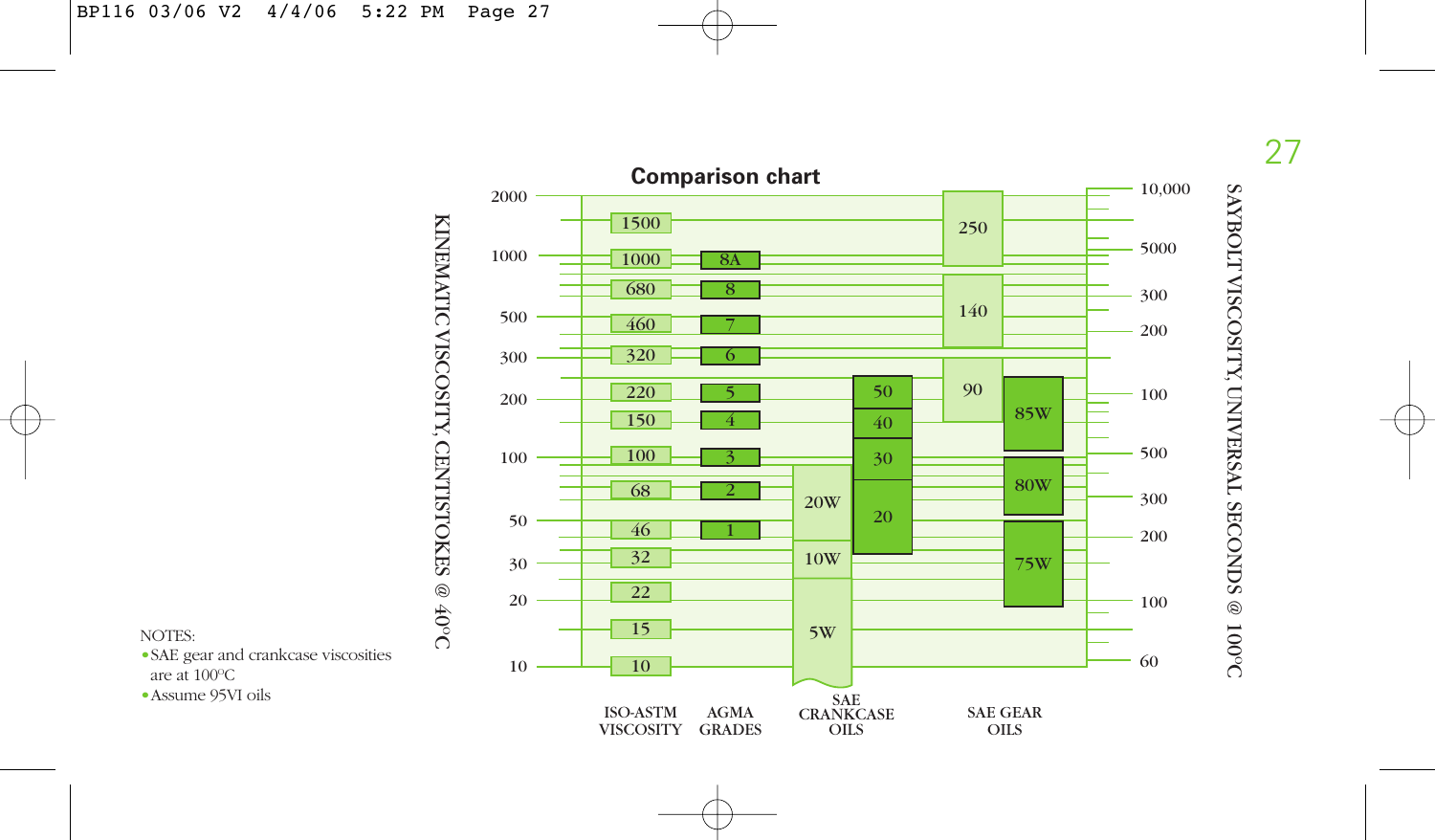

## **viscosity ranges**

|                  | Viscosity @ 100°C (cSt) | Max temperature for          |                             |  |
|------------------|-------------------------|------------------------------|-----------------------------|--|
| <b>SAE Grade</b> | <b>Minimum</b>          | <b>Maximum</b>               | viscosity of 150 000 cP(°C) |  |
| 70W              | 4.1                     | $\overline{\phantom{a}}$     | $-55$                       |  |
| 75W              | 4.1                     |                              | $-40$                       |  |
| 80W              | 7.0                     | $\qquad \qquad \blacksquare$ | $-26$                       |  |
| 85W              | 11.0                    | -                            | $-12$                       |  |
| 90               | 13.5                    | 24.0                         |                             |  |
| 80W-90           | 13.5                    | 24.0                         | $-26$                       |  |
| 85W-140          | 24.0                    | 41.0                         | $-12$                       |  |
| 140              | 24.0                    | 41.0                         |                             |  |
| 250              | 41.0                    | -                            | -                           |  |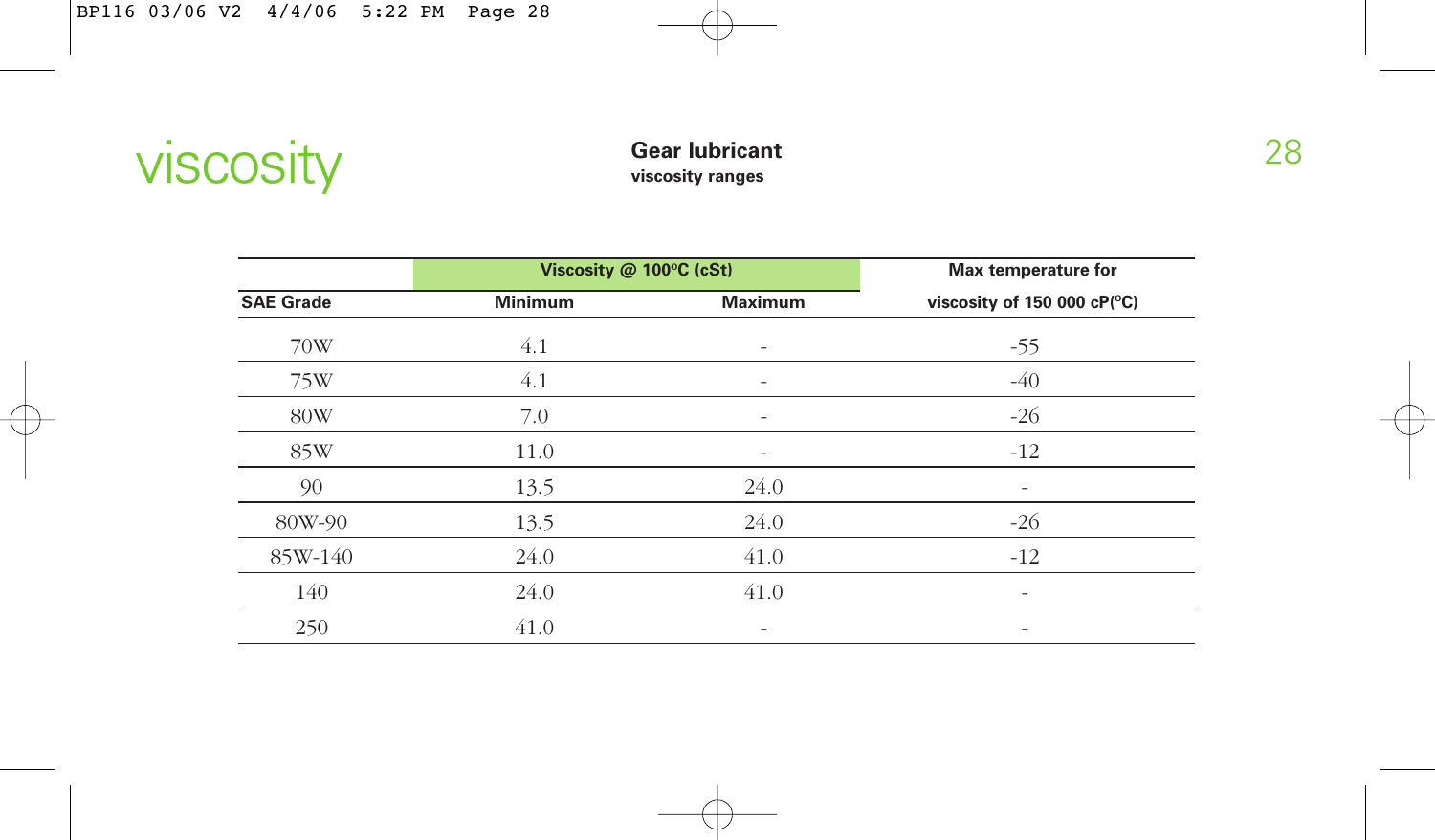# viscosity **Temperature variation graph**

#### KINEMATIC VISCOSITY CENTISTOKES



KINEMATIC VISCOSITY CENTISTOKES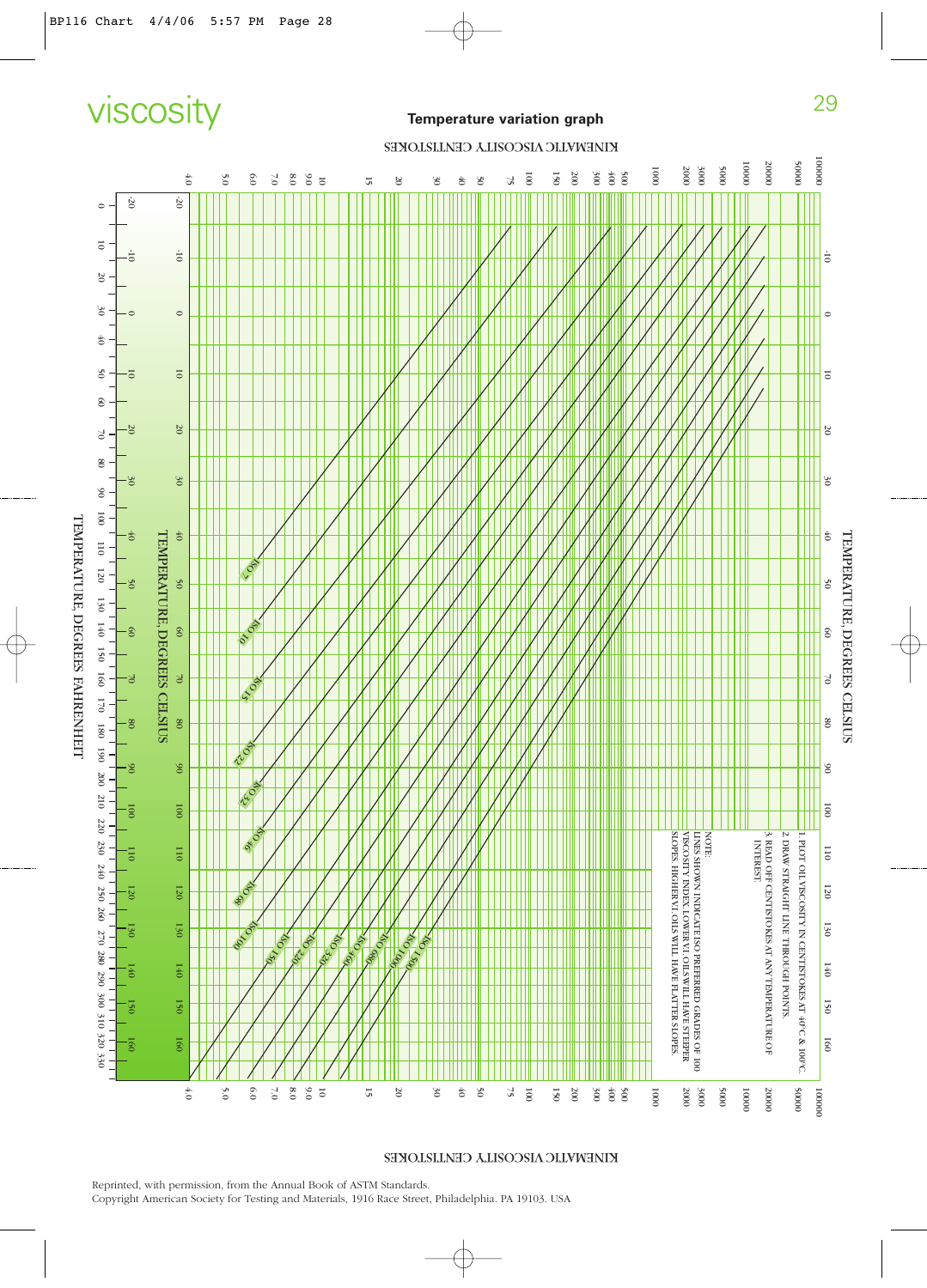# refrigerants and the state of the state of the state of the state of the state of the state of the state of the state of the state of the state of the state of the state of the state of the state of the state of the state

Production of chlorofluocarbons (CFCs) has been phased out. Environmentally acceptable replacement compounds are therefore needed for use in existing medium and low temperature refrigeration applications. Refrigerant R134a was developed to meet these needs. Refrigerant R134a is a commercially available hydrofluorocarbon (HFC) refrigerant for use as a long-term replacement for R12 in new equipment and for retrofitting medium temperature CFD-12 systems.

R409A is a low ozone depleting blend of R22, R124, and R142b. Refrigerant R409A is formulated to closely resemble the properties of Refrigerant R12. R409A is an alternative refrigerant blend for retrofitting R12 medium and low temperature refrigeration systems. R409A provides a slightly higher capacity than R12 and R134a in lower temperature applications. R22 or HCFC-22 is a single component HCFC with low ozone depletion potential.

As production of CFCs refrigerants is reduced and ultimately eliminated, environmentally acceptable replacement compounds are needed for use in chillers. These alternative refrigerants should have operating characteristics similar to those of CFCs, both to reduce the cost of converting existing chillers to alternatives and to limit the design changes involved in manufacturing new chillers that can use the alternative refrigerants.

R408A is a low ozone depletion potential near azeotropic blend of HCFC R22 and HFC R125 and R143a. R408A was developed to provide a fast and convenient and reliable retrofit solution for medium and low temperature refrigeration systems which are currently R502. R408A has been blended to closely match the physical and refrigeration properties of R502. R408A was not developed to use in new equipment but rather in R502 systems.

Refrigerant R404A is a zero ozone depletion near azeotropic blend of HFC refrigerants R125, R143a, and 134a. R404A is the ultimate and long term HFC zero ozone depletion replacement for refrigerant R502. The properties closely match the properties of R502. New system manufacturers have approved R404A for the refrigerant in their new equipment.

R407A has been identified as the energy efficient replacement for R502 in non-hermetic systems (hermetics use 407B). 407A has the lowest global warming potential of any HFC replacement for R502. This is a zero ODP refrigerant.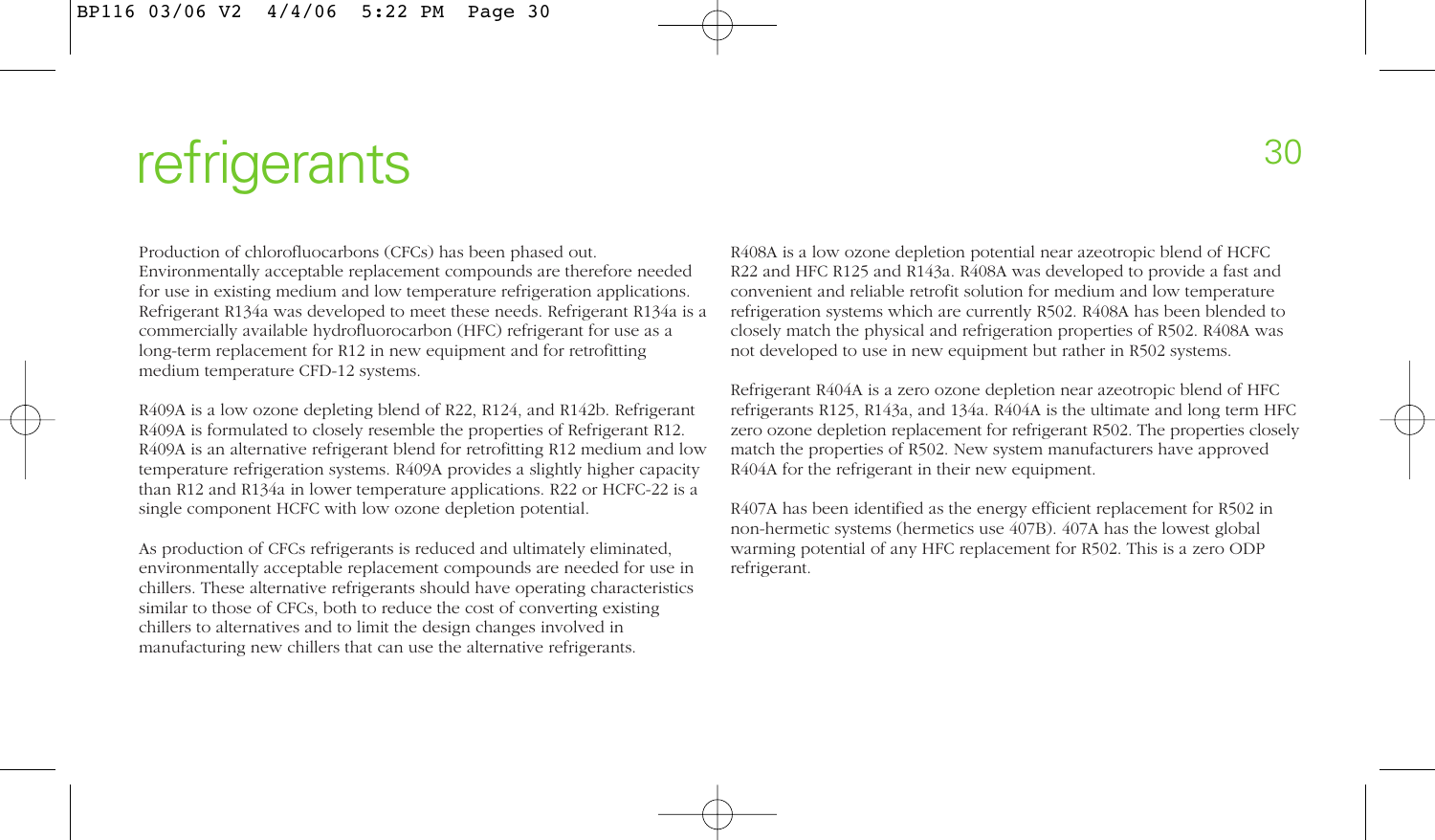

#### The table below lists refrigerants that cover 31<br>31 **95% of all marine applications**

| <b>Temperature</b><br>Range |                   | <b>Ozone Depletion</b><br><b>Potential (ODP)</b> | <b>Global Warming</b><br><b>Potential (GWP)</b> | Refrigerant<br>Type         | Recommended<br>Lubricant |  |
|-----------------------------|-------------------|--------------------------------------------------|-------------------------------------------------|-----------------------------|--------------------------|--|
| R22                         | High, Medium, Low | 0.05                                             | 1700                                            | HCFC Single component       | Mineral based            |  |
| R134a                       | High, Medium      | $\theta$                                         | 1300                                            | HFC Single component        | Polyol Ester             |  |
| R407C                       | High, Medium      | $\overline{0}$                                   | 1610                                            | HFC Zeotropic Blend         | Polyol Ester             |  |
| R404A                       | Medium, Low       | $\theta$                                         | 3750                                            | HFC Near Azeotropic Blend   | Polyol Ester             |  |
| R507                        | Medium, Low       | $\theta$                                         | 3800                                            | HFC Azeotropic Blend        | Polyol Ester             |  |
| R410A                       | High, Medium, Low | $\theta$                                         | 1890                                            | HFC Near Azeotropic Blend   | Polyol Ester             |  |
| R401A                       | High, Medium, Low | 0.03                                             | 1080                                            | <b>HCFC Zeotropic Blend</b> | Mineral based            |  |
| R409A                       | High, Medium, Low | 0.05                                             | 1440                                            | HCFC Zeotropic Blend        | Mineral based            |  |
| R407D                       | High, Medium, Low | $\theta$                                         | 1430                                            | HFC Zeotropic Blend         | Polyol Ester             |  |
| R717                        | High, Medium, Low | $\mathbf{0}$                                     | $\overline{0}$                                  | NIK Halogen Free            | Mineral based            |  |

The information in the above table was supplied courtesy of **UNITOR REFRIGERATION ASA**

Suffix **"a"** indicates a single substance.

Suffix **"A, B, C or D"** indicates a blend, with varying degree Toxic potential. E.g. **A** = Toxicity >400ppm. **B** = Toxicity <400ppm etc.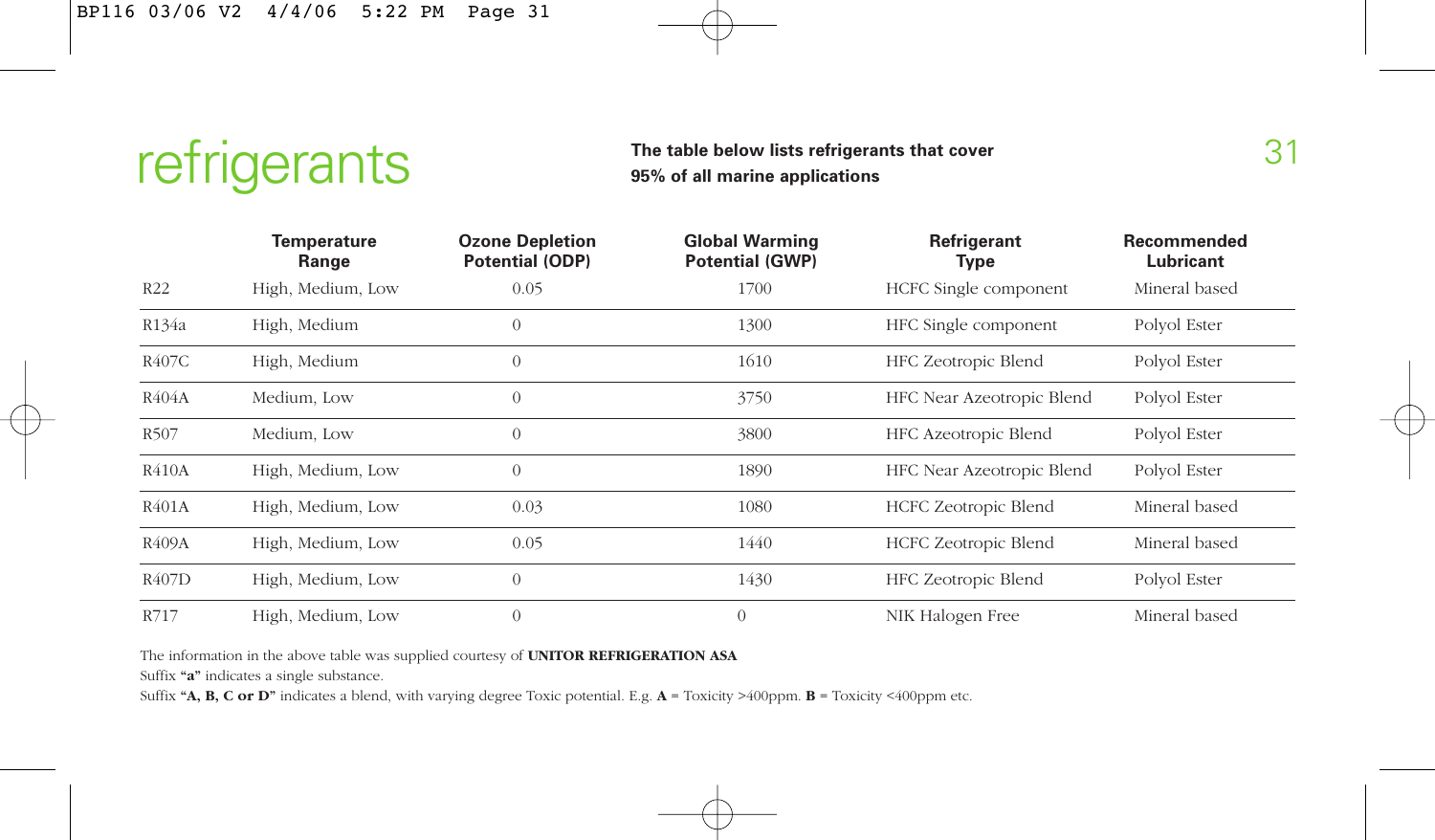### **Lubricant / refrigerant compatibility**

|                       | <b>Mineral Oil</b><br><b>Alkyl Benzene</b><br>(MO)<br>(AB) |                     | <b>MO &amp; AB</b>  | <b>Poly Alpha Olefin</b><br>(PAO) | <b>Polyol Ester</b><br>(POE) | <b>Poly Alkylene Glycol</b><br>(PAG) |  |
|-----------------------|------------------------------------------------------------|---------------------|---------------------|-----------------------------------|------------------------------|--------------------------------------|--|
| <b>HCFC</b>           | Compatible                                                 | Compatible          | Compatible          | Limited application               | Limited application          | Not suitable                         |  |
| <b>SERVICE BLENDS</b> | Limited application                                        | Compatible          | Compatible          | Not suitable                      | Compatible                   | Not suitable                         |  |
| HFC + Blends          | Not suitable                                               | Limited application | Not suitable        | Not suitable                      | Compatible                   | Limited application                  |  |
| <b>HYDROCARBONS</b>   | Compatible                                                 | Compatible          | Compatible          | Compatible                        | Compatible                   | Limited application                  |  |
| <b>AMMONIA</b>        | Compatible                                                 | Limited application | Limited application | Compatible                        | Not suitable                 | Limited application                  |  |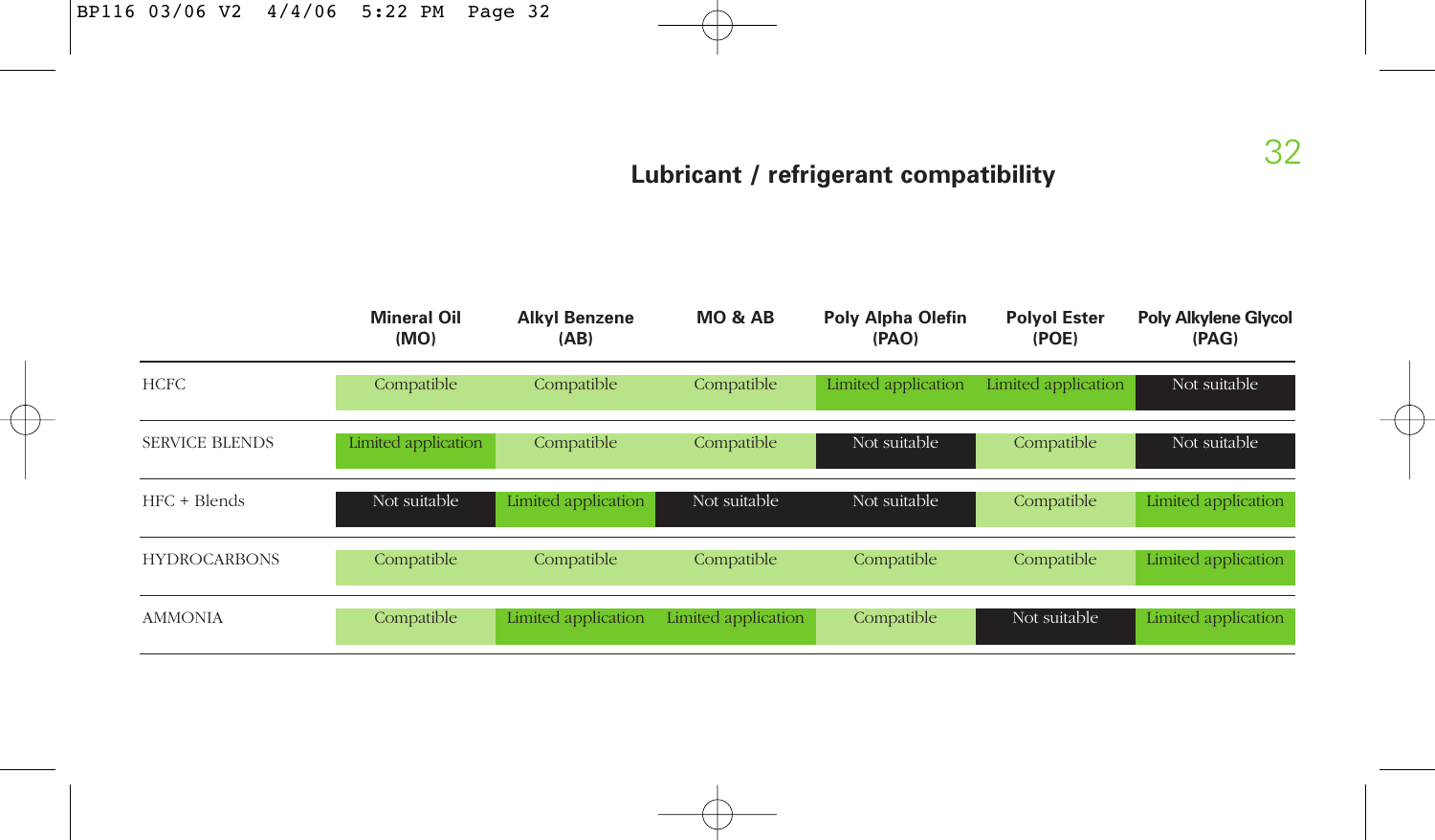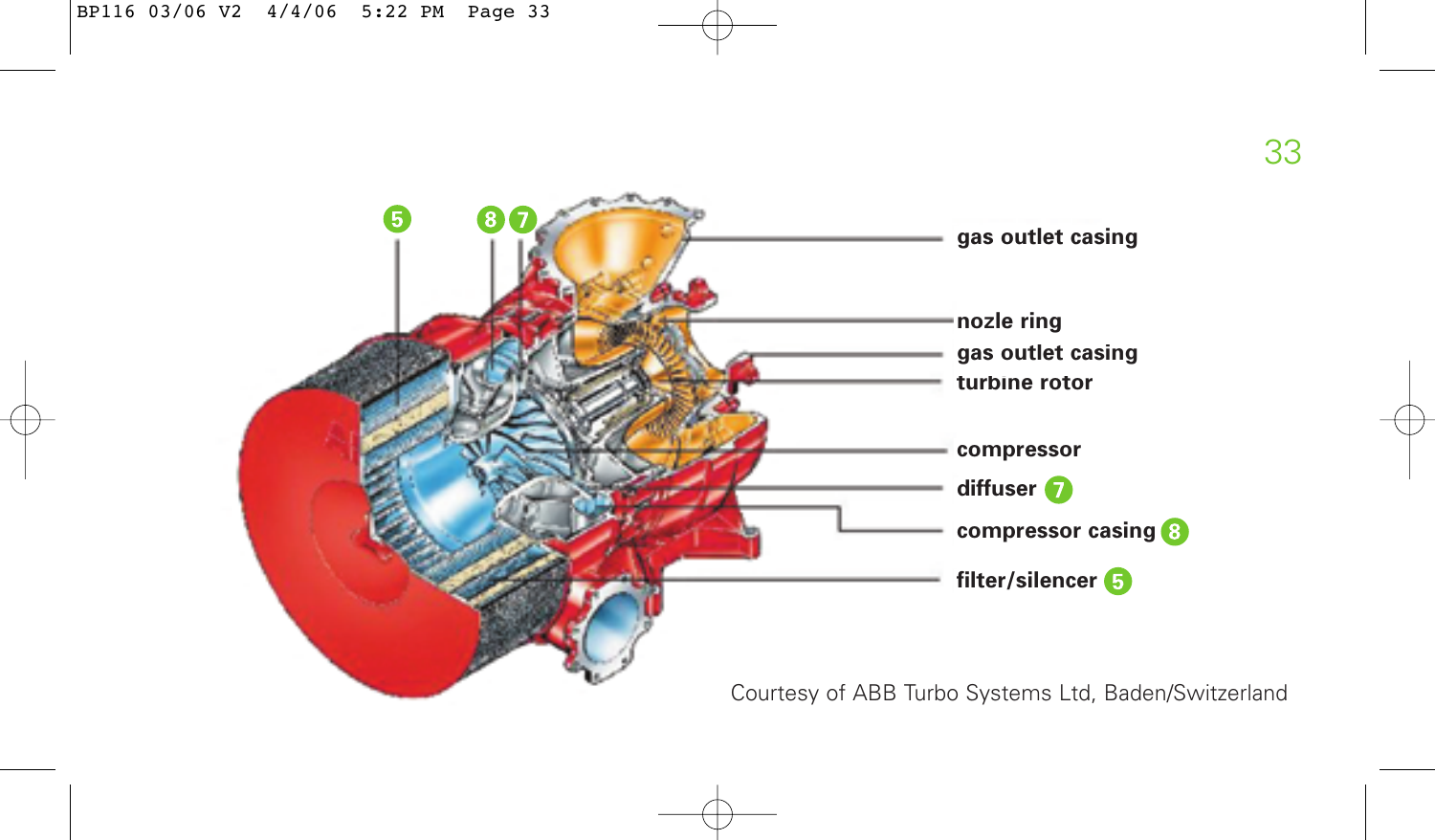#### greases consistency: NLGI numbers 34 **Consistency: NLGI numbers**

The consistency (softness or hardness) of a grease is indicated by suffix number, as in Energrease MP-MG 2. This is the NLGI number, in the classification system laid down by the National Lubricating Grease Institute (USA). Consistency is defined as the depth, in tenths of a millimetre, that a standard cone penetrates into a sample of grease that has been subjected to mechanical working. The test is conducted in prescribed conditions of weight, time and temperature.

In the NLGI range there are nine 'Penetration Grades' from very soft Grade 000 to the almost solid Grade 6.

| <b>NLGI</b><br>Number | <b>Worked Penetration</b><br>@ 25°C (0.1mm) |
|-----------------------|---------------------------------------------|
| 000                   | 445 - 475                                   |
| $00\,$                | $400 - 430$                                 |
| $\theta$              | $355 - 385$                                 |
| 1                     | $310 - 340$                                 |
| 2                     | $265 - 295$                                 |
| 3                     | $220 - 250$                                 |
| 4                     | $175 - 205$                                 |
| 5                     | $130 - 160$                                 |
| 6                     | $85 - 115$                                  |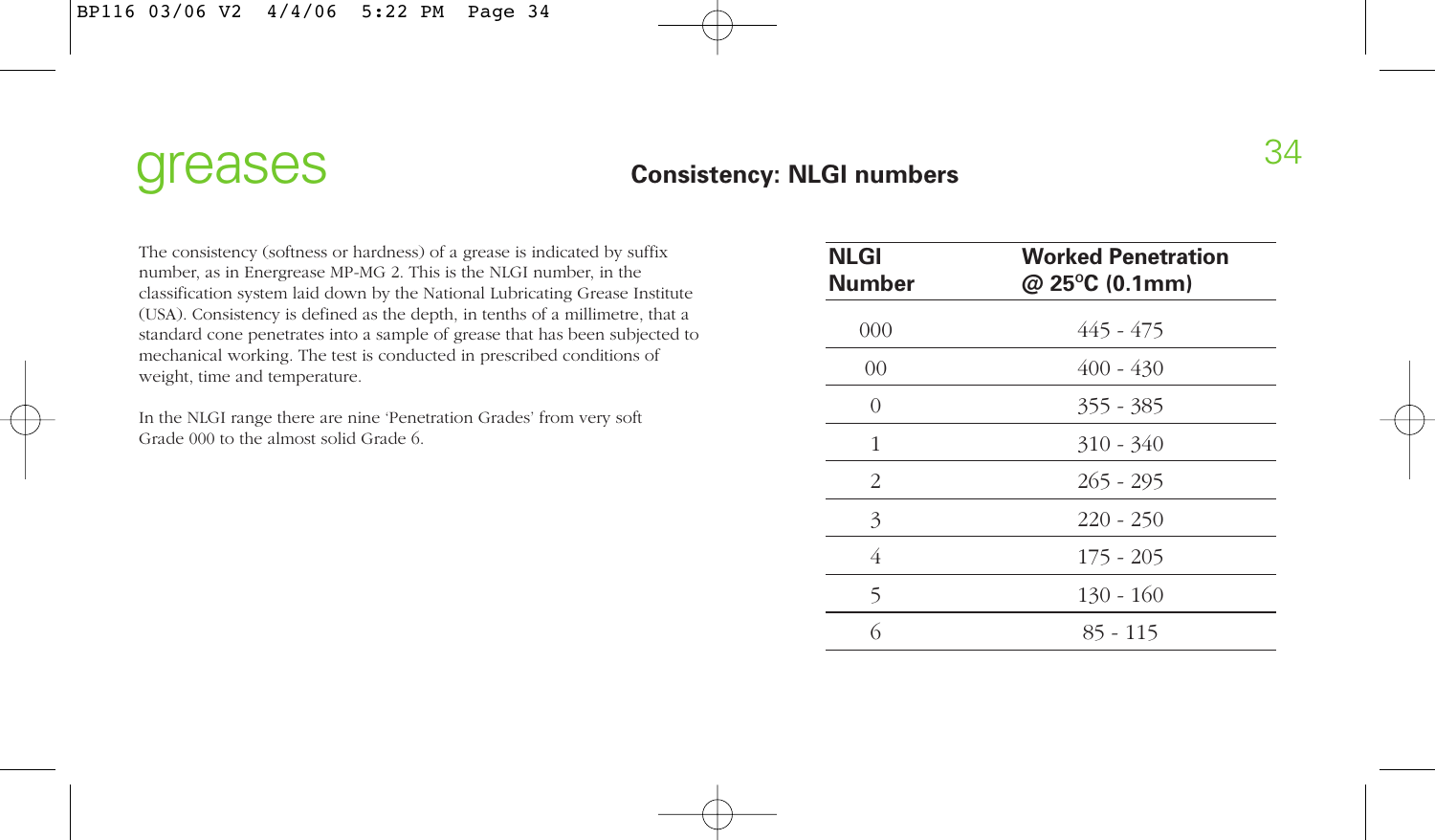### **Grease compatibility chart**

|                    | Aluminium    |               |                     | Calcium       | Calcium       | Calcium           |               |               | Lithium       | Lithium                  |              |
|--------------------|--------------|---------------|---------------------|---------------|---------------|-------------------|---------------|---------------|---------------|--------------------------|--------------|
| Grade Type         | Complex      | Barium        | Calcium             | 12-Hydroxy    | Complex       | Sulfonate         | Clay          | Lithium       | 12-Hydroxy    | Complex                  | Polyurea     |
| Aluminium Complex  | N/A          |               |                     | C             |               |                   |               |               | ı             | $\mathsf{C}$             |              |
| Barium             |              | N/A           |                     | С             |               | B                 |               |               |               |                          |              |
| Calcium            | Ш            | 1             | N/A                 | $\mathcal{C}$ | I             |                   | $\mathcal{C}$ | $\mathcal{C}$ | $\, {\bf B}$  | $\mathcal{C}$            | ш            |
| Calcium 12-Hydroxy | $\mathsf{C}$ | $\mathcal{C}$ | С                   | N/A           | B             |                   | $\mathcal{C}$ | $\mathcal{C}$ | $\mathcal{C}$ | $\mathcal{C}$            |              |
| Calcium Complex    |              |               |                     | B             | N/A           | $\mathsf{C}$      |               |               |               | $\mathcal{C}$            | $\mathsf{C}$ |
| Calcium Sulfonate  |              | B             |                     |               | $\mathsf{C}$  | N/A               |               | $\mathcal{C}$ |               | C                        | $\mathbf{B}$ |
| Clay               |              | П             | C                   | $\mathcal{C}$ | $\bf{I}$      |                   | N/A           |               | Т             |                          |              |
| Lithium            |              | Т             | C                   | $\mathcal{C}$ | н             | $\mathsf{C}$      |               | N/A           | $\mathcal{C}$ | $\mathcal{C}$            |              |
| Lithium 12-Hydroxy |              | п             | B                   | $\mathcal{C}$ | Ι             |                   |               | $\mathcal{C}$ | N/A           | $\mathcal{C}$            |              |
| Lithium Complex    | C            | ш             | C                   | C             | C             | $\mathsf{C}$      |               | $\mathcal{C}$ | $\mathsf{C}$  | N/A                      |              |
| Polyurea           | п            |               |                     | $\bf{I}$      | C             | B                 |               |               |               |                          | N/A          |
|                    | <b>KEY</b>   |               | <b>INCOMPATIBLE</b> |               | $\mathcal{C}$ | <b>COMPATIBLE</b> |               | B             |               | BORDERLINE COMPATIBILITY |              |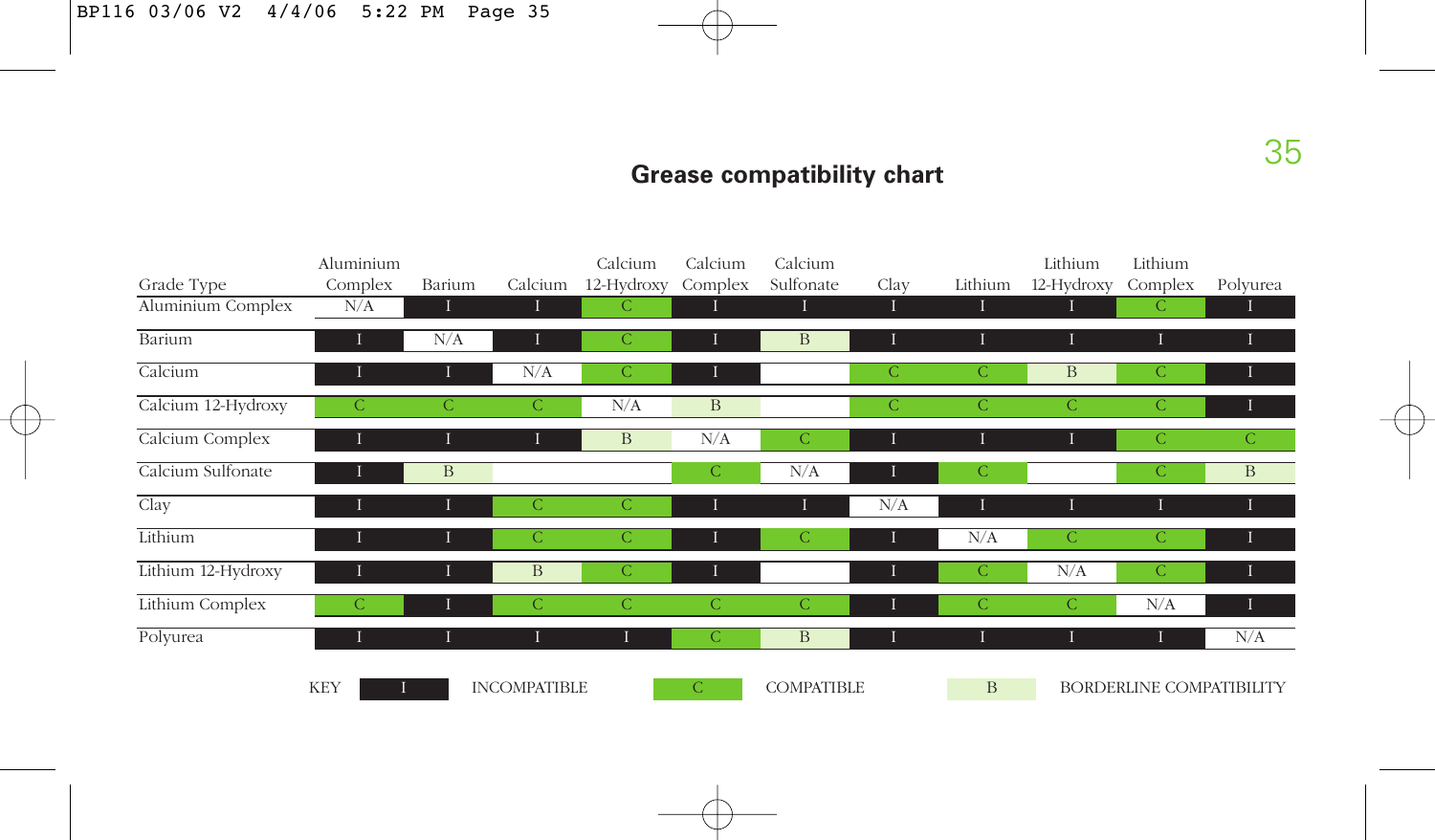At BP, we believe in promoting and practising the highest health and safety practices and therefore, this information provides basic guidance on effective sampling of lubricants in order to accurately monitor oil condition, system cleanliness and machinery wear. In addition to general sampling guidance, some machinery types are considered individually to highlight particular sampling challenges which can be encountered, and some practical solutions.

Of equal importance is correct labelling and dispatch to ensure that samples reach the laboratory quickly and can be immediately processed. The execution of the whole sampling, labelling and dispatch process is described to ensure that you receive your analysis result reports correctly assigned and in the shortest possible time.

This will help ensure that the hazards associated with sampling are minimised, and it is strongly recommended that attention is paid to the next section describing safe sampling precautions.

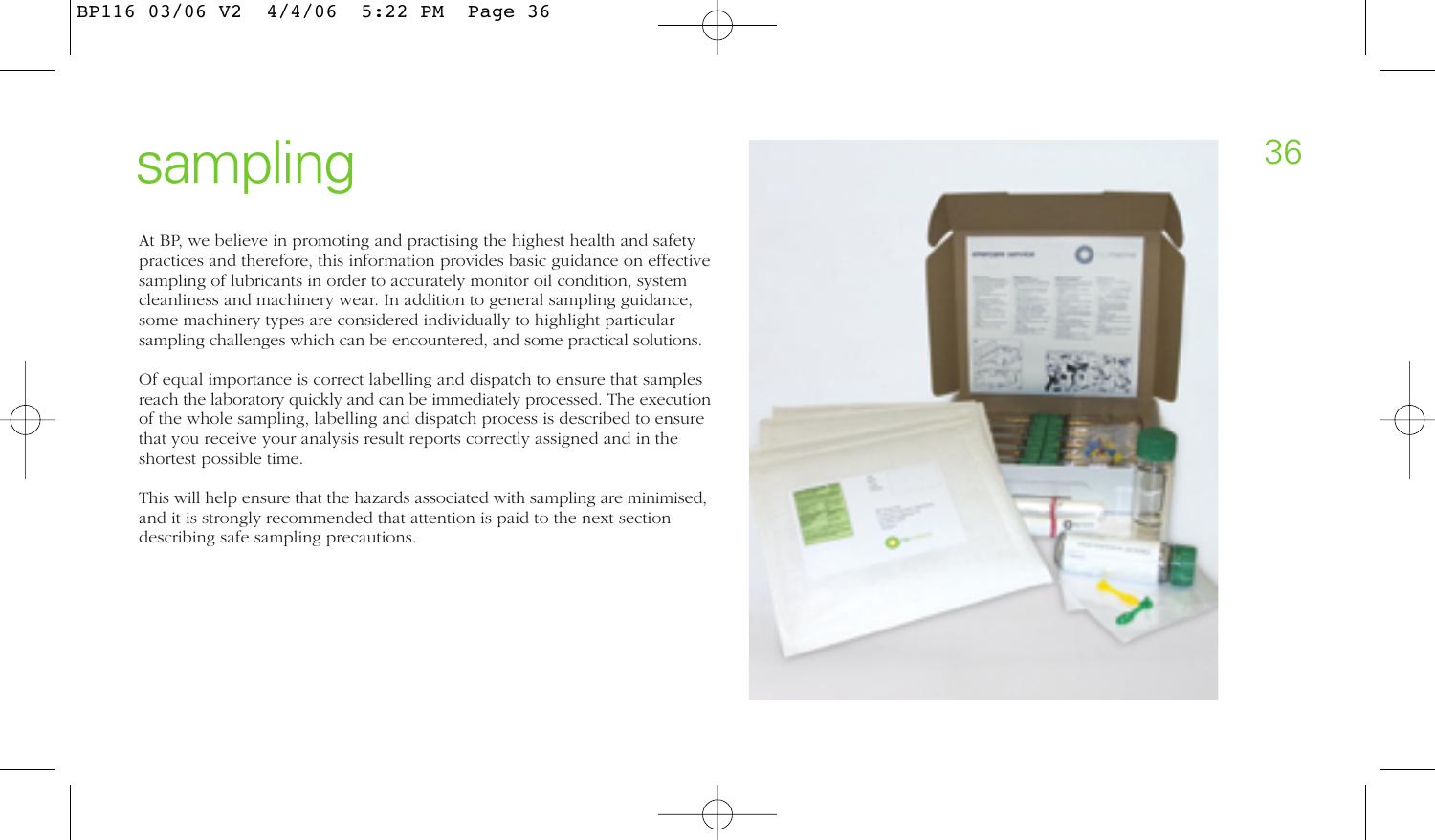# **Safe sampling Always take the following precautions:**

- •Check the oil temperature in the system before sampling and avoid hot oil splashing on body or clothing. In general, oil temperatures below 50°C are relatively safe if boiler suit and suitable gloves are worn. Between 50°C and 70°C extra protection should be worn. Above 70°C, only use a closed sampling system, (note that thermal oil systems operate at up to 250°C). Direct sampling into Enercare sample bottles must not be undertaken under any circumstances with oils above 70°C. The sample bottle will begin to soften at about 70°C.
- •Check oil pressure, and avoid high pressure oil spraying onto the body, clothing, into eyes or onto hot surfaces. Control of oil flow during sampling will depend upon the type of sampling valve that is fitted. Oil pressures of up to 5 bar may be handled with normal boiler suit, suitable gloves and eye protection. Between 5 bar and 20 bar extra care must be taken. A simple on/off cock is not suitable for sampling, and above 20 bar, consideration should be given to a closed sampling system with a suitable pressure reduction valve.
- •Always review sampling position with respect to moving, rotating or automatic start machines. Do not sample if there is a risk of contact with moving or rotating machinery and isolate auto-start machines. If necessary ensure a colleague is standing by in case assistance is needed.

Hazards associated with sampling include high oil pressures, hot oil, risk of fire and a sampling point in the vicinity of rotating, moving or auto start machinery. In addition to the these notes, particular hazards are also noted within the sections covering specific machinery applications.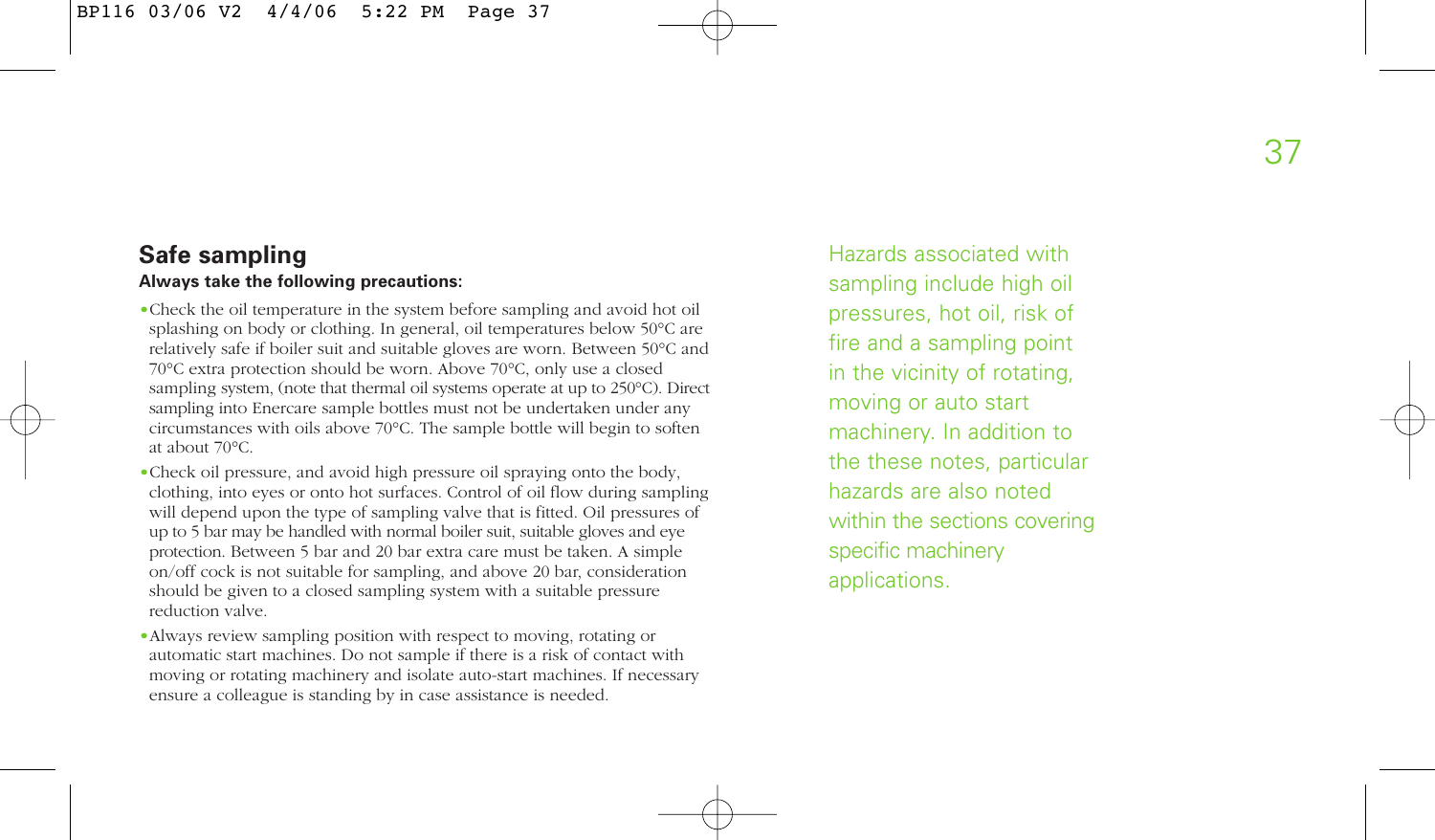# **Correct sampling**

In order to ensure meaningful advice is provided from oil analysis it is vital that the sample is representative of the oil in service. Remember that the size of the sample being tested (normally 120ml) represents less than 10 parts per million (or 0.001%) of the total oil charge in a large diesel engine system.

It is also important to consider the point at which the sample is to be taken. In the past when sampling was only for the purposes of assessing oil condition, the ideal sample point was near the oil entry line into the machine. The theory behind this was that the sample would reflect the condition of the oil as delivered to the machine. Today, the picture is a little more complex and some thought needs to be given to what type of information is being sought. If the concern is machine wear and condition monitoring, then samples should be taken at a convenient point directly after the oil has passed through the machine and is carrying particles of wear debris from the moving components. For assessment of oil condition and system cleanliness sampling before the inlet to the machine is a better choice. In order to monitor trends, consistent sampling from only one sampling point is more important than the actual sample location. Ideally sampling should always be undertaken whilst the machine is operating under steady and stable conditions. This is necessary to ensure that the sample is homogeneous and that the sample will represent the total oil charge. This applies to both pump circulated systems and static systems such as oil reservoir and sumps.

Ideal sampling conditions include:

- •Pumped systems; ensure that the oil is in circulation during sampling, and machine is operating under steady and stable conditions.
- •Ensure that sampling line has been thoroughly flushed prior to taking the sample.
- •Always use the same sampling point to ensure consistent trend history.
- •Avoid selecting sampling points located in dead legs, at the bottom side of a pipeline or points where water, dirt and debris tends to accumulate as this may lead to an unrepresentative sample.
- •Avoid opening and closing the sampling cock while sampling, as foreign particles unrepresentative of the system might be released into the oil.
- •If during sampling there are indications of gross contamination, (e.g. cloudy oil due to water contamination), consideration should be given to draining off a quantity of oil to ensure that the sample is representative of the system oil and not just due to local settling of contaminants.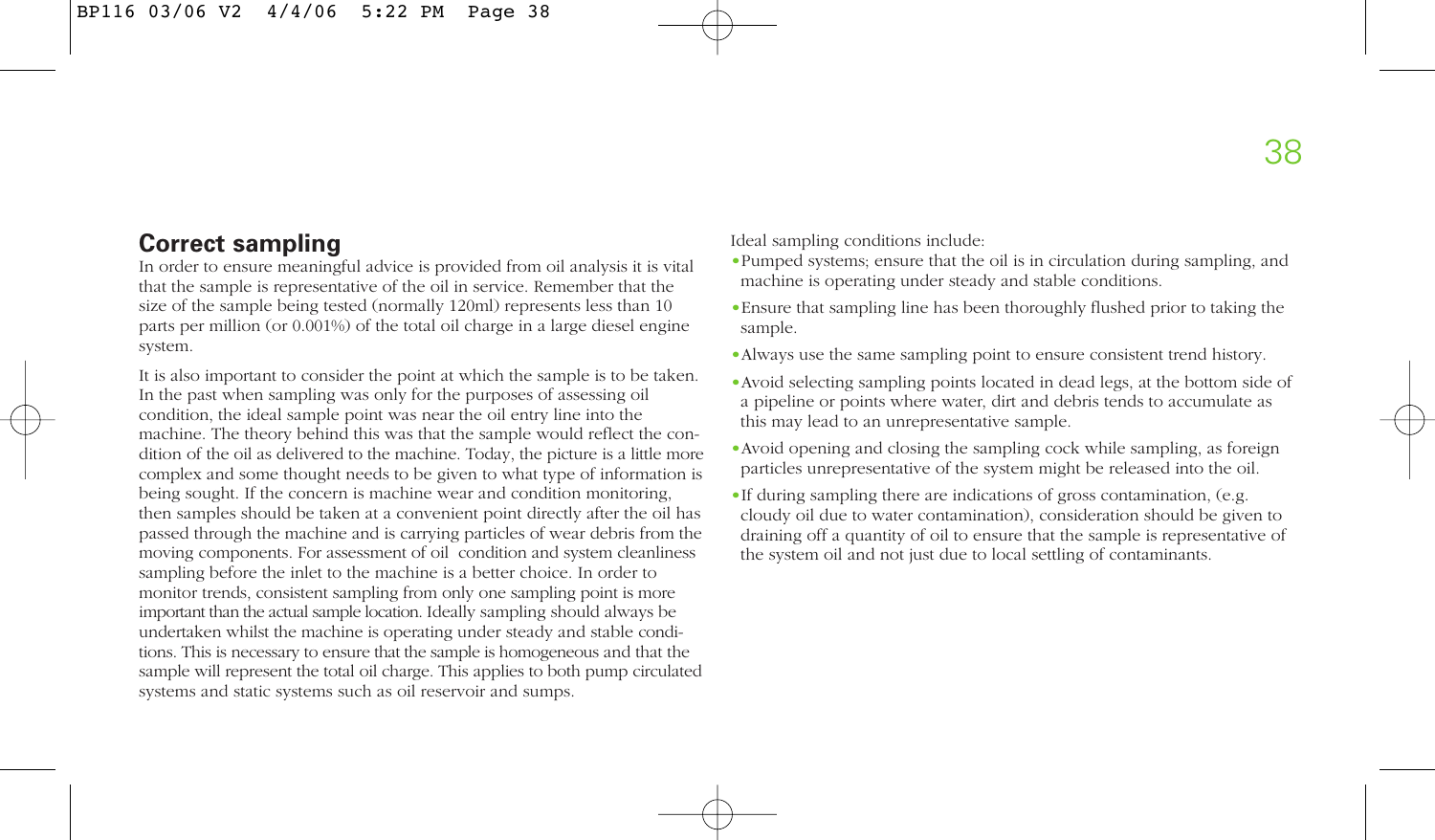# **Stern tube sampling**

Many Classification Societies will now accept oil analysis as the key parameter of tailshaft condition monitoring. Successful monitoring with no indications of defects will, in most cases, avoid/reduce the need for the traditional periodic drydocking and tailshaft withdrawal.

It is important to note that the intention of traditional surveys focused on corrosion, wear and other defects which can occur in a tailshaft, and also on the condition of the bearings. In general, seals are considered consumable items and are replaced either on a planned periodic basis or when failure begins to occur, and no special monitoring is generally necessary. It is therefore important that, not only is the correct sampling undertaken, but also that for the purposes of classification requirements only the bearing system is sampled, as many stern tubes today have separate lubricating oil systems for seal arrangements.

In order to ensure that sampling complies with Classification Society requirements, the following should be observed:

- •Samples must be taken from the system which lubricates the stern tube bearings, and not from systems used for seal lubrication and cooling, seal leakage detection or seal pressure equalisation.
- •In several of the newer stern tube arrangements lubricating oil is circulated from the main stern tube reservoir through an external cooler. In these systems the ideal sampling point is from the outlet line from the reservoir to the cooler.
- •Always sample at sea under normal and stable running conditions. If in doubt please consult your local BP Marine representative who will be happy to provide advice.
- •If it is necessary to evaluate the condition of seal oil this can be achieved by drawing an oil sample at the small gravity tanks located close to the tail shaft assembly. This sampling should be treated separately from stern tube monitoring, and generally will not be examined when the classification surveyor is considering survey deferral.
- •In addition to the oil monitoring schedule, regular draining of oil at the lowest point is recommended, as part of the routine daily stern tube monitoring.

The main hazards associated with sampling stern tubes are from the close proximity of rotating propeller shafts and flanges to the sampling point. In some cases the sampling point may require access to the tank top area where slipping or falling hazards exist.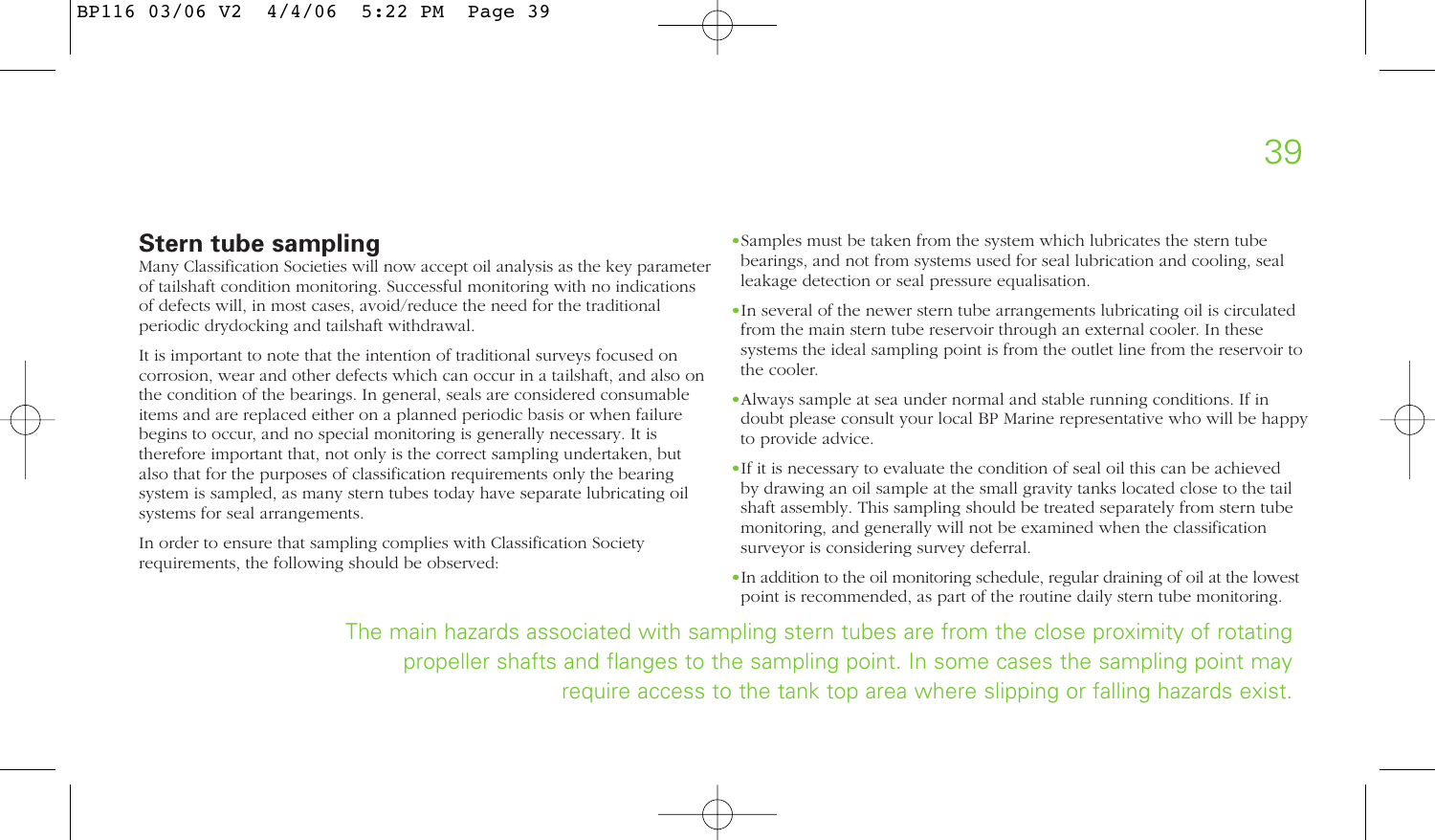# **Diesel engine sampling**

In the majority of cases, diesel engine system oils are monitored to assess oil condition, and whether the oil is suitable for continued use. The oil will be analysed for its key properties and for contaminants such as water, insolubles and fuel leakage.

Generally the most accessible and suitable sampling point is near the oil inlet manifold to the engine. However, if sampling is required for assessing machine condition a sample point must be selected which is close to the oil return line and always before any filters. The following points describe the minimum requirements necessary to ensure sampling which is representative of the "average" condition of the oil in circulation in a diesel engine:

- •Samples should always be taken with the engine running under reasonably steady and stable load conditions. Sampling in rough weather, or just after top-up with a significant quantity of fresh oil should be avoided. Frequent and small fresh oil top-ups will avoid disturbing the oil equilibrium and distorting oil analysis results.
- •The ideal sampling points are described above, however, consistent sampling from the same sampling point is the more important. Mark the sample point with an Enercare sample point tag.

If possible fit a dedicated sampling valve including a means to secure the valve when not in use.

•Whilst it is easiest to take oil samples from near the oil purifier, a sampling point before the purifier is recommended (e.g. discharge from purifier feed pump).



On smaller engines, locating a representative sampling point can be difficult. It may be possible to sample using a sampling pump through the dipstick pipe. This is not an ideal sampling point as the dipstick pipe will often extend to just above the sump bottom and therefore contain some stagnant oil. Pumping up to 0.5 litre to waste should ensure that the sampled oil is representative of the oil flowing in the system. Alternative sample points often require modifications to the pipework or piercing the engine casing. If such a sampling point is fitted, then such modifications must be correctly executed to ensure that no leakage or connection failure occur in later service.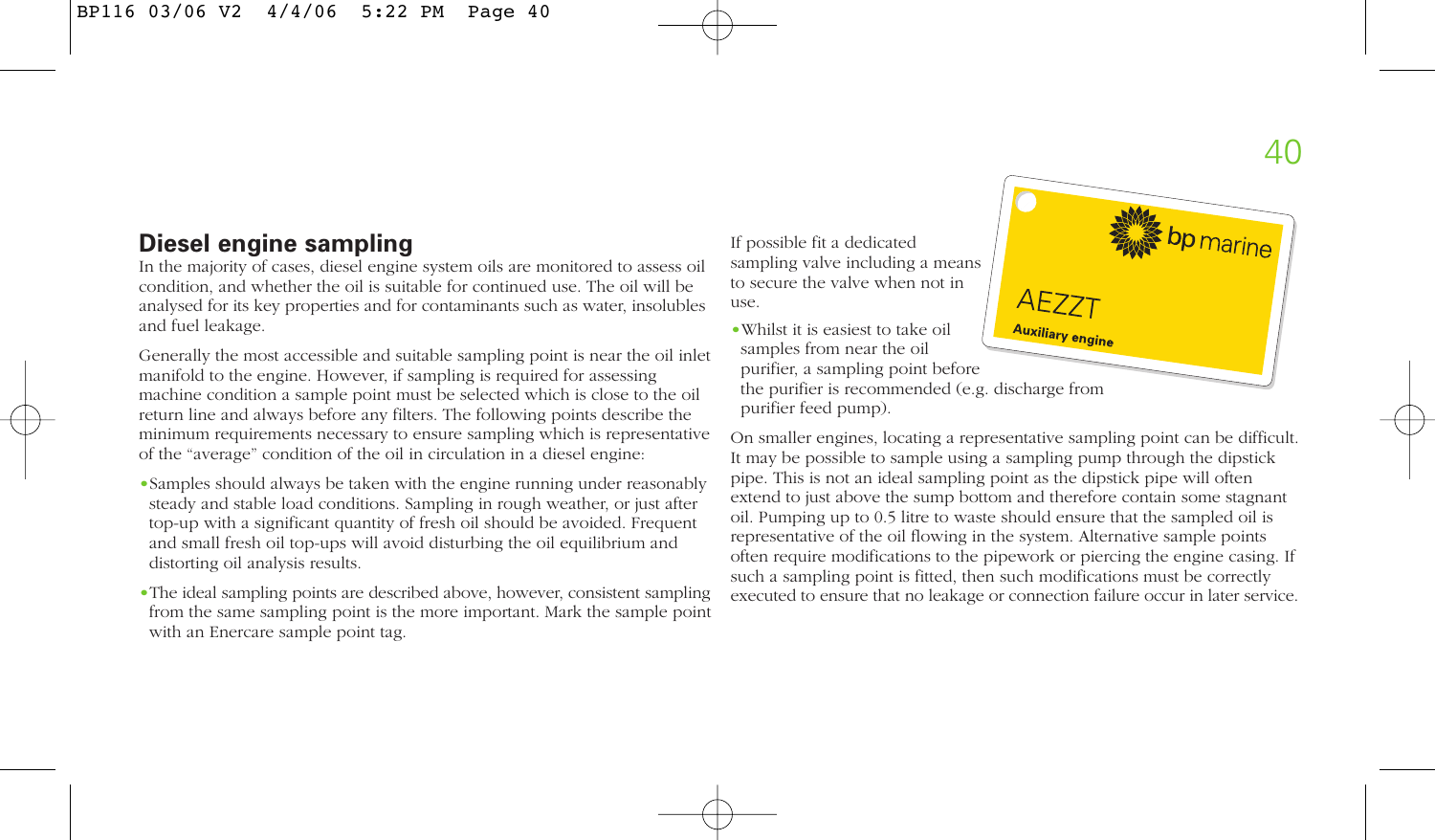In some cases the filter is the most convenient sampling point. Never use the filter drain as this is likely to contain unrepresentative sludge. In the case of duplex filters, first determine which filter is in use and then use the filter vent as the sampling point. Depending upon the size of the filter case, between 0.5 and 2 litres of oil should be drained off before sampling.

In general, sampling is straightforward with relatively low oil pressures and temperatures. In compact medium and high speed engines, higher lubricant oil temperatures may be encountered, (in excess of 90°C), and suitable precautions should be taken to avoid contact with the body.

- •Always exercise vigilance to avoid oil spraying, splashing or dripping onto hot exhaust pipes or accumulating in pipe lagging.
- •If sampling at pressure gauge lines, first determine if the line is connected to a pressure monitoring system that might shut down the engine. Similarly do not sample from pressure switch line before first ensuring that appropriate steps have been taken to establish the consequences of the pressure switch operating whilst the machine is running. Note: sampling through switch and gauge lines will extend the duration of the sampling procedure.

# **Thermal system sampling**

Thermal oil systems operate at extremely high temperatures. The nature of the risks from sampling these systems necessitates the permanent installation of special sampling devices and special sampling procedures. For further information on sampling these systems contact your local BP Marine representative who can provide a special customer bulletin on monitoring Thermal Oil systems.

> In order to ensure meaningful advice is provided from oil analysis it is vital that the sample is representative of the oil in service. Remember that the size of the sample being tested (normally 120ml) represents less than 10 parts per million (or 0.001%) of the total oil charge in a large diesel engine system.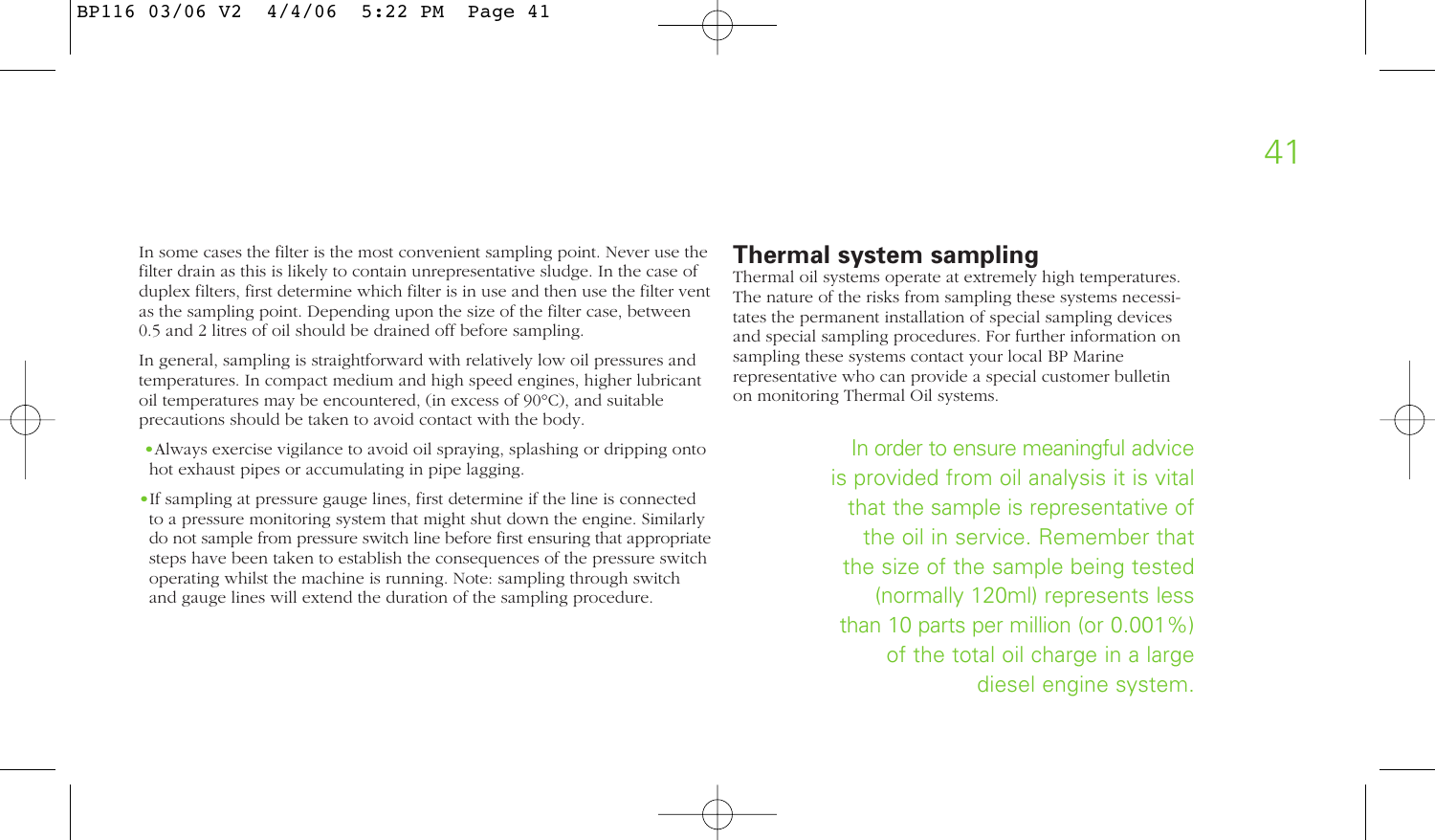# **Hydraulic system sampling**

In order of descending importance, the parameters monitored for hydraulic oils should be system cleanliness, oil condition, and then system wear. System cleanliness provides an indication of the overall rate of ingress of contaminants and the effectiveness of the in-line filter system to remove contaminants. With this in mind, the location of the sampling point is not as important as the consistent use of the same sampling point for all sampling. Generally the most convenient location is in the system return line where relatively low pressures allow safe sampling without the need to fit special sampling connections.

Some major OEM's are now fitting sampling points to their hydraulic systems. In such cases always use the manufacturers designated sampling point. In cases where it is necessary to sample from non-circulating systems (hydrostatic systems), representative sampling is almost impossible. In such cases sampling from the expansion tank is sufficient.

To ensure sampling is representative for the purpose of assessing system cleanliness, it is vitally important that ingress of contaminants is minimised during the sampling process. Measures to ensure representative sampling include:

•Do not sample when the sample point is exposed to dusty, moist or windy conditions.

- •Ensure system is in operation and oil flows and temperatures are steady and stable.
- •Ensure that the sample point valve is wiped and thoroughly clean.
- •Where sampling can only be taken from a filling point of an oil reservoir, the use of a sampling pump and clean hose is recommended.
- •Flush through at least one litre of oil before sampling commences.
- •Only open sample bottle when sampling is about to commence.
- •Fill and shake sample bottle and drain out. Do this twice before filling with final sample.
- •Seal sample bottle immediately after filling.

The very high pressures which can be encountered in hydraulic systems present a significant hazard for sampling. Great care should be taken to establish the working pressure on the sampling line prior to opening the sample valve. In cases where the line pressure is greater than 20 bar, sampling is not recommended unless suitably closed sampling connection and pressure reducing device are fitted. When sampling on the low pressure return line, precautions should be taken to avoid risks caused by fluctuations in pressure and oil flow rates.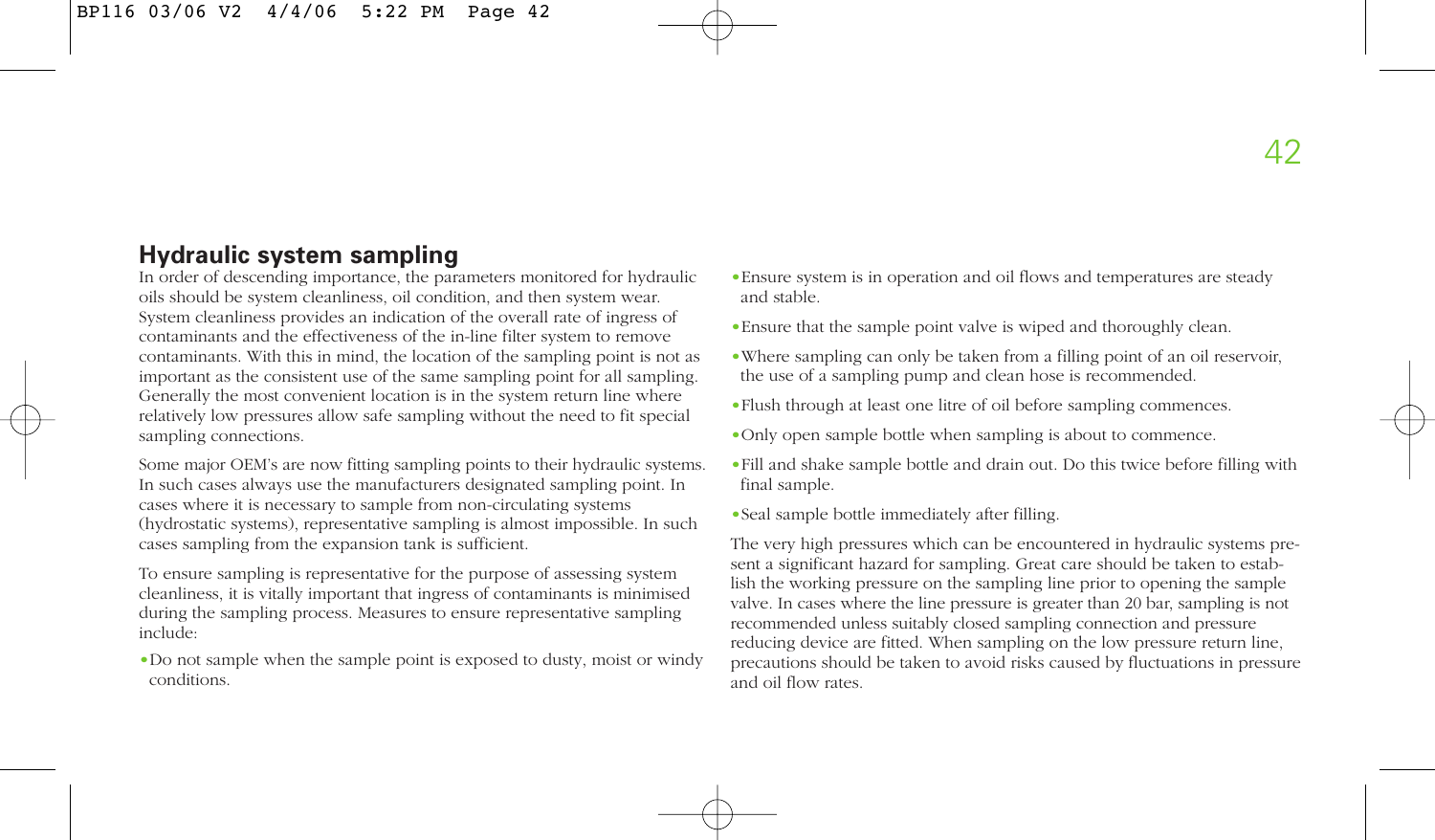# **Gearbox sampling**

Typically most ships will be fitted with several gearboxes for applications as diverse as centrifuges, pumps and engine turning gear to critical items such as main engine speed reductors. In general only large and critical gear-sets are monitored.

Gearboxes are normally totally enclosed systems and quite reliable, with low risk of ingress of contaminants. Lubricant sampling for these applications is often for the purposes of monitoring system cleanliness and machinery wear, as well as lubricant condition. As samples may be used for machine condition monitoring purposes, samples should always be drawn after the oil has passed through the gears and bearings. The following advice applies to pumped and splash lubricated systems.

- •For gearboxes fitted with lubricating oil circulation pumps, the sample should be taken at the pump discharge, before filters.
- •For splash lubricated gearboxes, the sample may be drawn from the bottom of the sump by means of a sampling pump or from a convenient drain plug as low down in the sump as possible. Sampling should only be attempted when the gearbox is stopped, to avoid the risk of trapping the sampling pump pipe in the gears or loss of oil charge when using the drain plug. It is recommended that a permanent sampling point is installed as an alternative to drain plug sampling. Always sample immediately after stopping the gearbox to ensure that contaminants and wear particles do not have time to settle out.

The main hazard associated with sampling gearboxes is the relatively high temperature of the oil in circulation, (often higher than 90°C) and the possibility of introducing contaminants into the system.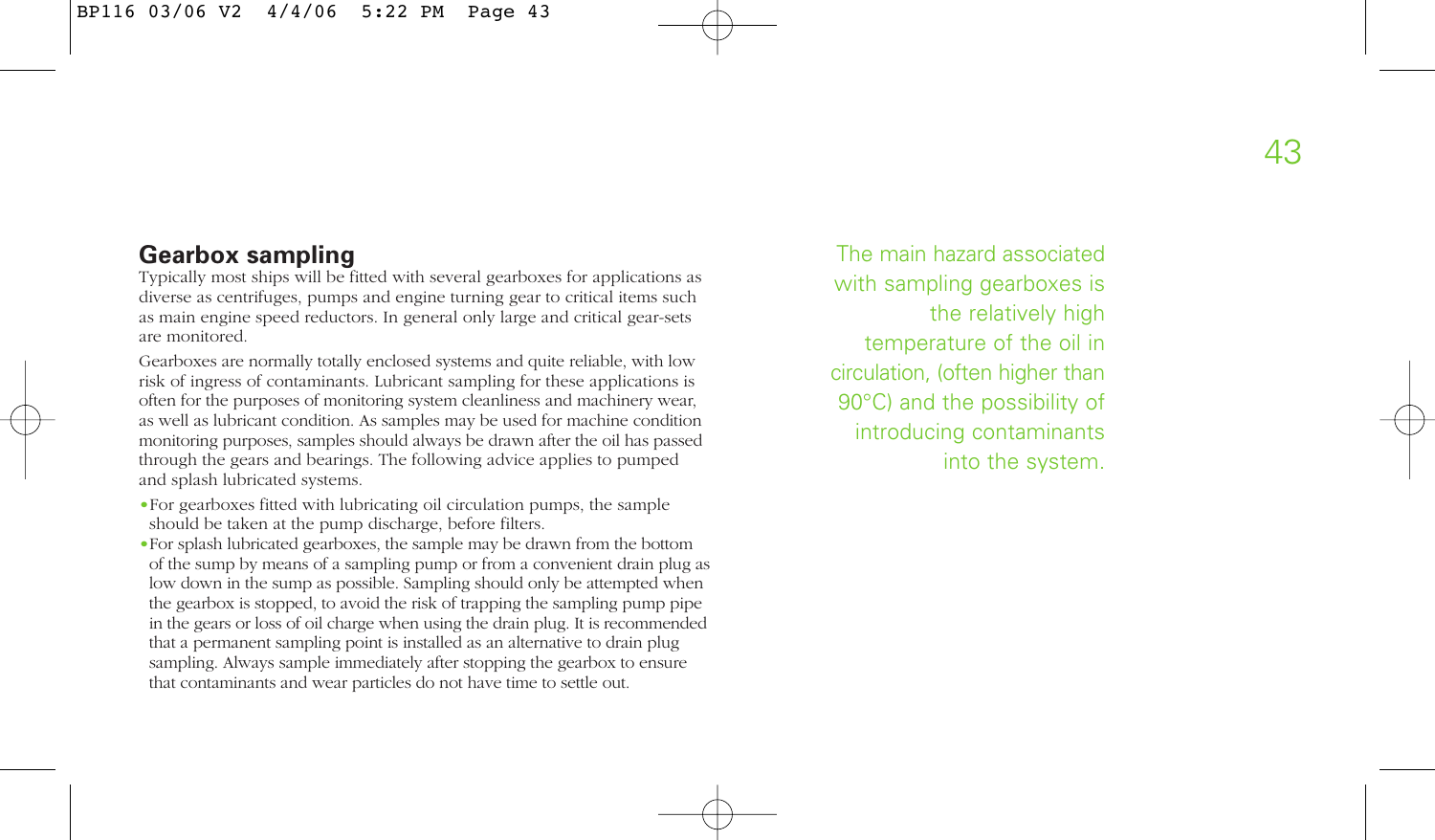# **Special circumstances**

Most routine sampling is covered by the preceding sections. There may be occasions where sampling of unusual systems or for special circumstances is necessary. The first consideration should be to identify the purpose of the sampling. Is it for a technical investigation, or trouble shooting, or for a nonroutine analysis?

In the case of a technical investigation, it may be important to establish a sample point close to the area under investigation. In such cases sample trending may not be important. In trouble shooting cases and cases of machinery failure, often the oil will no longer be in circulation and may rapidly become contaminated, (e.g. water leakage into the sump tank). In these cases, it is important to sample as soon as possible and to take multiple samples in case further laboratory testing is required. Often the only place available to take a sample is in the system or sump tank. Samples from about mid oil depth are probably ideal. If a sampling pump and clean sampling tube is not available then sampling by dipping a clean container into the oil is often the only alternative.

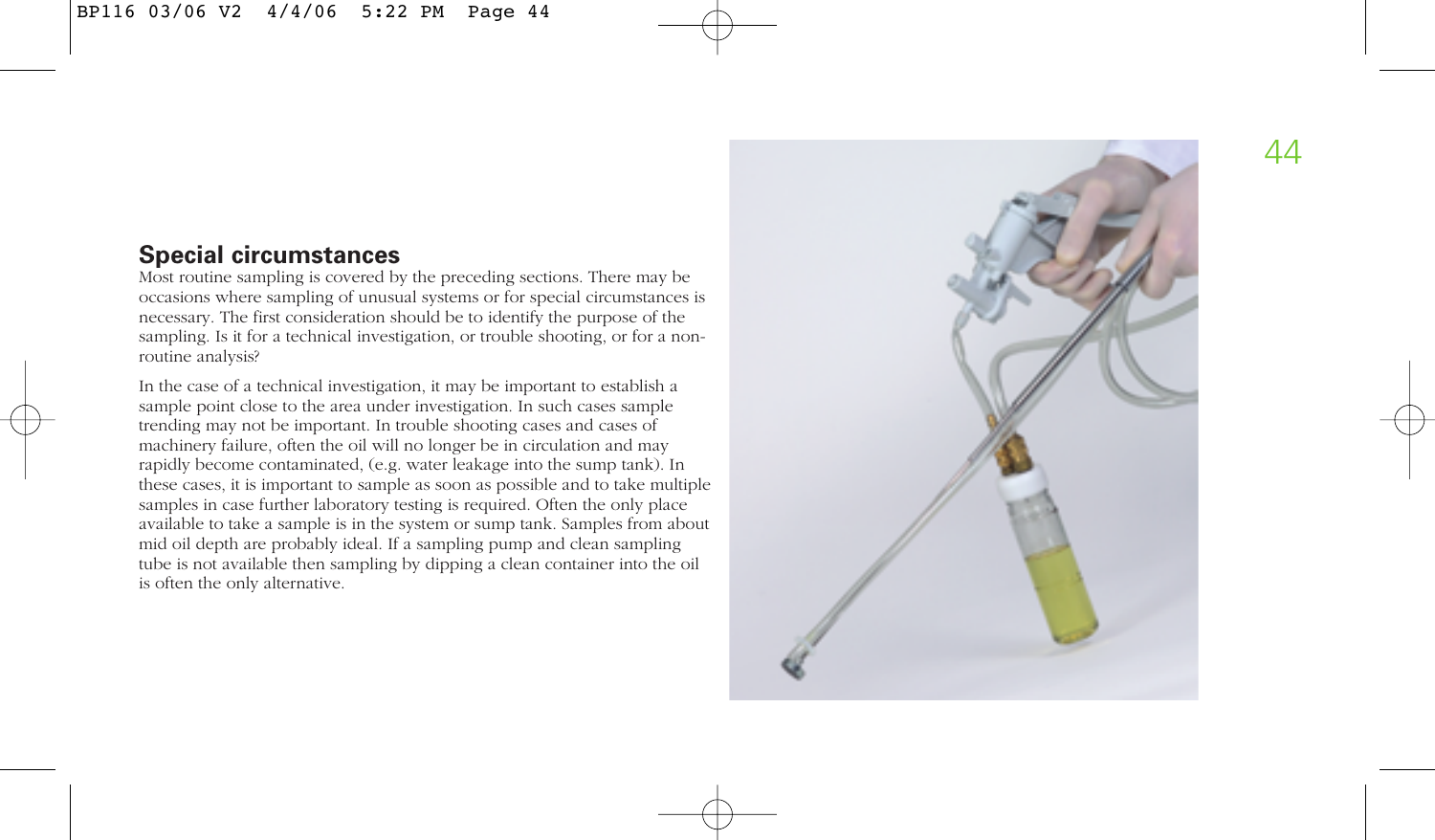In the case of non-routine sampling or sampling unusual systems consider which aspect of the sample analysis is of primary importance. The three generic areas are oil condition, system cleanliness, and machinery wear. Machinery wear is probably most critical in terms of the optimum sampling point. Machinery wear is very much a dynamic process with indicators of wear (wear particles) being created and then filtered or settled out of the system.

Sampling must always be undertaken at a point as close to the oil outlet from the machinery bearings, gears and other rubbing and relative moving surfaces. Samples must not be taken after in-line filters.

Sampling pumps that fit onto sample containers can be made available to pump oil out of oil reservoirs, however such procedures are not recommended for routine oil analysis, as once the oil is in circulation the properties do not match those of the sample taken.

Detecta and Predict Specialist services require that samples are drawn at specific locations, usually before filters.

Determine the oil pressure and oil temperature at the sampling point and arrange to direct oil flow into a collecting vessel before opening the sampling point. Avoid body contact with used lubricant and should contact occur, wash off the oil as soon as possible.

To ensure safe sampling, wear eye protection, full body covering, (long sleeved boiler suit) and oil resistant gloves. Avoid body contact with used lubricant and should contact occur, wash off the oil as soon as possible.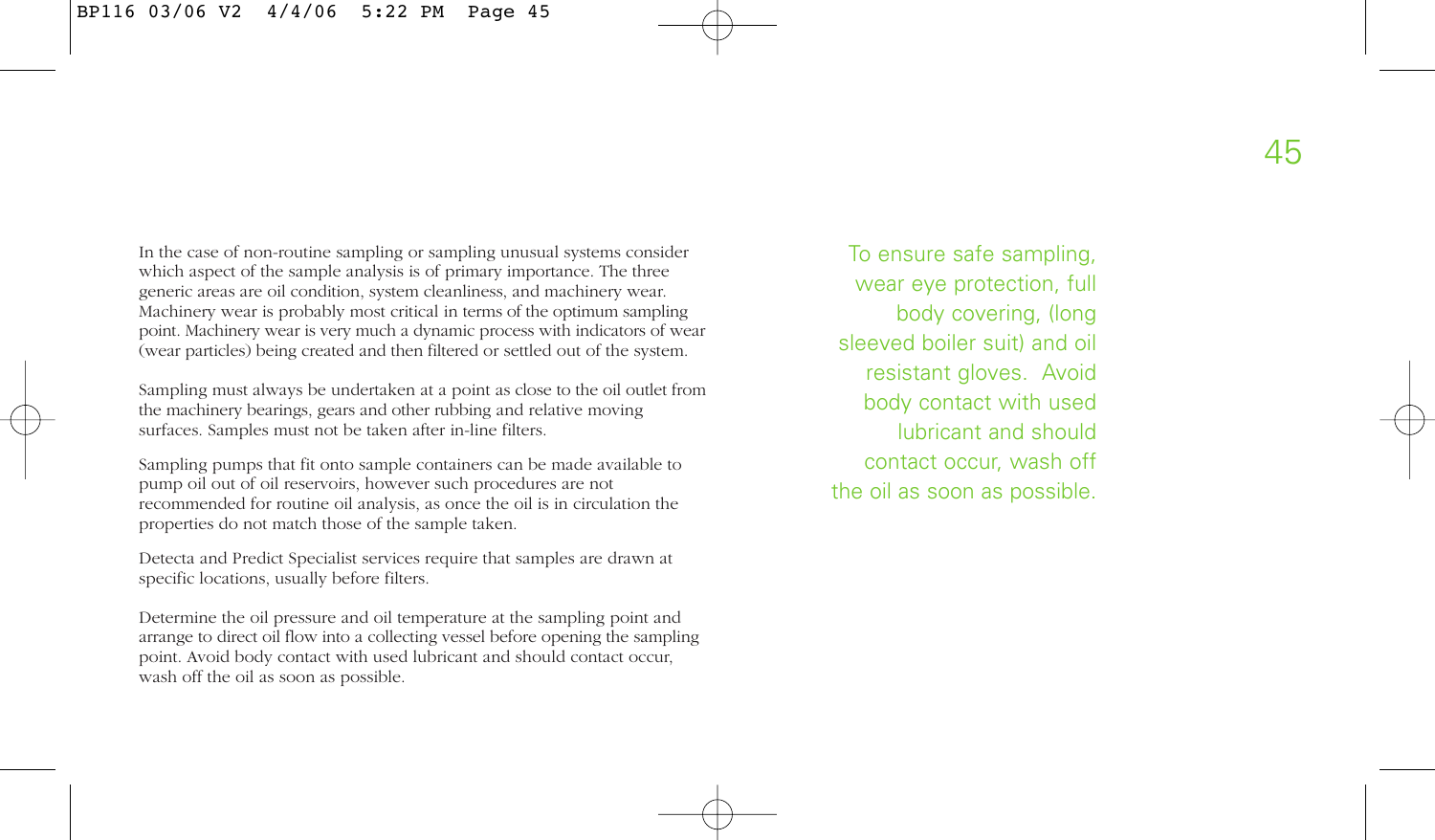# **Sample bottle labelling & dispatch**

The key to speeding your sample through the analysis system is correct labelling. Unfortunately, far too often we receive poorly labelled samples, i.e. no IMO number, no vessel name, etc, which means that investigations must be undertaken to match the sample to the appropriate vessel. To assist in correct labelling and to speed sample reporting, BP Marine provide three things:

1.A Machinery List together with pre-printed, bar coded sample bottle labels with tear off reference slip, which clearly notes all UOA (Used Oil Analysis) sampling points. This is agreed by you and your BP Marine Representative. A copy is held at your office and an additional copy is placed on board.

2.Sample Point Tags which can be attached adjacent to the standard sampling point. These tags provide:

- •Identification of the sample point, ensuring samples are always taken from the same sampling point (very important for accurate lubricant condition trending).
- •Identification of the sample point code and location code (the unique sample point ID). The location code should be written on the sample point tag.
- 3.Sample Bottles with Labels which will ensure the BP Enercare laboratory have all the correct information needed to process your samples. Transferring correct information from the machinary list to the sample label will enable quicker sample reporting.

**Your BP Marine Representative will be able to provide you with Sample Point Tags that match your agreed Machinery List.**

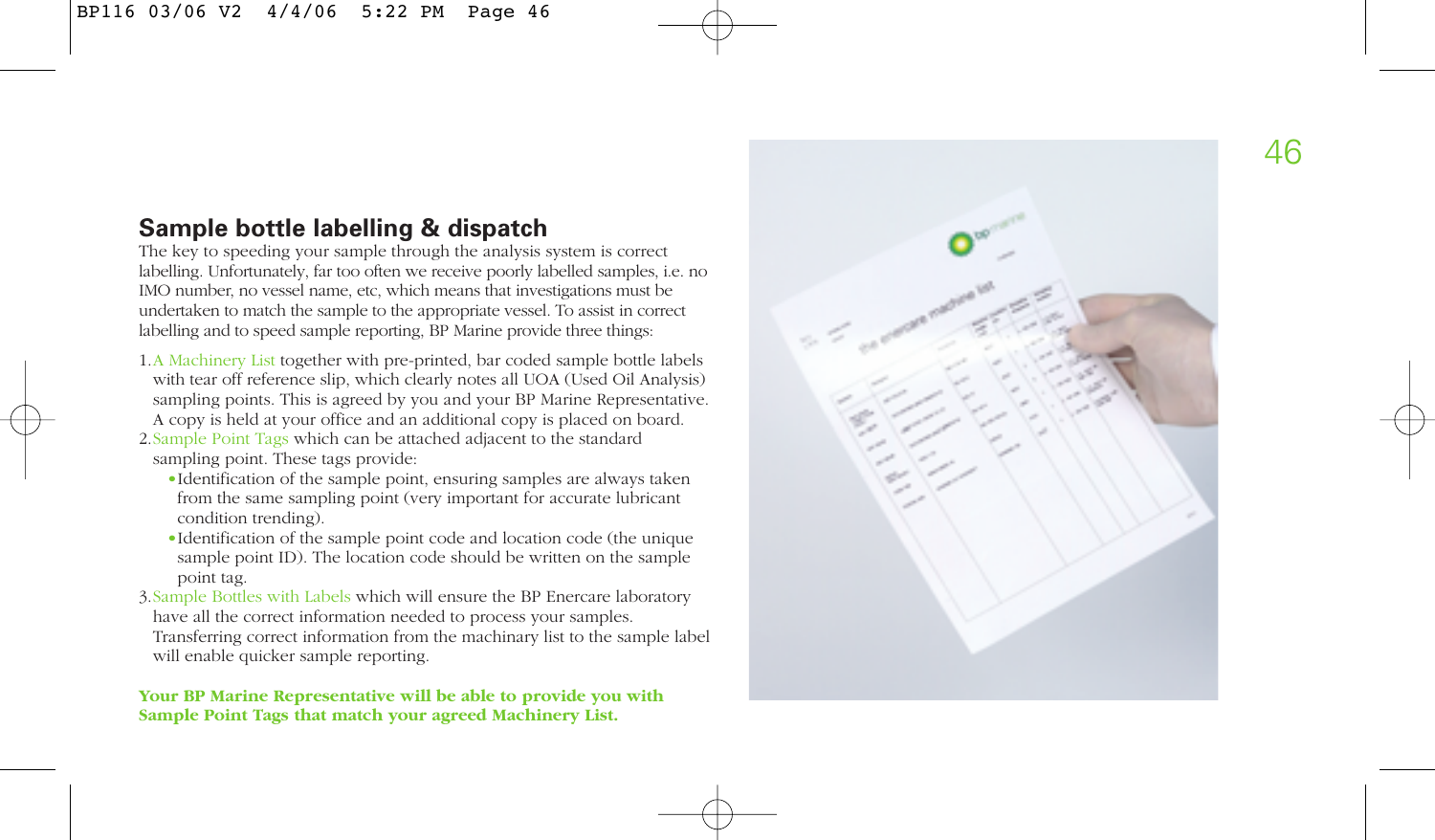# **Do**

- Check sampling instructions on the Enercare sample pack.
- Always sample a system from the same sample point.
- Mark sample point with a BP Marine Enercare sampling point tag.
- Ensure system is under steady and stable operating conditions before sampling.
- Ensure the sample point is clean and at least 2-5 litres of oil is flushed through before sampling.
- For hydraulic systems flush sample bottles twice with sample point oil before final filling.
- Seal sample bottle immediately after sampling.
- Label sample bottle prior to sampling or immediately upon sampling.
- Dispatch samples by courier/air mail at next port using the BP Marine Enercare envelopes. Ensure agent despatches sample bottles marked as Free Domicile.

# **Don't**

- Sample downstream of a filter or oil strainer unless there is a special reason to check filter effectiveness.
- Leave sample bottles open prior to sampling.
- Hand samples to BP Marine delivery agents. Samples should be sent in the Enercare preaddressed envelopes to the BP Enercare laboratory.
- Sample within 24 hours of topping up a system with a significant quantity of fresh oil.

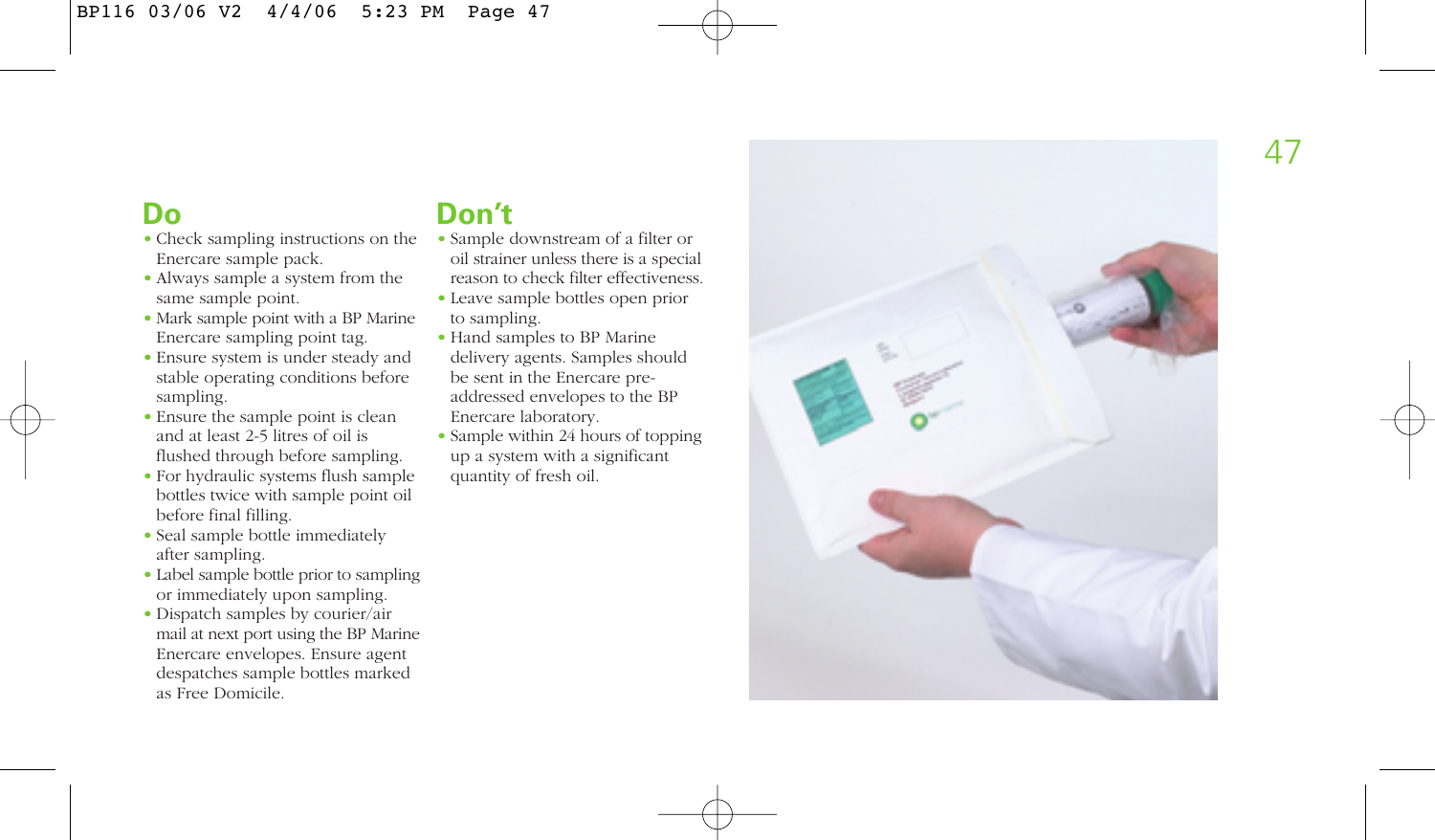# abbreviations 48

| <b>Abbreviation</b> | <b>Test Type</b>     | Units   |
|---------------------|----------------------|---------|
| BN                  | <b>Base Number</b>   | mgKOH/g |
| ΙR                  | Infra Red            | % area  |
| NV                  | Neutralisation Value | mgKOH/g |
| <b>SAN</b>          | Strong Acid Number   | mgKOH/g |
| <b>TAN</b>          | Total Acid Number    | mgKOH/g |

**NB: 1ppm = 1mg/kg = 0.0001%**

| <b>Abbreviation</b> | <b>Element Name</b> | <b>Commonly Used Units</b> |
|---------------------|---------------------|----------------------------|
| Ag                  | Silver              | ppm                        |
| Al                  | Aluminium           | ppm                        |
| B                   | Boron               | ppm                        |
| Ba                  | Barium              | ppm                        |
| Ca                  | Calcium             | ppm                        |
| Cr                  | Chrome              | ppm                        |
| Cu                  | Copper              | ppm                        |
| Fe                  | <b>Iron</b>         | ppm                        |
| Mg                  | Magnesium           | ppm                        |
| Mn                  | Manganese           | ppm                        |
| Mo                  | Molybdenum          | ppm                        |
| Na                  | Sodium              | ppm                        |
| Ni                  | Nickel              | ppm                        |
| P                   | Phosphorus          | ppm                        |
| K                   | Potassium           | ppm                        |
| Pb                  | Lead                | ppm                        |
| S                   | Sulphur             | ppm                        |
| Sb                  | Antimony            | ppm                        |
| Si                  | Silicon             | ppm                        |
| Sn                  | Tin                 | ppm                        |
| Ti                  | Titanium            | ppm                        |
| V                   | Vanadium            | ppm                        |
| Zn                  | Zinc                | ppm                        |

**Elemental Abbreviations**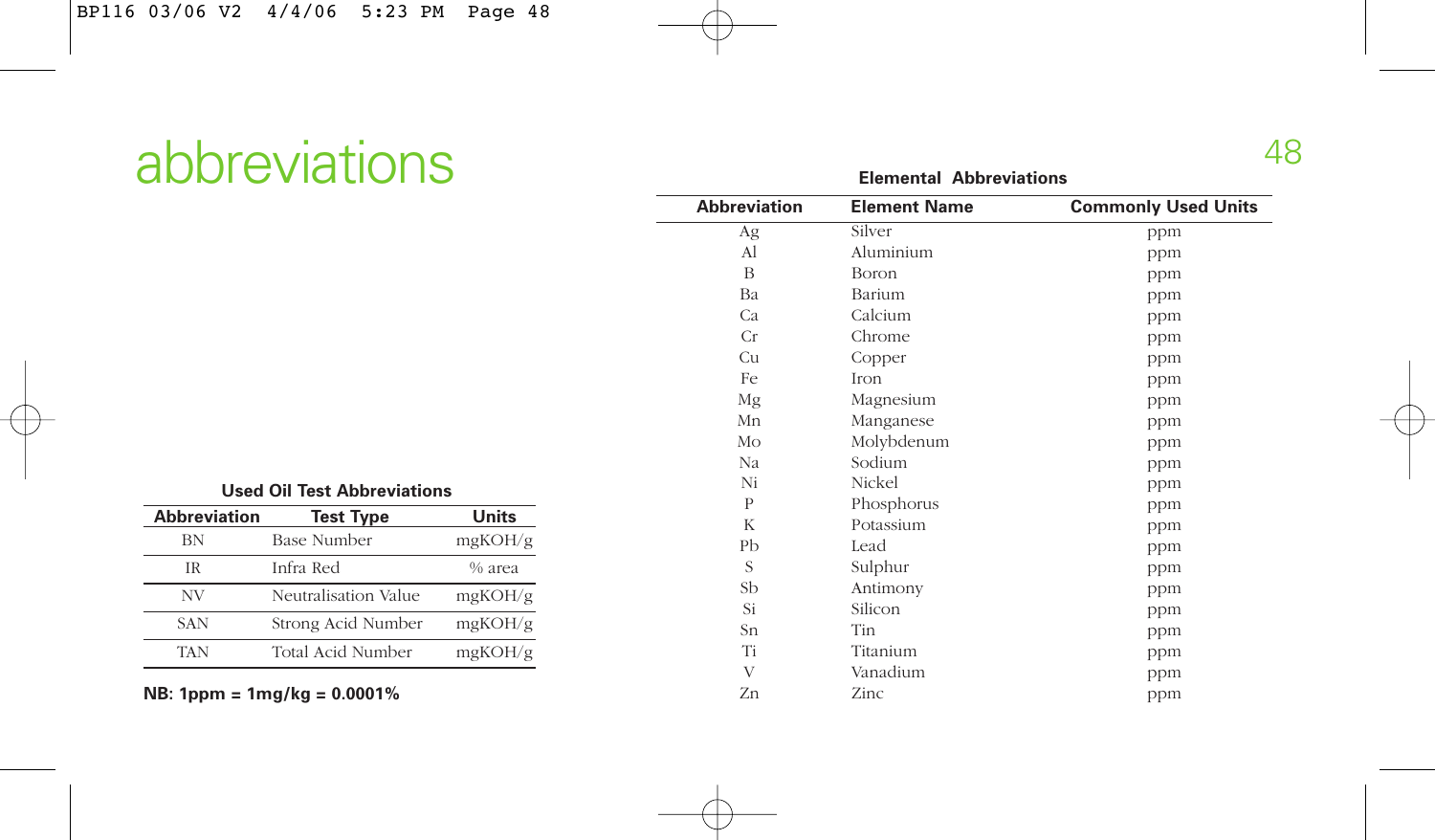# drum storage and the storage of the storage  $\frac{49}{49}$

Indoor storage of lubricants is strongly recommended because of the smaller temperature fluctuations and the protection from sea-water, rain and direct sunlight. High local temperatures, such as from steam pipes affect some products adversely. Examples of products that should always be stored indoors include refrigerator oils, white oils and greases.

Drums stored horizontally should be raised clear of the ground, on baulks of timber or on stacking frames. They can be stored three-high in this way but must be carefully wedged to prevent rolling. All too often, however, the topmost drums stacked in this way are used and soon replaced by new ones, so the lower ones remain untouched for long periods of time. Good stock rotation must be maintained to avoid this malpractice.

Ideally, horizontal drums should lie with their bungs at a level below the surface of the contents (between three and nine o'clock) to keep the bung seals moist and prevent entry of air.

All containers stored outside should be covered - but allowed free access to circulating air - and they should be checked at fixed intervals for signs of water and leakage. Drums that stand in the open suffer variations of temperature, and variations of internal pressure. If the bung seal is not tight, this can lead to "breathing", the entry of air, and the accumulation of moisture within the drum.



Where packaged lubricants are stored outdoors, the opening and dispensing operations should always take place under cover and the open packages should subsequently be kept under cover.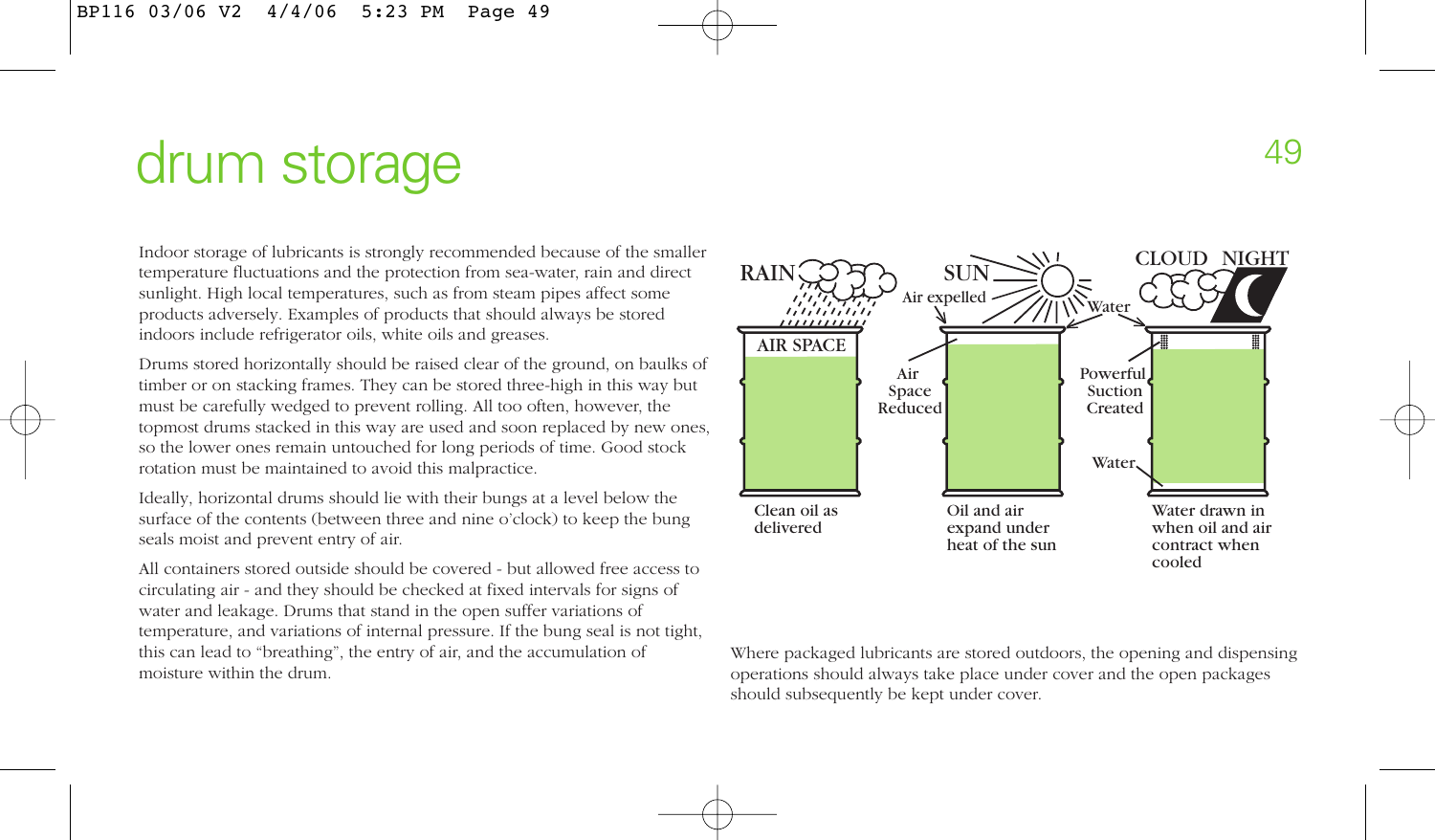filters 50

Several definitions of filter fineness are in use:-

- •Absolute fineness (sphere passing mesh). (See example right)
- •Nominal fineness, which is a practical definition, indicating about 85-90% of the particles bigger than the nominal fineness are retained by the filters.

The nominal fineness figure is approximately 30-40% smaller than the corresponding absolute fineness figure. The removal characteristic of the surface filter is such that it removes particles bigger than the specified mesh with a high efficiency, but smaller particles with a lower efficiency.

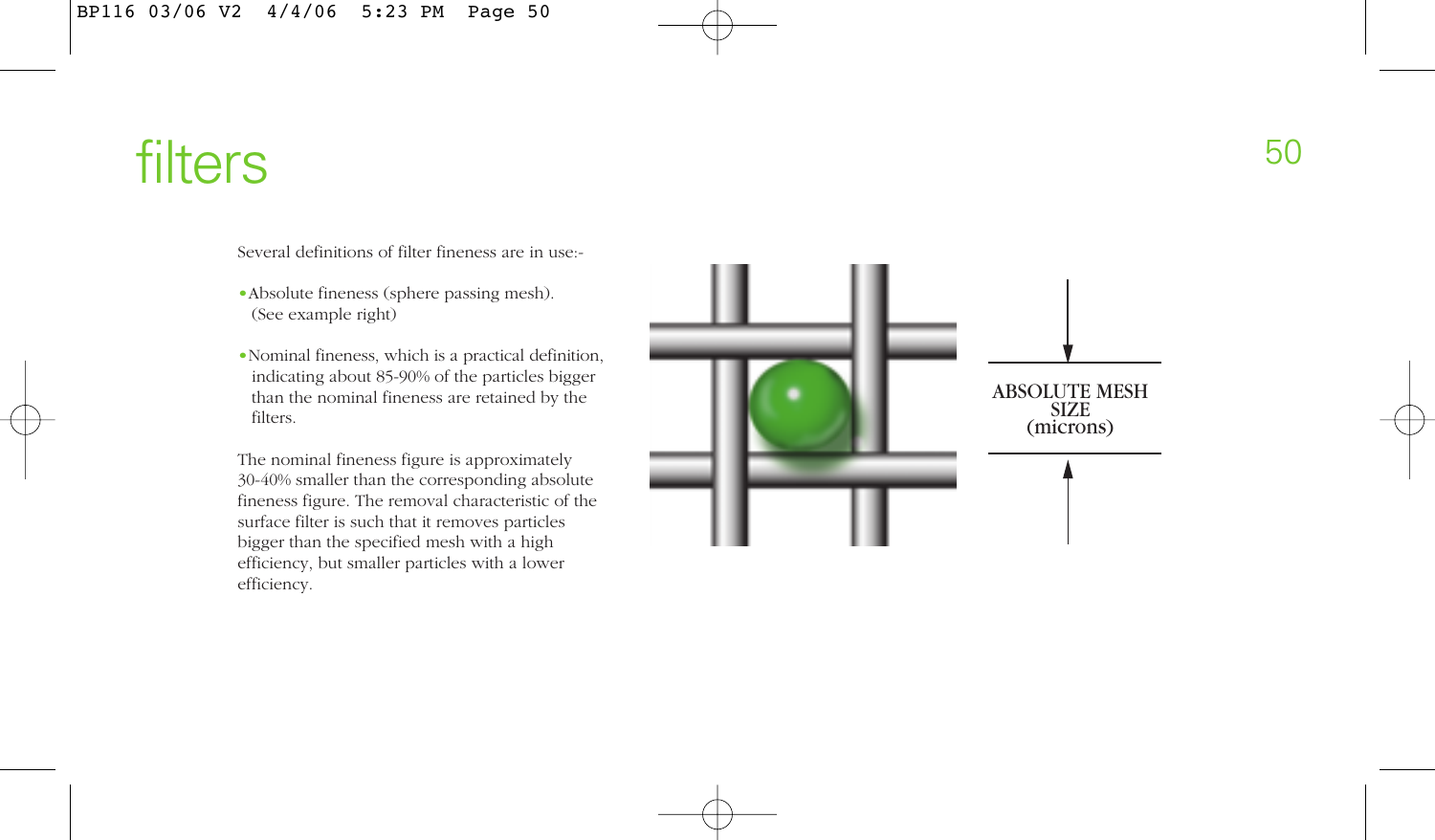# **Filter size conversion chart**

| <b>Mesh (Imperial)</b> | <b>Absolute Mesh Size (Inches)</b> | <b>Absolute Mesh Size (Microns)</b> |
|------------------------|------------------------------------|-------------------------------------|
| 20                     | 0.037                              | 920                                 |
| 30                     | 0.023                              | 570                                 |
| 40                     | 0.016                              | 410                                 |
| 60                     | 0.010                              | 260                                 |
| 80                     | 0.007                              | 178                                 |
| 100                    | 0.006                              | 142                                 |
| 120                    | 0.005                              | 122                                 |
| 150                    | 0.004                              | 109                                 |
| 180                    | 0.0035                             | 91                                  |
| 300                    | 0.002                              | 45                                  |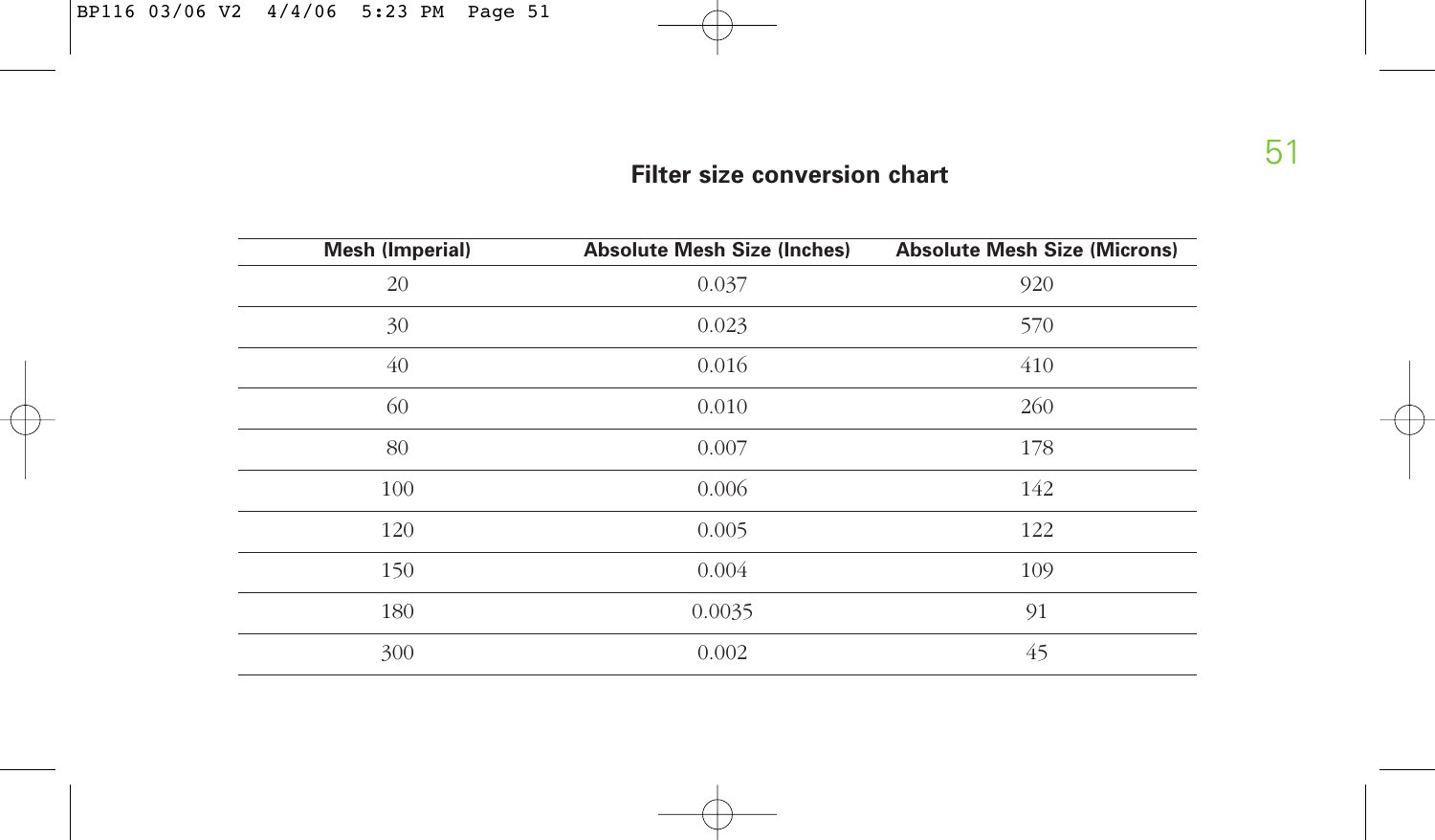# filters 52

'Micro-filters' remove the smaller particles whilst larger particles are collected by 'strainers'.

For either type, the 'filter efficiency' is measured by:

Efficiency =  $(1 - \frac{\text{number of emergent particles}}{\text{number of impingent particles}}) \times 100\%$ 

| <b>Type</b>     | <b>Quality</b> | Size ( $\mu$ m) |
|-----------------|----------------|-----------------|
| Strainer        | Coarse         | Above 500       |
|                 | Fine           | $100 - 150$     |
| Standard filter | Coarse         | $50 - 100$      |
|                 | Medium         | $40 - 50$       |
|                 | Fine           | $20 - 40$       |
| Micro-filter    | Ultra fine     | $10 - 20$       |
|                 | Micron         | $2 - 10$        |
|                 | Sub-micron     | Below 1         |

40 micrometres Limit of visibility to the naked eye 8 micrometres 70 micrometres Diameter of human hair 25 micrometres White blood cells

100 micrometres Grain of salt

Red blood cells

Strainers are usually made of metal, possibly incorporating magnetic elements to assist the collection of ferrous particles suspended in the fluid.

Diagramatic indication above to show relative size in the range of typical filter meshes.

2 micrometres Bacteria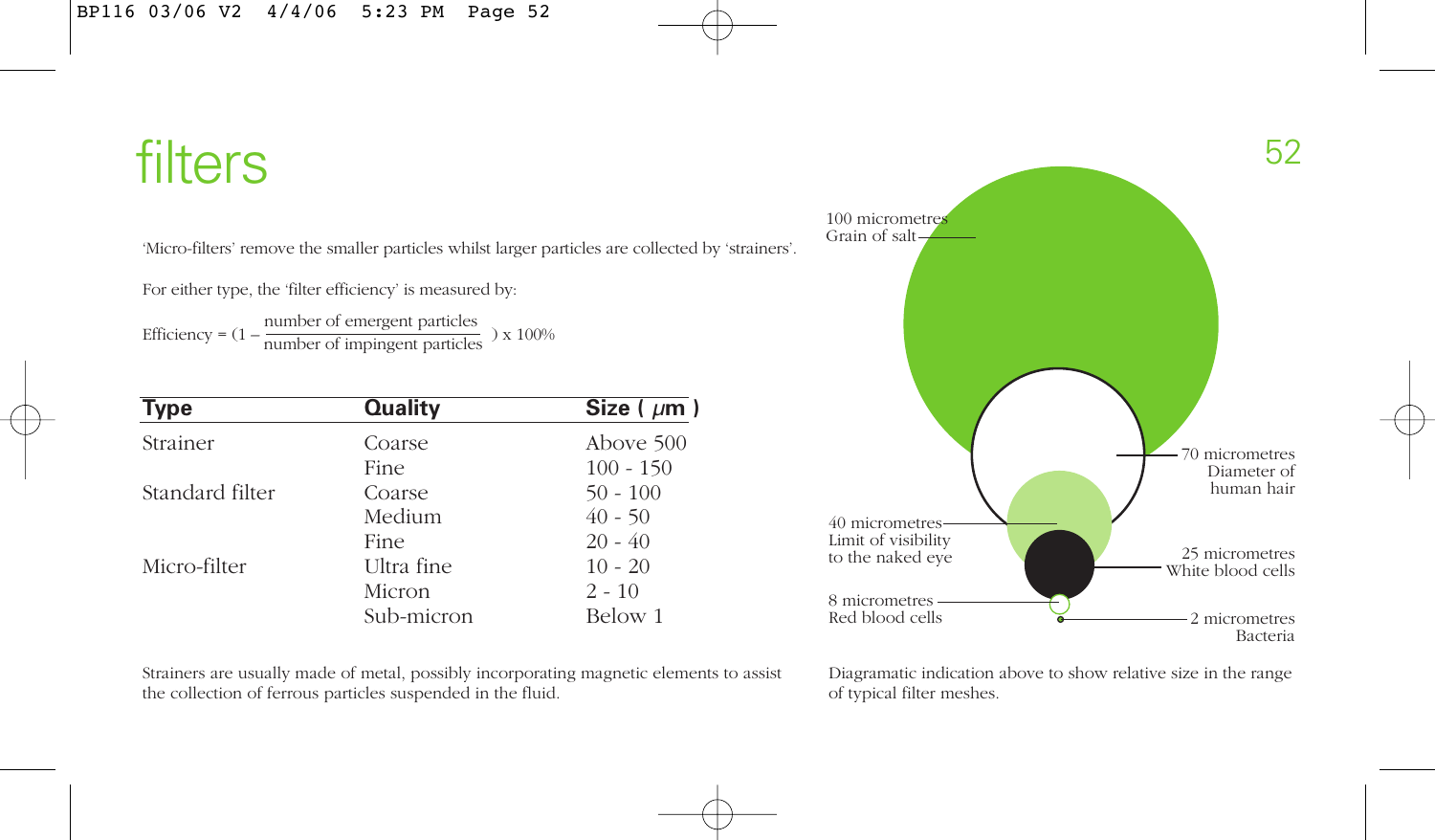# **Cleanliness classes** Particle count<br> **Particle count**

**BS 5540/4**

| <b>BS 5540/4</b>    |         |                |                 |                |
|---------------------|---------|----------------|-----------------|----------------|
| <b>ISO/DIS 4406</b> |         | Def. Std 05/42 | <b>NAS 1638</b> | <b>SAE 749</b> |
| Code                | Table A | <b>Table B</b> | <b>Class</b>    | <b>Class</b>   |
| 11/8                |         |                | 2               |                |
| 12/9                |         |                | 3               | Ω              |
| 13/10               |         |                | 4               | 1              |
| 14/9                |         | 400F           |                 |                |
| 14/11               |         |                | 5               | 2              |
| 15/9                | 400     |                |                 |                |
| 15/10               |         | 800F           |                 |                |
| 15/12               |         |                | 6               | 3              |
| 16/10               | 800     |                |                 |                |
| 16/11               |         | 1300F          |                 |                |
| 16/13               |         |                | 7               | 4              |
| 17/11               | 1300    | 2000F          |                 |                |
|                     |         |                |                 |                |

| <b>PO+014</b>       |                |                |                 |                |
|---------------------|----------------|----------------|-----------------|----------------|
| <b>ISO/DIS 4406</b> | Def. Std 05/42 |                | <b>NAS 1638</b> | <b>SAE 749</b> |
| Code                | <b>Table A</b> | <b>Table B</b> | <b>Class</b>    | <b>Class</b>   |
| 17/14               |                |                | 8               | 5              |
| 18/12               | 2000           |                |                 |                |
| 18/13               |                | 4400F          |                 |                |
| 18/15               |                |                | 9               | 6              |
| 19/13               | 4400           | 6300F          |                 |                |
| 19/16               |                |                | 10              |                |
| 20/13               | 6300           |                |                 |                |
| 20/17               |                |                | 11              |                |
| 21/14               | 15,000         |                |                 |                |
| 21/18               |                |                | 12              |                |
| 22/15               | 21,000         |                | $\Omega$        |                |
| 23/17               | 100,000        |                |                 |                |

The above tables indicate an approximate equivalent of contamination classes.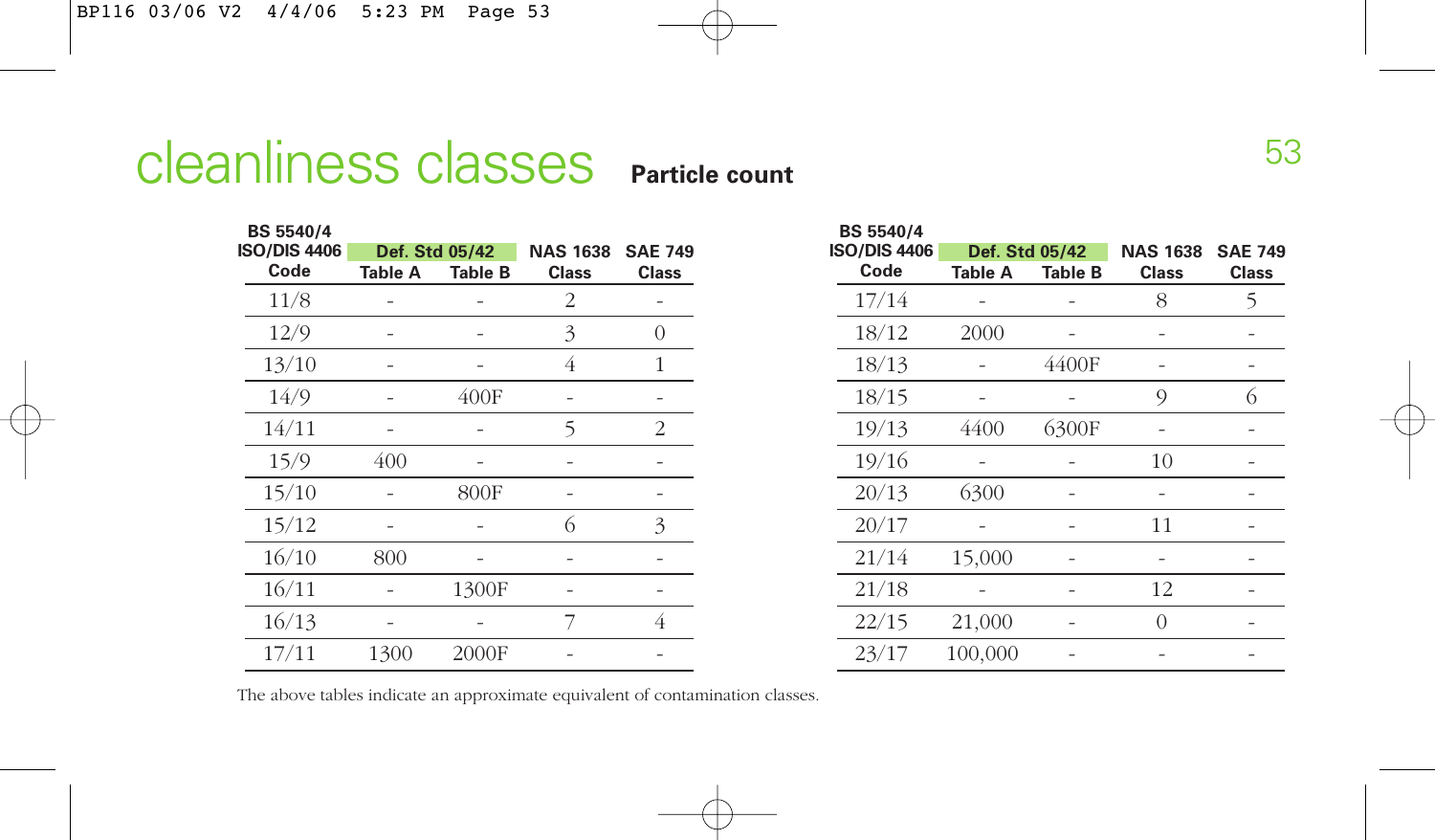# conversions 64

# **General conversions**

# **Temperature Conversion**

| οF         | $\circ$ C |                |
|------------|-----------|----------------|
| 260<br>250 |           | 130            |
|            |           | 120            |
| 240<br>230 |           | 110            |
| 20<br>12   |           | 100            |
| 200<br>190 |           | 90             |
| 180        |           | 80             |
| 170<br>160 |           | 70             |
| 150<br>140 |           | 60             |
| 130        |           |                |
| 120        |           | 50             |
| 110<br>100 |           | 40             |
| 90<br>80   |           | 30             |
| 70         |           | 20             |
| 60<br>50   |           | 10             |
| 40         |           |                |
| 32         |           | $\overline{0}$ |
| 20<br>10   |           | $-10$          |
| 0<br>-10   |           | $-20$          |
| -20        |           | -30            |

| SI > English                       |                               | English > SI      |                                                              | <b>SI Prefixes</b> |               |       |
|------------------------------------|-------------------------------|-------------------|--------------------------------------------------------------|--------------------|---------------|-------|
| Millimetre (mm)                    | $=$ inch x 25.4               | Inch              | $=$ mm x 0.03937                                             | $1 \times 10^{9}$  | G             | giga  |
| Litre $(L)$                        | $=$ inch <sup>3</sup> x 0.016 | Inch <sup>3</sup> | $=$ litre x 61                                               | $1 \times 10^6$    | М             | mega  |
| Litre $(L)$                        | $=$ gallon x 4.55             | Gallon            | $=$ litre x $0.22$                                           | $1 \times 10^3$    | $\mathbf k$   | kilo  |
| Gram $(g)$                         | $=$ ounce x 28.3              | Ounce             | $=$ gram x 0.035                                             | $1 \times 10^2$    | h             | hecto |
| Kilogram (kg)                      | $=$ pound x $0.454$           | Pound             | $=$ kg x 2.2                                                 | 10                 | da            | deca  |
| Kilonewton (kN)                    | $=$ pound x 0.00445           | Pound             | $=$ kN x 225                                                 | 0.1                | d             | deci  |
| Newton metre $(Nm)$ = lb-ft x 1.36 |                               | $Lb$ -ft          | $= Nm \times 0.74$                                           | $1 \times 10^{-2}$ | $\mathcal{C}$ | centi |
| Kilopascal (kPa)                   | $=$ psi x 6.89                | psi               | $=$ kPa x 0.145                                              | $1 \times 10^{-3}$ | m             | milli |
| Kilowatt (kW)                      | $=$ hp x 0.746                | hp                | $=$ kW x 1.34                                                | $1 \times 10^{-6}$ | $\mu$         | micro |
| Kilowatt (kW)                      | $=$ Btu/min x 0.01758         | <b>Btu</b>        | $= kI \times 0.948$                                          | $1 \times 10^{-9}$ | $\mathsf{n}$  | nano  |
| Kilojoule (kJ)                     | $=$ Btu x 1.055               | Btu/min           | $=$ kW x 56.869                                              |                    |               |       |
| $^{\circ}$ Celsius (C)             | $(^{\circ}F - 32)/1.8$        |                   | $\textdegree$ Fahrenheit = $(\textdegree C \times 1.8) + 32$ |                    |               |       |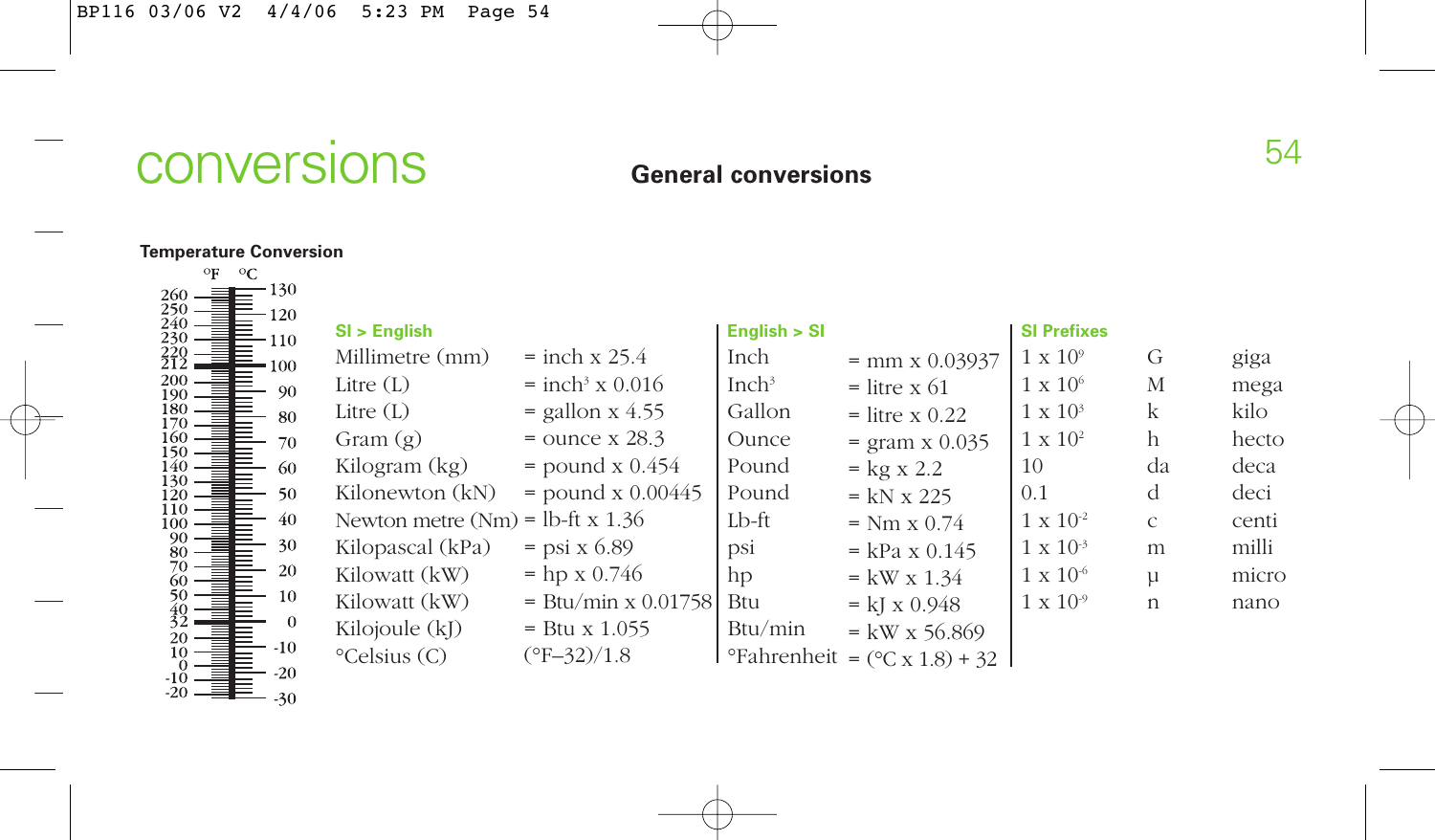# **Equivalent viscosities**

|                                                | <b>Redwood No1</b><br>seconds | Kinematic<br><b>Viscosity</b><br>centistokes(cSt) | Saybolt<br><b>Universal</b><br>seconds | Engler<br>degrees | <b>Redwood No1</b><br>seconds | Kinematic<br><b>Viscosity</b><br>centistokes(cSt) | <b>Saybolt</b><br><b>Universal</b><br>seconds | Engler<br>degrees |
|------------------------------------------------|-------------------------------|---------------------------------------------------|----------------------------------------|-------------------|-------------------------------|---------------------------------------------------|-----------------------------------------------|-------------------|
|                                                | 33                            | 3                                                 | 36                                     | 1.23              | 82                            | 19                                                | 94                                            | 2.76              |
|                                                | 36                            | 4                                                 | 39                                     | 1.31              | 86                            | 20                                                | 98                                            | 2.88              |
|                                                | 38                            |                                                   | 42                                     | 1.40              | 90                            | 21                                                | 102                                           | 2.99              |
|                                                | 41                            | (ე                                                | 46                                     | 1.48              | 93                            | 22                                                | 107                                           | 3.11              |
|                                                | 44                            |                                                   | 49                                     | 1.57              | 97                            | 23                                                | 111                                           | 3.22              |
|                                                | 46                            | 8                                                 | 52                                     | 1.66              | 101                           | 24                                                | 115                                           | 3.34              |
|                                                | 49                            | 9                                                 | 56                                     | 1.75              | 105                           | 25                                                | 120                                           | 3.5               |
|                                                | 52                            | 10                                                | 59                                     | 1.84              | 125                           | 30                                                | 142                                           | 4.12              |
|                                                | 55                            | 11                                                | 63                                     | 1.93              | 145                           | 35                                                | 165                                           | 4.75              |
|                                                | 88                            | 12                                                | 66                                     | 2.02              | 165                           | 40                                                | 188                                           | 5.4               |
|                                                | 61                            | 13                                                | 70                                     | 2.12              | 185                           | 45                                                | 212                                           | 6.0               |
| This table may be used<br>for approximate      | 65                            | 14                                                | 74                                     | 2.22              | 205                           | 50                                                | 234                                           | 6.7               |
| conversion from one                            | 68                            | 15                                                | 78                                     | 2.33              | 225                           | 55                                                | 258                                           | 7.3               |
| viscosity scale to<br>another, at the same     | 71                            | 16                                                | 81                                     | 2.44              | 246                           | 60                                                | 282                                           | 8.0               |
| temperature.                                   | 75                            | 17                                                | 85                                     | 2.55              | 265                           | 65                                                | 305                                           | 8.7               |
| Note that Engler is<br>typically $@$ 50 $°C$ . | 78                            | 18                                                | 90                                     | 2.65              | 288                           | 70                                                | 330                                           | 9.4               |

**temperature.** Note that Engler is typically @ 50°C.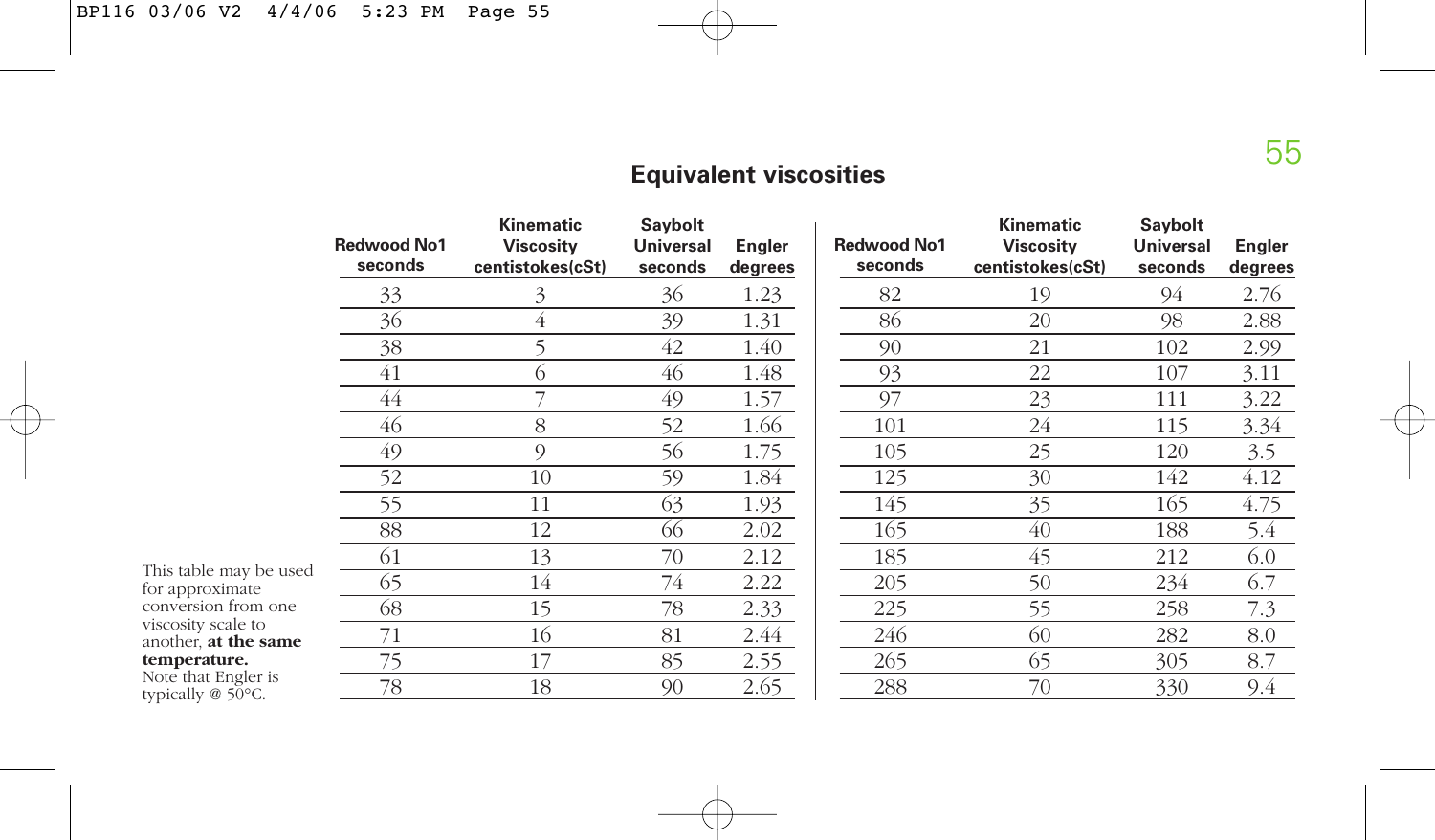# **CONVETSIONS** Density

In each of the following 4 tables to convert into **desired units** multiply **given units** by factor in the intersected box.

E.g. to convert 80 kilograms per cubic metre to pounds per cubic foot, multiply by 0.06243 i.e.  $80 \times 0.06243 = 4.99 \text{ lb/ft}$ NB. For this and the following conversion tables the **emboldened numbers** indicate exact factors, normal numbers indicate an approximate factor.

| <b>DESIRED</b><br><b>UNITS</b><br><b>GIVEN</b><br><b>UNITS</b> | Kilograms per<br>cubic metre<br>$(kq/m^3)$ | Pounds per<br>cubic foot<br>$(Ib/ft^3)$ | Grams per cubic<br>centimetre (g/cm <sup>3</sup> ) | Tonnes per cubio<br>metre<br>$(t/m^3)$ |  |
|----------------------------------------------------------------|--------------------------------------------|-----------------------------------------|----------------------------------------------------|----------------------------------------|--|
| Kilograms per<br>cubic metre<br>$(kq/m^3)$                     | 1                                          | 0.06243                                 | 0.001                                              | 0.001                                  |  |
| Pounds per<br>cubic foot<br>$(lb/ft^3)$                        | 16.02                                      | 1                                       | 0.01602                                            | 0.01602                                |  |
| Grams per cubic<br>centimetre<br>(g/cm <sup>3</sup> )          | 1000                                       | 62.43                                   | 1                                                  | 1                                      |  |
| Tonnes per<br>cubic metre<br>$(t/m^3)$                         | 1000                                       | 62.43                                   | 1                                                  | 1                                      |  |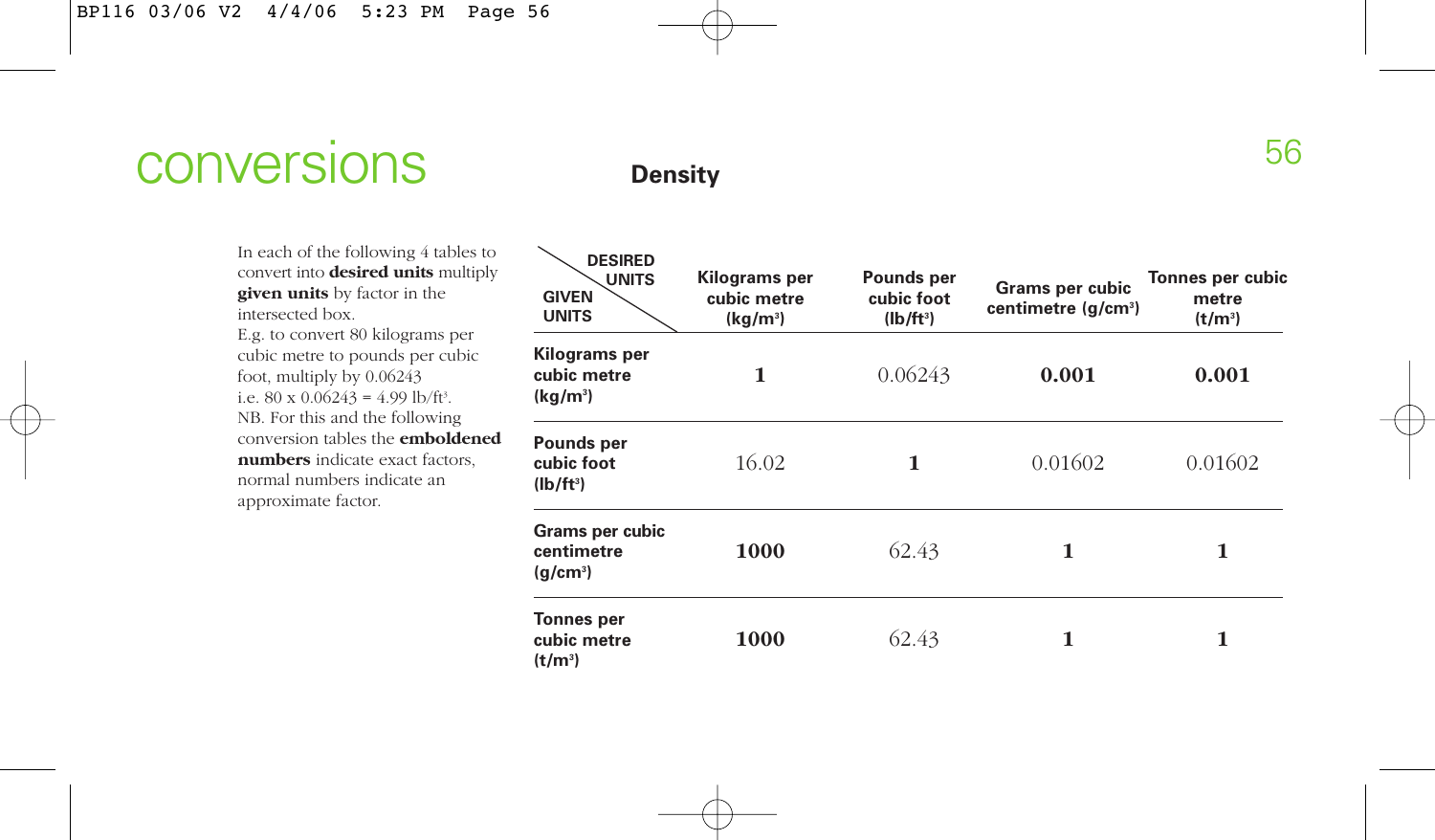# **Capacity**

| <b>DESIRED</b><br><b>UNITS</b><br><b>GIVEN</b><br><b>UNITS</b> | <b>Millilitre</b><br>(m <sub>l</sub> ) | <b>UK Fluid</b><br>Ounce<br>(UK fl oz) | <b>US Fluid</b><br><b>Ounce</b><br>(US f1 oz) | Litre<br>(1) | <b>US Gallon</b><br>(US gal) | <b>UK Gallon</b><br>(UK gal) | <b>Cubic Foot</b><br>(f t <sup>3</sup> ) | <b>Barrel</b><br>(bbl) | <b>Cubic Metre</b><br>(m <sup>3</sup> ) |
|----------------------------------------------------------------|----------------------------------------|----------------------------------------|-----------------------------------------------|--------------|------------------------------|------------------------------|------------------------------------------|------------------------|-----------------------------------------|
| <b>Millilitre</b><br>(m <sub>l</sub> )                         | 1                                      | 0.03520                                | 0.03381                                       | 0.001        | $2.642 \times 10^{-4}$       | $2.200 \times 10^{-4}$       | $3.531 \times 10^{-5}$                   | $6.290 \times 10^{-6}$ | $1 \times 10^{-6}$                      |
| <b>UK Fluid Ounce</b><br>(UK fl oz)                            | 28.41                                  | 1                                      | 0.9608                                        | 0.02841      | 0.007506                     | 0.006250                     | 0.001003                                 | $1.787 \times 10^{-4}$ | $2.841 \times 10^{-5}$                  |
| <b>US Fluid Ounce</b><br>(US fl oz)                            | 29.57                                  | 1.041                                  | $\mathbf{1}$                                  | 0.02957      | 0.007812                     | 0.006505                     | 0.001044                                 | $1.860 \times 10^{-4}$ | $2.957 \times 10^{-5}$                  |
| Litre<br>(1)                                                   | 1000                                   | 35.20                                  | 33.81                                         | 1            | 0.2642                       | 0.2200                       | 0.03531                                  | 0.006290               | 0.001                                   |
| <b>US Gallon</b><br>(US gal)                                   | 3785                                   | 133.2                                  | 128.0                                         | 3.785        | $\mathbf{1}$                 | 0.8327                       | 0.1337                                   | 0.02381                | 0.003785                                |
| <b>UK Gallon</b><br>(UK gal)                                   | 4546                                   | 160.0                                  | 153.7                                         | 4.546        | 1.201                        | 1                            | 0.1605                                   | 0.02859                | 0.004546                                |
| <b>Cubic Foot</b><br>(f t <sup>3</sup> )                       | 28317                                  | 996.6                                  | 957.5                                         | 28.32        | 7.481                        | 6.229                        | 1                                        | 0.1781                 | 0.02832                                 |
| <b>Barrel</b><br>(bbl)                                         | 158 987                                | 5596                                   | 5376                                          | 159.0        | 42                           | 34.97                        | 5.615                                    | 1                      | 0.1590                                  |
| <b>Cubic Metre</b><br>(m <sup>3</sup> )                        | $1 \times 10^6$                        | 35195                                  | 33814                                         | 1000         | 264.2                        | 220.0                        | 35.31                                    | 6.290                  | 1                                       |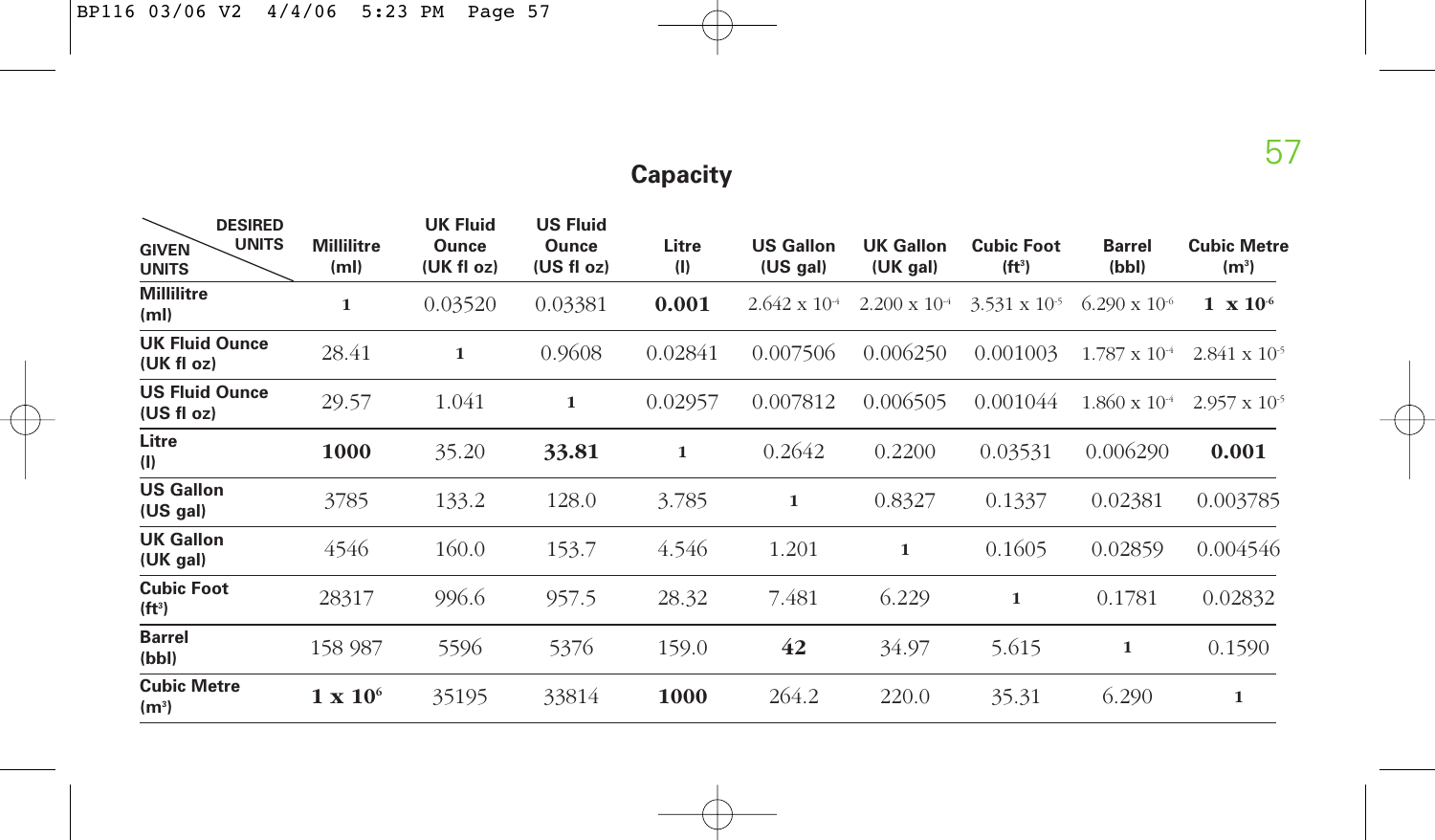

| <b>DESIRED</b><br><b>UNITS</b><br><b>GIVEN</b><br><b>UNITS</b>     | Pounds per<br>square inch<br>(psi) | Pounds per | <b>Inches</b> | Feet     | <b>Metres</b><br>square foot head of water head of water head of water | <b>Kilograms</b><br>per square<br>centimetre<br>(kg/cm <sup>2</sup> ) | Kilograms<br>per square<br>metre<br>(kg/m <sup>2</sup> ) | <b>Standard</b><br><b>Atmosphere</b> | Pascal  |
|--------------------------------------------------------------------|------------------------------------|------------|---------------|----------|------------------------------------------------------------------------|-----------------------------------------------------------------------|----------------------------------------------------------|--------------------------------------|---------|
| Pounds per<br>square inch (psi)                                    | 1                                  | 144        | 27.6804       | 2.3067   | 0.70309                                                                | 0.070307                                                              | 703.07                                                   | 0.068046                             | 6894.74 |
| Pounds per<br>square foot                                          | 0.006944                           | 1          | 0.1922        | 0.01602  | 0.00488                                                                | $4.88 \times 10^{-3}$                                                 | 4.88243                                                  | $4.73 \times 10^{-4}$                | 47.88   |
| <b>Inches</b><br>head of water                                     | 0.036127                           | 5.202      | 1             | 0.08333  | 0.0254                                                                 | 0.00254                                                               | 25.4                                                     | $2.458 \times 10^{-3}$               | 249.09  |
| Feet<br>head of water                                              | 0.43352                            | 62.428     | 12            | 1        | 0.3048                                                                 | 0.03048                                                               | 304.8                                                    | 0.0295                               | 2989.07 |
| <b>Metres</b><br>head of water                                     | 1.4223                             | 204.817    | 39.37         | 3.281    | 1                                                                      | 0.1                                                                   | 1000                                                     | 0.09678                              | 9806.65 |
| <b>Kilograms</b> per<br>square centimetre<br>(kq/cm <sup>2</sup> ) | 14.2233                            | 2048.17    | 393.7         | 32.81    | 10.00028                                                               | 1                                                                     | 10000                                                    | 0.96784                              | 98066.5 |
| Kilograms per<br>square metre<br>(kg/m <sup>2</sup> )              | 0.001422                           | 0.204816   | 0.03937       | 0.003281 | 0.001                                                                  | 0.0001                                                                | 1                                                        | $0.97 \times 10^{-4}$                | 9.80665 |
| <b>Standard</b><br>Atmosphere                                      | 14.696                             | 69968.1    | 406.78        | 33.9     | 10.33                                                                  | 1.0332                                                                | 10332.27                                                 | 1                                    | 101325  |
| <b>Pascal</b>                                                      | 0.000145                           | 0.020886   | 0.004015      | 0.000335 | 0.000102                                                               | 0.00001                                                               | 0.101972                                                 | 0.00001                              | 1       |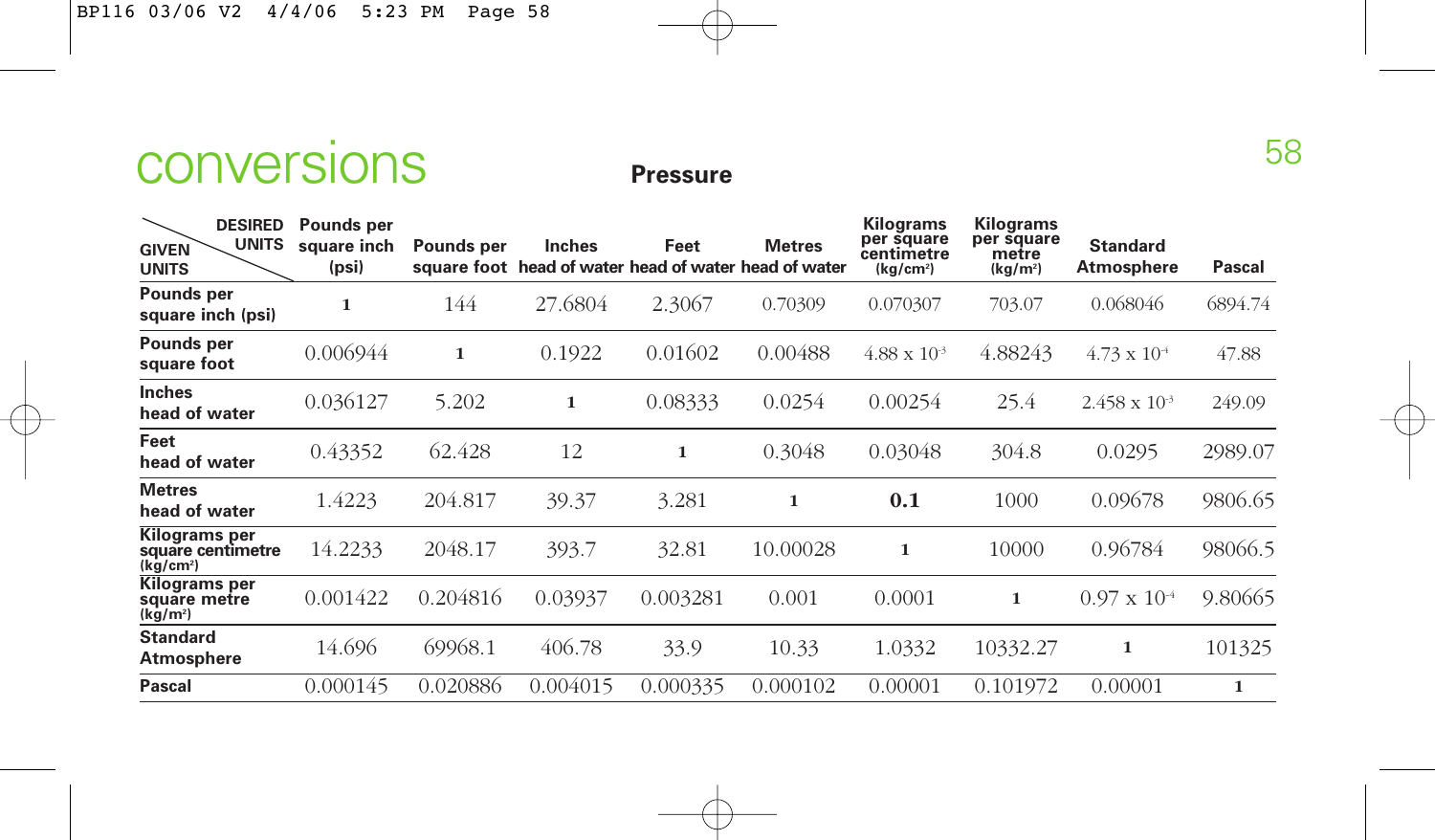# **Energy**

| <b>DESIRED</b><br><b>UNITS</b><br><b>GIVEN</b><br><b>UNITS</b> | <b>British thermal unit</b><br>(Btu) | Kilocalorie<br>(Kcal) | <b>Megajoule</b><br>(MJ) | Horsepower hour<br>(hp h) | <b>Kilowatt hour</b><br>(kWh) | Therm<br>(therm)       |
|----------------------------------------------------------------|--------------------------------------|-----------------------|--------------------------|---------------------------|-------------------------------|------------------------|
| <b>British thermal unit</b><br>(Btu)                           | $\mathbf{1}$                         | 0.2520                | 0.001055                 | $3.930 \times 10^{-4}$    | $2.931 \times 10^{-4}$        | $1 \times 10^{-5}$     |
| <b>Kilocalorie</b><br>(Kcal)                                   | 3.968                                | 1                     | 0.004184                 | 0.001560                  | 0.001163                      | $3.968 \times 10^{-5}$ |
| <b>Megajoule</b><br>(MJ)                                       | 948.45                               | 239                   | 1                        | 0.3725                    | 0.2778                        | 0.009478               |
| Horsepower hour<br>(hp h)                                      | 2546                                 | 641.2                 | 2.685                    | 1                         | 0.7457                        | 0.02544                |
| <b>Kilowatt hour</b><br>(kWh)                                  | 3414                                 | 860.4                 | 3.6                      | 1.341                     | 1                             | 0.03412                |
| <b>Therm</b><br>(therm)                                        | 100061.6                             | 25215                 | 105.5                    | 39.30                     | 29.31                         | 1                      |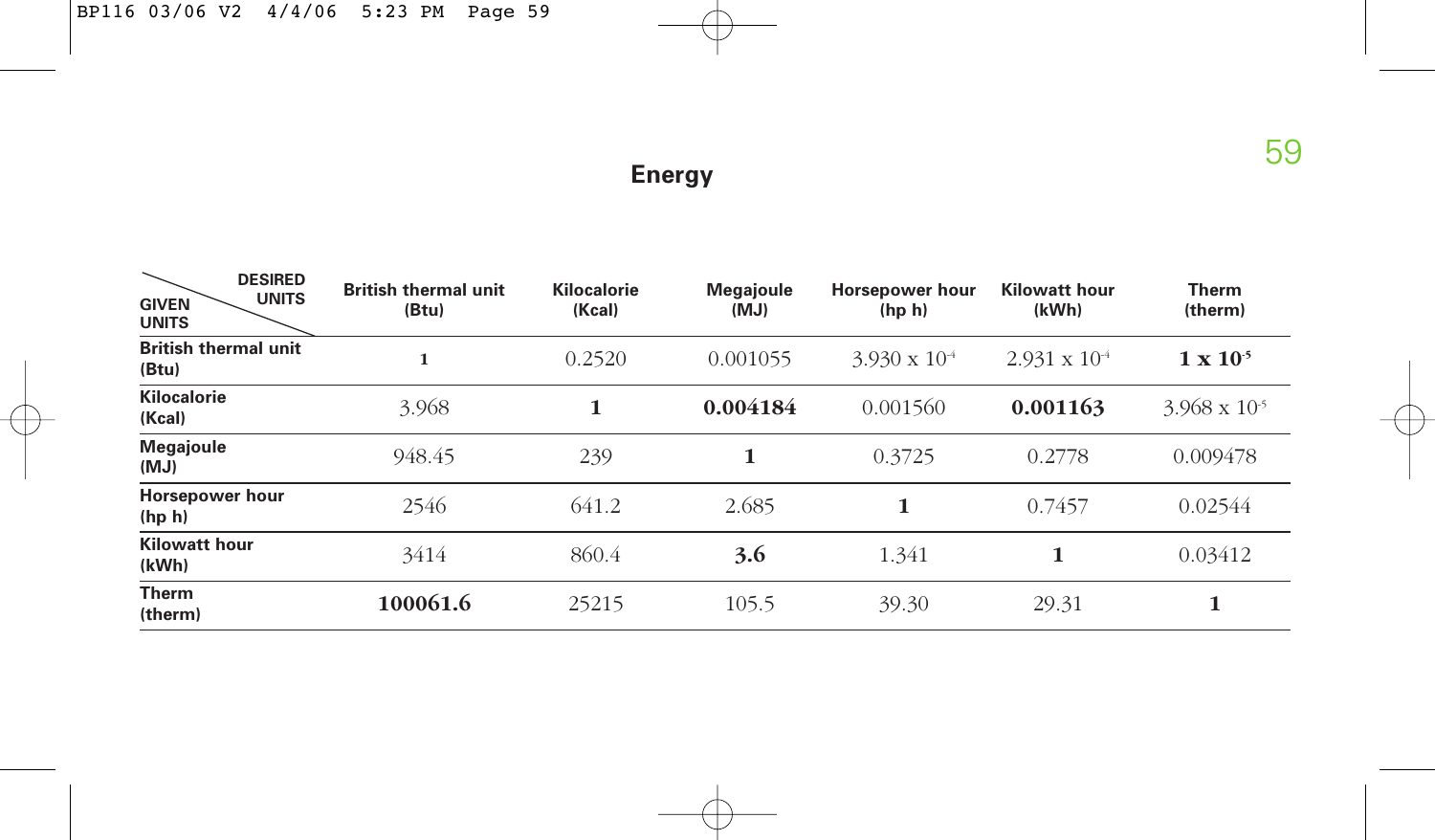# common terms

# **Abrasive Particulates**

For fuels, generally refers to catalyst fines which may be present, but can also refer to other abrasive particles such as rust etc.

# **Acid Number**

A measure of the amount of KOH needed to neutralise all or part of the acidity of a petroleum product. Sometimes referred to as Neutralisation Value. For hydraulic and turbine oils the term "neutralisation value" has traditionally been used to describe total acidity. While in strict analytical terms "neutralisation value" refers to a specific test method, for practical purposes in oil condition monitoring total acid numbers and neutralisation values can be regarded as being comparable.

# **Afloat**

Cargoes on board vessel en route to destination.

# **ARA**

Antwerp/Rotterdam/Amsterdam

# **Arbitration**

Out of court settlement of points of legal dispute by one or more professional person appointed by the two parties.

# **Ash**

Metallic compounds formed when a fuel or lube is burned. More precisely, a measure of the incombustible part of the fuel which remains after the total combustion of a sample of the fuel in air, under prescribed conditions. Primarily, ash comprises metallic oxides and sulphates free from carbonaceous matter.

### **Asphaltenes**

A generic name for complex structures of high molecular weight and very high carbon/hydrogen ratio, with associated sulphur, oxygen, nitrogen and metals, found in residual fuel oil. Used in an analytical sense, asphaltenes are a specific group of asphaltic structures defined as the wax free material insoluble in heptane but soluble in hot toluene.

### **Azeotropic**

Is a blend that behaves essentially like a pure fluid. The composition, however varies with temperature and pressure.

# **Ballast**

A term to describe a vessel sailing without cargo, but taking water into her tanks to give stability.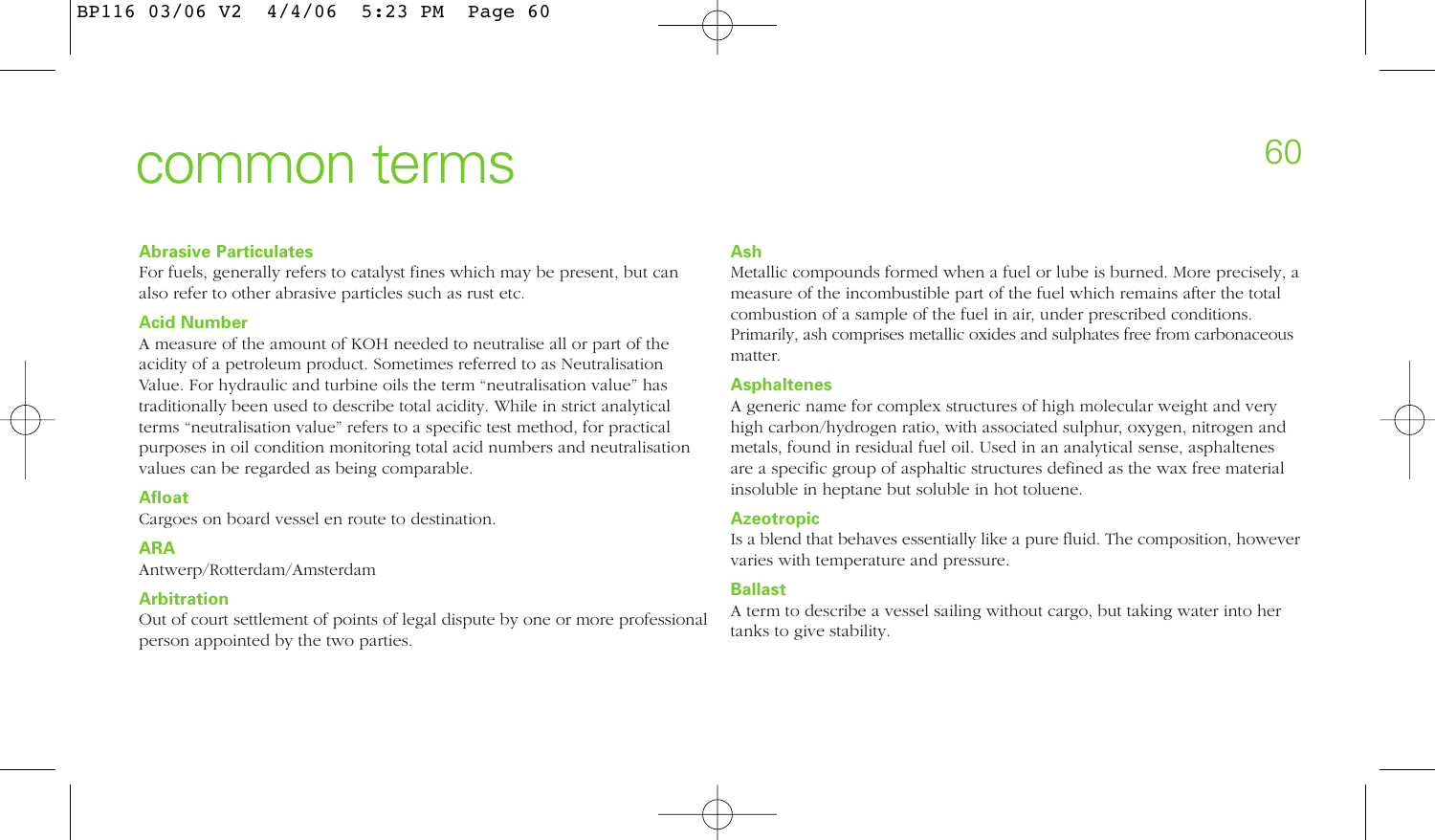# **Base Number [formerly known as Total Base Number (TBN)]**

The amount of acid (perchloric or hydrochloric) needed to neutralise all or part of a lubricant's basicity, expressed as KOH equivalents. It measures the ability of a lubricant to neutralise acids. High BN lubricants are necessary when high sulphur fuels are burnt.

# **BENDS**

Short for "both ends". Used when any loading and discharging term for a vessel is the same for both loading and discharging: e.g. 4,000 mt per WWD SHINC BENDS.

# **Bill of Lading (B/L)**

A receipt for goods shipped on board a vessel - signed by master or his agent; subsequent possession of this document gives the ownership of the cargo described to the holder.

# **Blow-by**

Passage of unburned fuel and combustion gases past the piston rings of internal combustion engines, resulting in fuel dilution and contamination of the crankcase oil.

# **BN**

Base Number (see above).

#### **Boundary Lubrication**

Form of lubrication between two rubbing surfaces without development of a full-fluid lubricating film. Boundary lubrication can be made more effective by including additives in the lubricating oil that provide a stronger oil film, thus preventing excessive friction and possible scoring. There are varying degrees of boundary lubrication, depending on the severity of service. For mild conditions, oiliness agents may be used; by plating out on metal surfaces in a thin but durable film, oiliness agents prevent scoring under some conditions that are too severe for a straight mineral oil. Compounded oils, which are formulated with polar fatty oils, are sometimes used for this purpose. Anti-wear additives are commonly used in more severe boundary lubrication applications. The more severe cases of boundary lubrication are defined as extreme pressure conditions; they are met with lubricants containing EP additives that prevent sliding surfaces from fusing together at high local temperatures and pressures.

# **Bubble Point**

Lowest temperature in a glide.

# **Bunker**

Noun - Fuel for use in ships. Verb - To deliver or receive fuel or lubricant for a ship.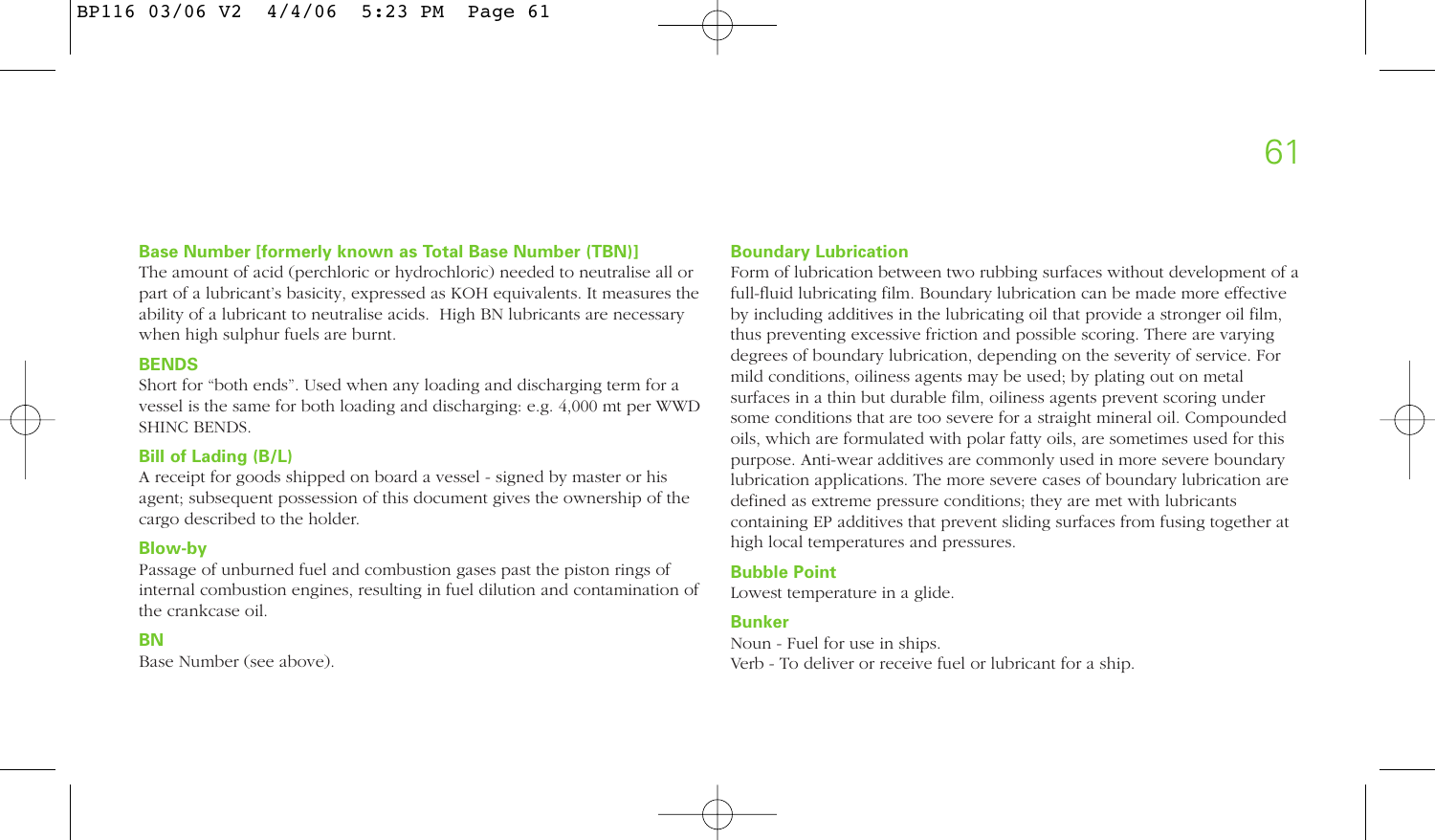# common terms

# **Bunker 'C'**

An American term which refers to the highest viscosity and density product available in any particular port; is usually used in connection with steam ship bunkers.

NB Bunker 'C' has no actual or legal definition of its properties and is seldom referred to for purchasing fuels.

# **Calorific Value - (Specific Energy)**

The amount of heat liberated by the combustion of unit quantity of a substance under specified conditions. The gross calorific value (or higher specific energy) is the sum of the heat produced by the total combustion of the substance and the heat released by the condensation of the water vapour formed by such combustion. The net calorific value (or lower specific energy) is the gross value minus the heat released by the condensation of the water vapour formed by the combustion. Energy content can be determined in a combustion 'bomb' but is more normally calculated using various empirical formulae.

# **Capesize**

A vessel of about 120,000 dwt.

# **Carbon Residue**

A measure of a fuel's tendency to form a carbonaceous deposit after intense heating in an oxygen deficient atmosphere. Carbon residue was recognised as a property which defined the total amount of material present that burnt relatively slowly and could therefore give rise to carbonaceous deposits in boilers and diesel engines.

# **Catalyst**

A substance which alters the rate at which a chemical reaction occurs, without itself undergoing any permanent chemical change.

# **Catalyst Fines**

Small particles of the silicon/aluminium catalyst used in refining processes.

# **Catalytic Cracking**

The process whereby heavy hydrocarbon molecules are broken down (cracked) into lighter molecules by passing them over a suitable catalyst (generally heated and under high pressure).

# **CCAI**

Calculated Carbon Aromaticity Index - a number, calculated from an empirical formula, indicating the ignition quality of a residual fuel. Only the fuel's density and viscosity are required. The formula was derived by Shell Research. The higher the CCAI value, the worse the ignition quality.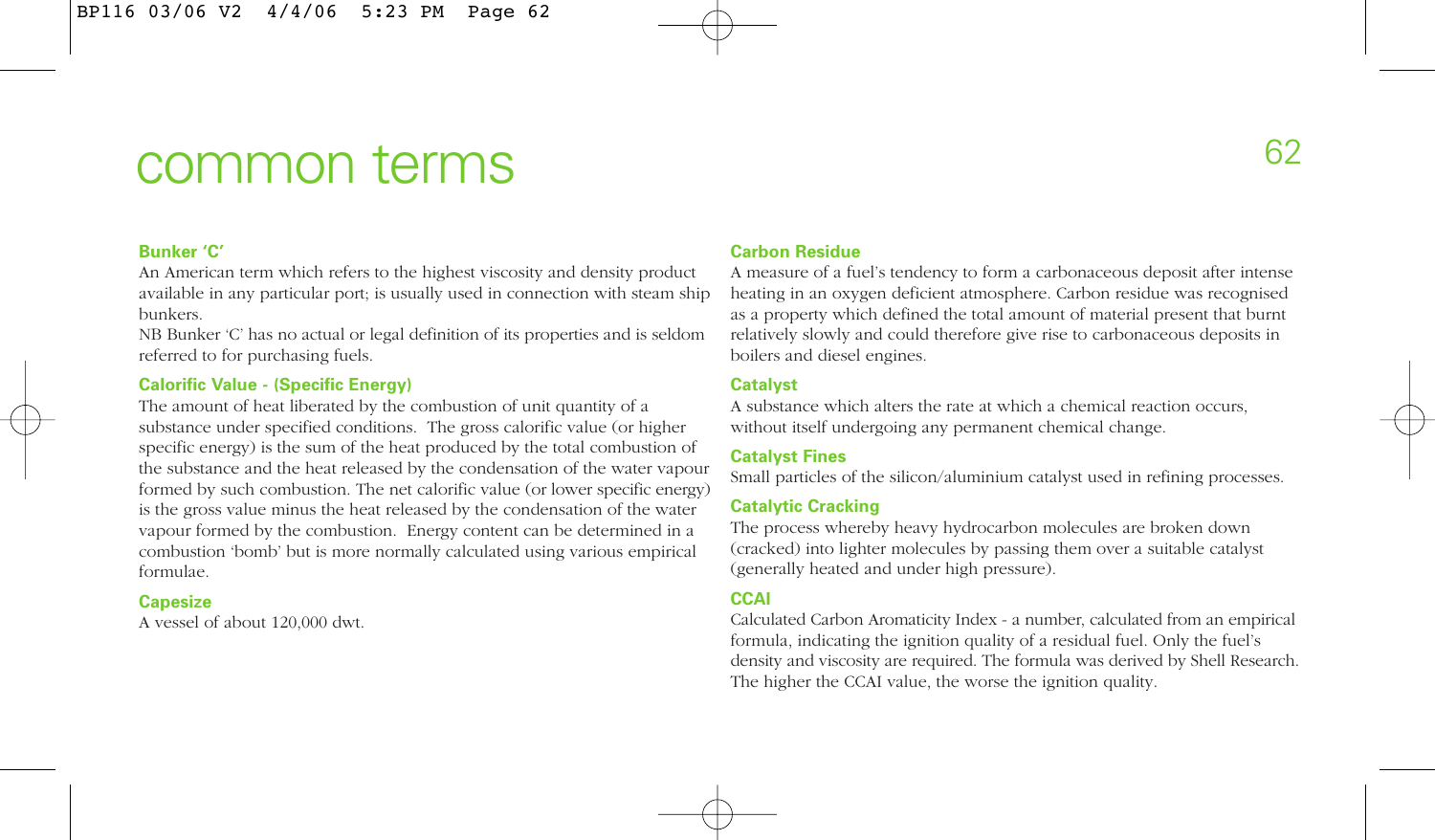# **CIF**

Cost, Insurance & Freight (in full is price charged). The term refers to a sale in which it is the seller's duty to deliver the cargo on board vessel, to procure contracts of affreightment and insurance for benefit of Buyer and to direct vessel to named discharge port. Risk passes as cargo passes the vessel's rail at discharge port and property passes as documents pass. Buyer must provide a berth at discharge port and may be liable for demurrage if vessel is delayed.

# **CII**

Calculated Ignition Index - a number, calculated from an empirical formula indicating the ignition quality of a residual fuel. Only the fuel's density and viscosity are required. The original formula was derived by BP Research. The higher the CII value, the better the ignition quality. CII is analogous to Cetane Number or Cetane Index for distillate diesel fuels.

# **C&F**

Cost and freight. A C&F price includes the cost of the cargo and the freight.

# **Cloud Point**

The temperature at which the formation of visible wax crystals occurs in a clear distillate fuel. It is an indicator of the suitability of the fuel for use at low temperatures, in unheated fuel systems incorporating fine mesh or paper filters which could become blocked by wax crystals.

# **Corrosive Wear**

Wear caused by chemical reaction between acids formed in combustion with metal surfaces.

# **Cracked Distillates**

Distillates derived from fractionation following secondary processing (thermal cracking or fluid cracking) of heavy distillates or residues. Terms such as light and heavy visbroken gas oil, light and heavy catalytically cracked gas oils, and cycle oils, are used to describe different distillate fractions from these processes.

# **Cracked Fuel Oil**

Usually refers to thermal cracking but more recently a specific type of thermal cracking termed 'visbreaking'. Cracked fuel oil can also embrace residue hydrocracking which comprises thermal cracking plus hydrogenation.

# **Cracking**

The process of converting a heavy hydrocarbon (e.g. residual fuel oil) to a lighter fraction (e.g. gas oil and motor gasoline components).

# **Demulsibility**

A measure of a fluid's ability to separate from water.

#### **Density**

Mass per unit volume.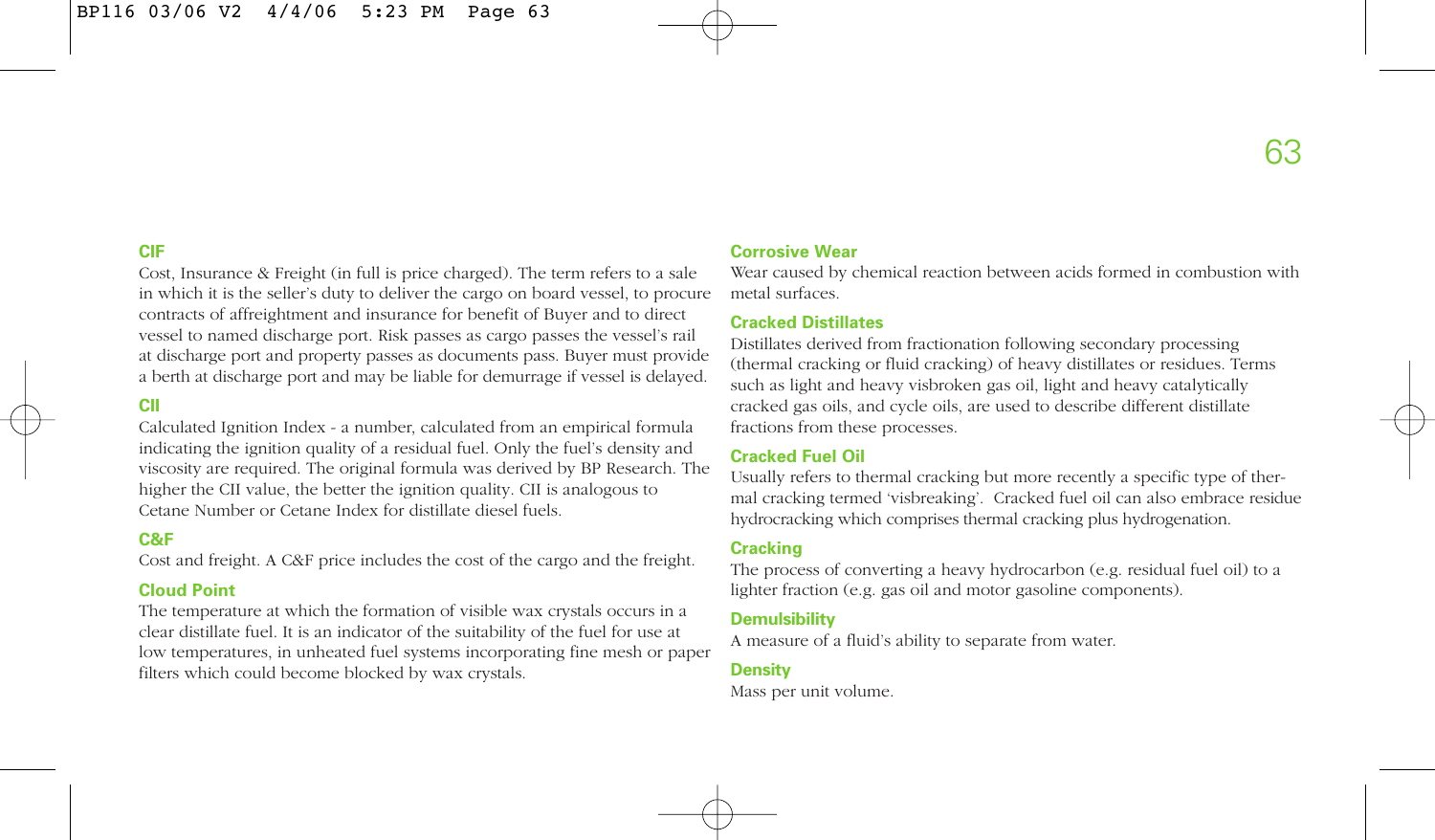# common terms

# **Detergent**

A substance added to fuel or lubricant to keep engine parts clean. In motor oil formulations, the most commonly used detergents are metallic soaps with a reserve of basicity to neutralise acids formed during combustion.

# **Dew Point**

Highest temperature in a glide.

# **Diesters**

A class of chemicals used as a base stock for synthetic lubricants. Pour points range from -50 to -65°C. Advantages include good thermal stability, tendency to dissolve varnish or sludge rather than leave deposits. In fact, diesters can remove deposits formed by other lubricants.

# **DWT**

Deadweight tons. The weight which a vessel is capable of carrying by way of cargo, plus bunkers, stores and fresh water, when loading to maximum permitted marks. This is measured in tons of 2240 lbs.

### **Demurrage**

An agreed daily amount of money payable to the owner by charterer as a penalty if vessel takes more than the lay time for loading or discharging.

# **Despatch**

The opposite of demurrage, an amount payable by owner to charterer for loading or discharging a vessel more quickly than the laytime. Traditionally half the demurrage rate.

# **Draught**

The depth to which a floating vessel is submerged. When a figure is quoted in a vessel's description this refers to her being fully loaded including stores and water.

# **Elasto-hydrodynamic Lubrication**

In rolling element bearings, the elastic deformation of the bearing (flattening) as it rolls, under load, in the bearing race. This momentary flattening improves the hydrodynamic lubrication properties by converting point or line contact to surface-to-surface contact.

# **ETA**

Estimated time of arrival.

# **ETD**

Estimated time of departure.

#### **ETR**

Estimated time of readiness.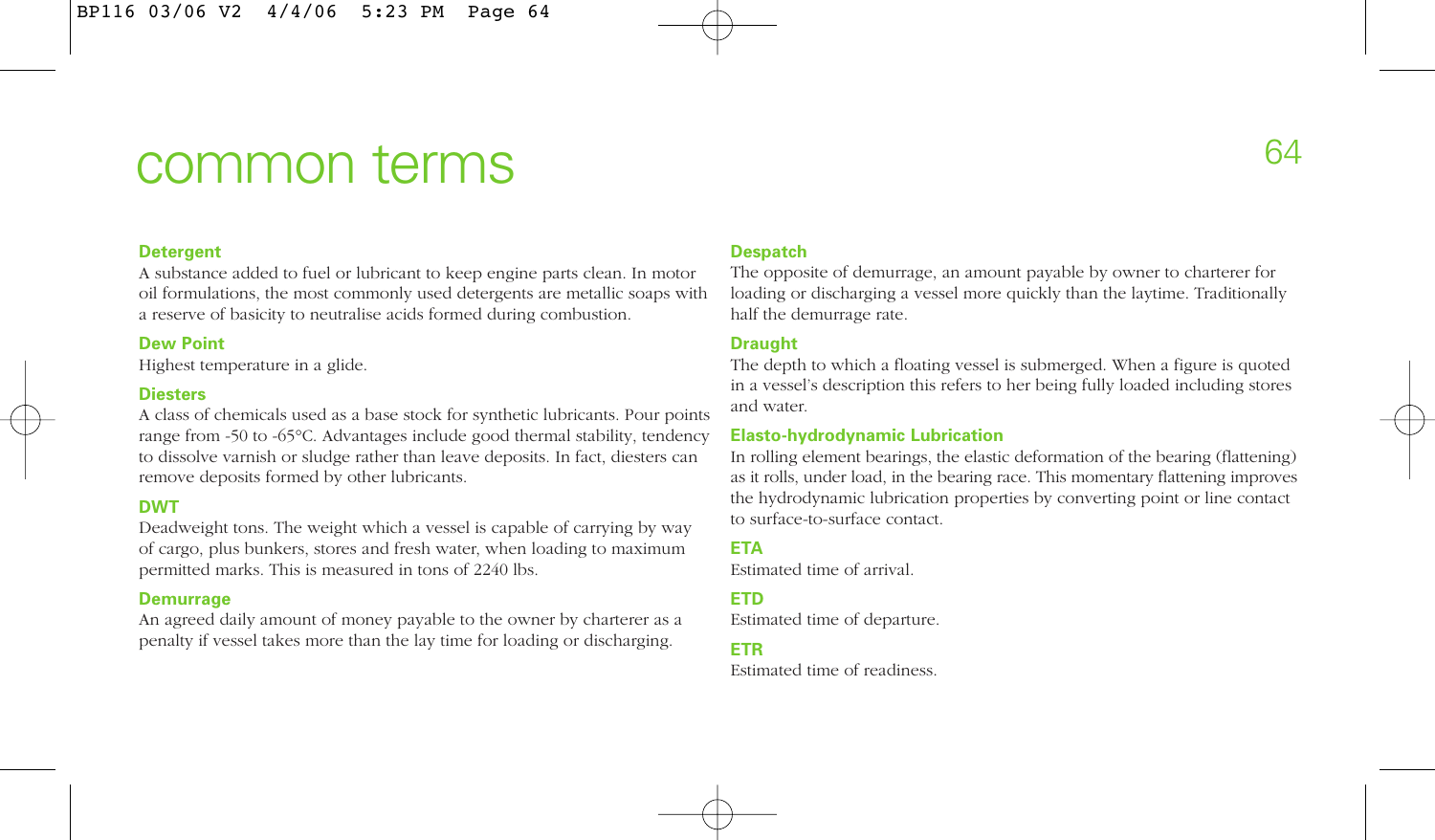#### **ETS**

Estimated time of sailing.

### **Ferrography**

An analytical method of assessing machine health by quantifying and examining ferrous wear particles suspended in the lubricant or hydraulic fluid. Analytical ferrography is the magnetic precipitation and subsequent analysis of wear debris from a fluid sample. This approach involves passing a volume of fluid over a chemically treated microscope slide which is supported over a magnetic field. Permanent magnets are arranged in such a way as to create a varying field strength over the length of the substrate. This varying strength causes wear debris to precipitate in a distribution with respect to size and mass over the Ferrogram. Once rinsed and fixed to the substrate, this debris deposit serves as an excellent media for optical analysis of the composite wear particulates.

# **Fire point**

The temperature to which a combustible liquid must be heated so that the released vapour will burn continuously when ignited under specified conditions.

# **Flash point**

The temperature to which a combustible liquid must be heated to give off sufficient vapour to form momentarily a flammable mixture with air when a small flame is applied under specified conditions.

# **FAS**

Free alongside.

# **FOB**

Free on board. An FOB price does not include insurance and freight.

# **FOC**

Free of charge.

#### **Force Majeure**

Circumstances beyond reasonable control.

# **Fuel Oil**

A product blended from residue and distillate components derived from a variety of refining processes. Chemically, fuel oils are highly complex colloidal structures of heavy asphaltic compounds dispersed in an oil phase.

# **FZG**

A method for determining the load carrying ability of lubricants. Calibrated spur gears are operated at fixed speed and controlled initial oil temperatures for 15 minute stages. The load on the gear teeth is increased after each stage. Performance is judged by the number of stages run up to a defined weight loss of the test gears or visual assessment of damage to tooth flanks. Maximum number of stages is 12. Reported value is normally the load stage at which the gear test is deemed to have failed.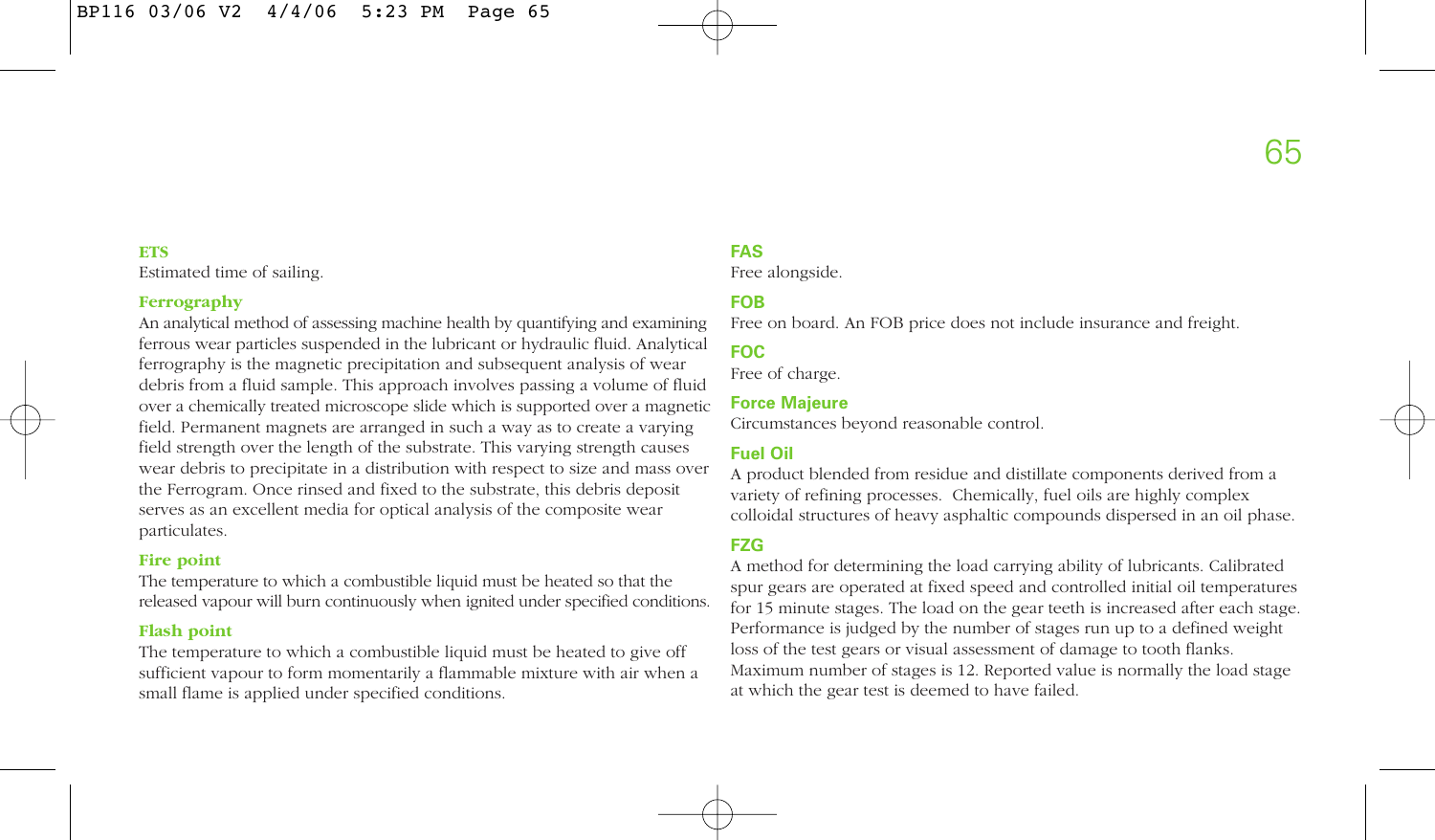# common terms

# **Gas Oil**

A wholly distillate product comprising 'middle' distillates within the boiling range of approximately 180 to 370°C, and which is clear and bright.

# **Gearless**

The vessel has little or no means aboard for loading and discharging cargo.

# **Gravity**

In petroleum products only, the mass/volume relationship expressed as-

| Specific Gravity $=$ | Mass/unit volume product $@$ 60°F |          |  |
|----------------------|-----------------------------------|----------|--|
|                      | Mass/unit volume water $@$ 60°F   |          |  |
| API Gravity $=$      | 141.5                             | $-131.5$ |  |
|                      | Specific Gravity @ 60°F/60°F      |          |  |

# **Handysize**

A vessel of about 35,000 dwt.

# **Hydrodynamic Lubrication**

A system of lubrication in which the shape and relative motion of the sliding surfaces causes the formation of a fluid film having sufficient pressure to separate the surfaces.

# **Hydrofining**

A fixed-bed catalytic process to desulphurise and hydrogenate a wide range of feed stocks from gases to waxes. Normally used in a refinery to desulphurise middle distillates.

# **Ignition Quality**

The property that defines a fuel's ability to initiate combustion when injected into hot compressed air. For distillate fuels this property is defined by Cetane Number (obtained by direct measurement in a diesel engine) or by Diesel or Cetane Index derived empirically from other properties linked to the fuels chemical composition. No standard test exists for heavy fuel oils, but both BP and Shell have developed engine tests and empirical formulae for assessing ignition quality, refer CCAI and CII.

# **Insolubles**

Contaminants found in used oils due to soot, wear particles, asphaltenes, residual fuel contamination or oxidation products. Often measured as heptane, pentane or toluene insolubles to differentiate the different sources. Heptane insolubles are very similar to pentane. For used lubricating oils the heptane insolubles measures the total amount of contaminant. Toluene insolubles measures the soot and wear particle portion. The difference between heptane and toluene insolubles is sometimes designated as products of oxidation (resins) or asphaltenes which are all fuels and combustion related.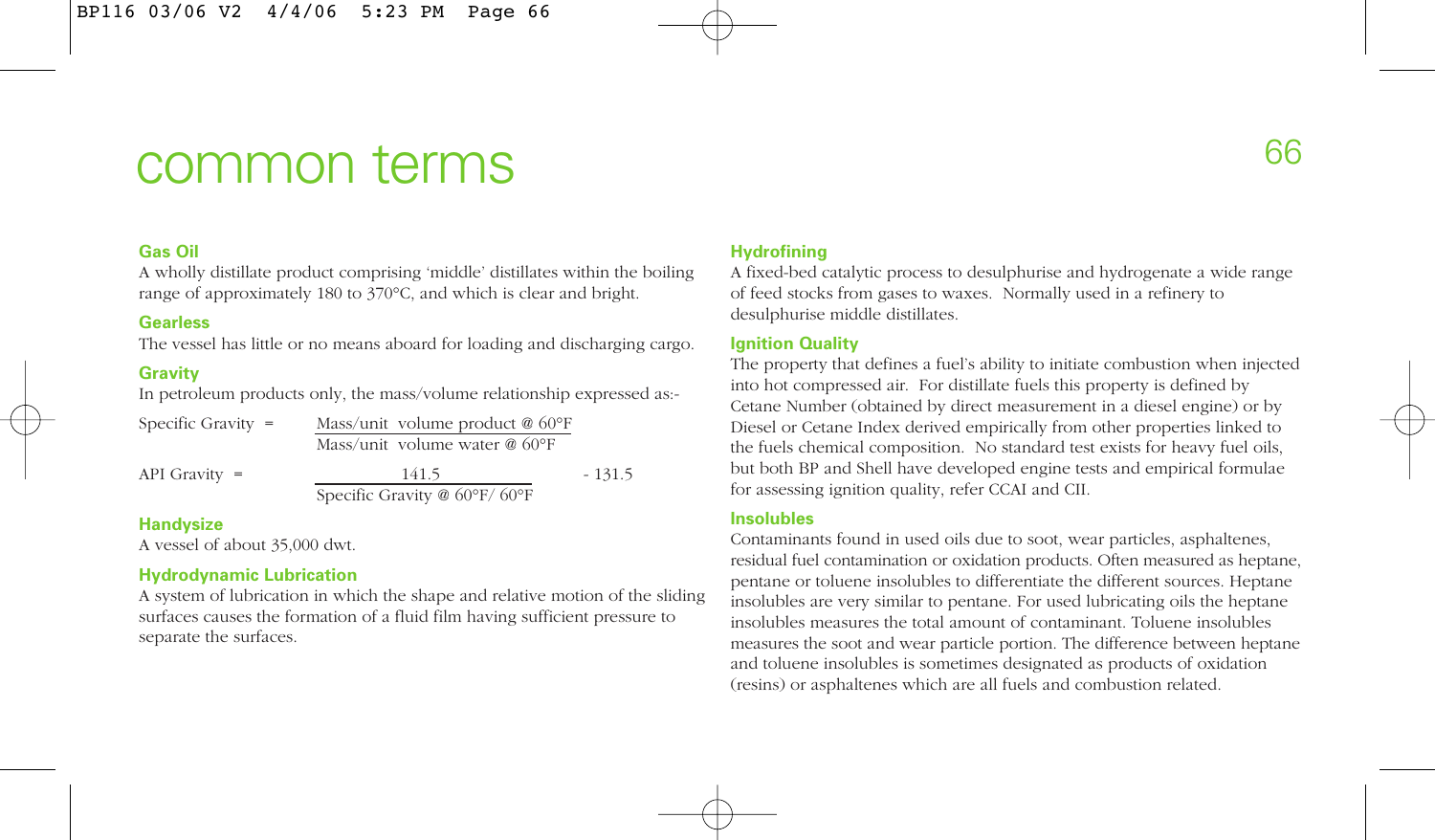# **ISO8217**

The international standard - 'Petroleum products - Fuels (class F) - Specification for marine fuels. Defines a range of fuel grades which meet the requirements for marine fuels supplied on a world wide basis for consumption onboard ships. The standard sets out the required properties of the fuels at the time and place of custody transfer. The current version of the standard was published in 1996.

# **Knot**

Measure of speed, one knot being one nautical mile of 6,080 feet traversed in one hour.

# **Laid up**

A vessel being moored through lack of employment usually without full crew and with engine sealed.

# **Laydays**

A specific period in days during which the ship must arrive and be ready for loading.

# **Laytime**

The time available for loading or discharging a vessel's cargo without incurring demurrage.

# **LOA**

Length overall.

# **LWT**

Lightweight tons. This is the weight of steel in a ship and is usually given when a ship is sold for scrap when the price is given in dollars per lightweight ton.

# **Marine Diesel Oil - (MDO)**

A low viscosity fuel, which can vary from gas oil to a blend of residue and gas oil and where the colour can vary from 'clear and bright' to black depending on the grade.

### **Multigrade Oil**

Engine or gear oil that meets the requirements of more than one SAE viscosity grade classification, and that can be used over a wider temperature range than a single grade oil.

### **Near Azeotropic**

Blends comprising multiple components of different volatility that, when used in the refrigeration cycle, change volumetric composition at different temperatures. Temperature Glide less than 6°C.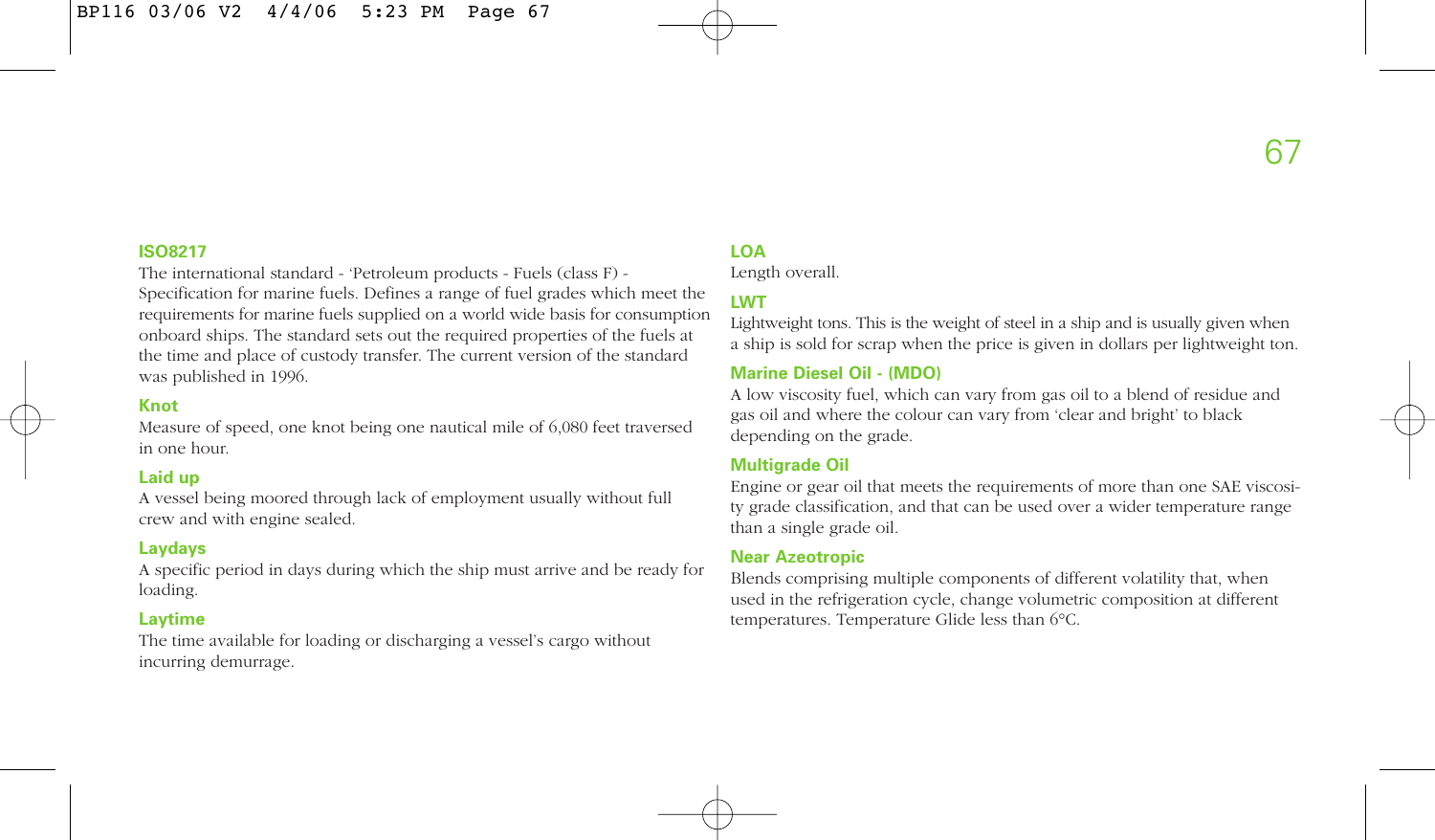# common terms

#### **Nitration**

The process whereby nitrogen oxides (which are formed in combustion process) react with petroleum fluids at high temperatures, often resulting in viscosity increase and deposit formation.

# **NOR**

Notice of readiness. This is tendered by vessel to the receiver's agent (usually in office hours) to indicate that it is ready to load or discharge. The time of tender is the start of turn time.

### **Neutralisation Number**

See Acid Number.

# **OBO**

Ore/bulk/oil carrier.

### **Oxidation**

Occurs when oxygen react with petroleum fluids. The process is accelerated by heat, light, metal catalysts and the presence of water, acids or solid contaminants. It leads to increased viscosity and deposit formation.

### **Panamax**

A vessel of about 65,000 dwt.

# **Paraffinic**

A type of hydrocarbon containing a high proportion of straight chain saturated hydrocarbons. Often susceptible to cold flow problems.

# **Polyalphaolefins (PAO)**

A class of chemicals used as a base stock for synthetic lubricants. PAOs are the most widely used basestock for synthetic lubricant, and contain no sulphur, phosphorus or metals. They are wax free and hence have low pour point characteristics.

### **Polyolesters**

A class of chemicals used as a base stock for synthetic lubricants. These are like diesters and contain no sulphur, phosphorus or wax. They have very low pour points and viscosity index ranges from 120 to 160.

# **Polyalkylene glycols (PAG)**

A class of chemicals used as a base stock for synthetic lubricants. PAGs have good high temperature stability and high viscosity indexes and can be used over a wide range of temperatures. They exhibit low deposit formation and tend to solublise their decomposition products.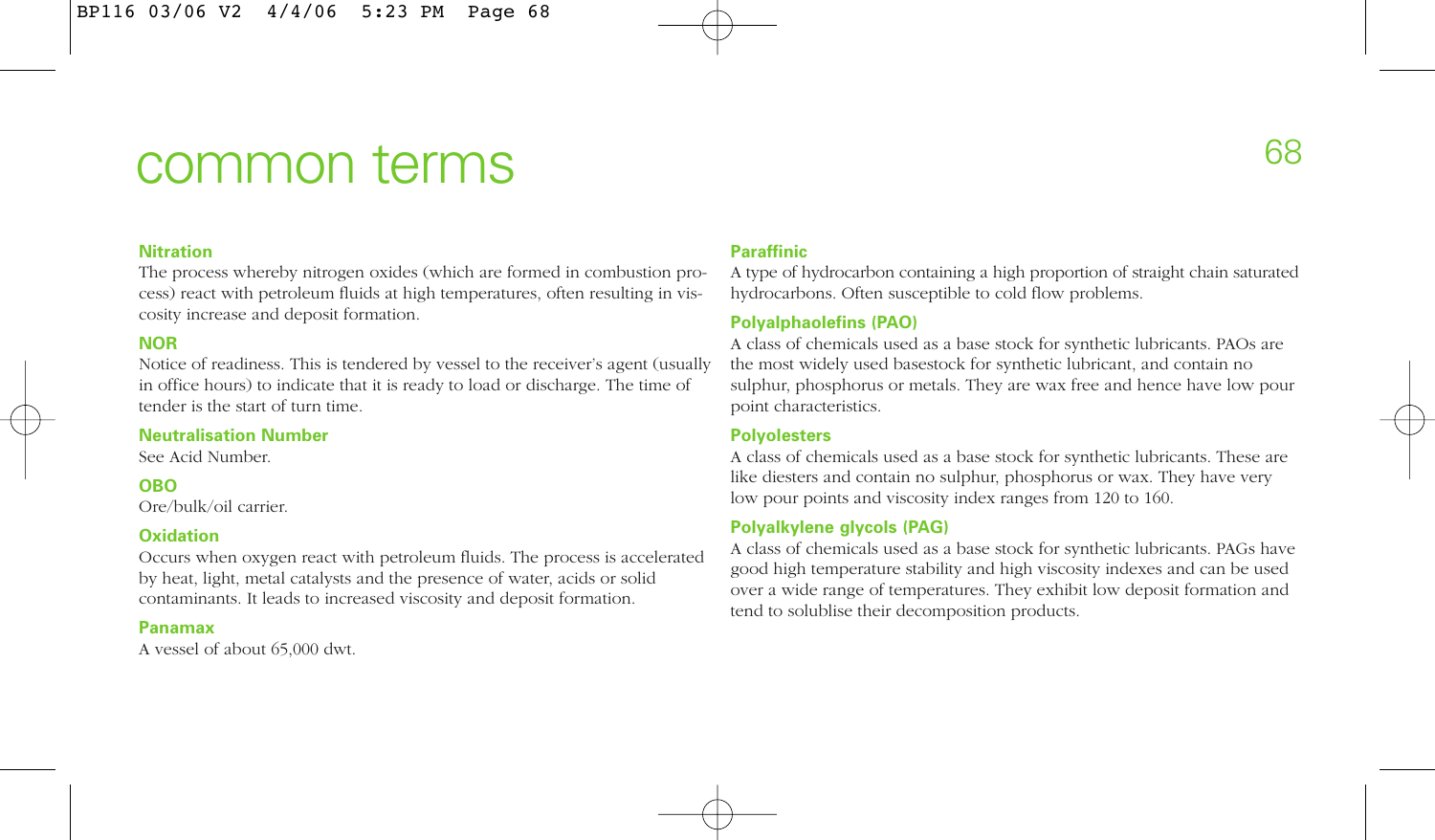# **Pour Point**

Is defined as 3°C above the complete solidification temperature, the temperature at which sufficient wax is out of solution in a fuel to cause it to solidify. Pour point is an important characteristic for the handling and transfer of fuel. Mainly related to crude oil source but can be influenced by the refining process, components of fuel and/or the use of additives.

### **Relative Density**

The ratio of the mass of a given volume of liquid at a stated temperature to the mass of an equal volume of pure water at another stated temperature. Both temperatures should be reported when stating relative density. Relative density decreases with increase of temperature and vice versa. It can only be compared one with another at the same temperatures. The standard temperature for quoting the relative density for most petroleum products is 15°C.

# **Running Days**

Days of 24 consecutive hours including holidays, Saturdays, Sundays, unless excepted, i.e. a vessel is told she will be loaded in 4 running days, whether or not she is worked upon; alternative is say 4 WWD SHEX - 4 weather (permitting) working days, Sundays and holidays excepted.

# **Rust Preventative**

Compound for coating metal surfaces with a film that protects against rust. Commonly used to preserve equipment in storage.

# **SATSHEX**

Saturdays, Sundays, holidays excluded.

# **Sediment**

The measure of all material in a fuel which may separate from it. Sediment may be from inorganic material (rust, debris etc.), water or unstable hydrocarbons. The presence of sediment may give rise to fuel handling difficulties. Normally determined by using test technique employing filtration or centrifuging. The value measured is very dependent on the specific test method used.

# **Sediment - Existent, Potential & Accelerated**

Total sediment existent (TSE), is a measure of the amount of sediment (according to the specified test method) in a sample of fuel as received. It is an indicator as to whether a fuel can be handled and pre-treated successfully onboard a ship.

Total sediment potential (TSP), is a measure of the amount of sediment (according to the specified test method) after the fuel sample has been heated and stored for 24 hours at 100°C, to replicate thermal ageing which may occur in shipboard fuel systems. It is an indicator as to whether a fuel can be handled and pre-treated successfully onboard a ship.

Total sediment accelerated (TSA) is similar to TSP, but replaces the thermal ageing step with a chemical-ageing step, in order to shorten the test period.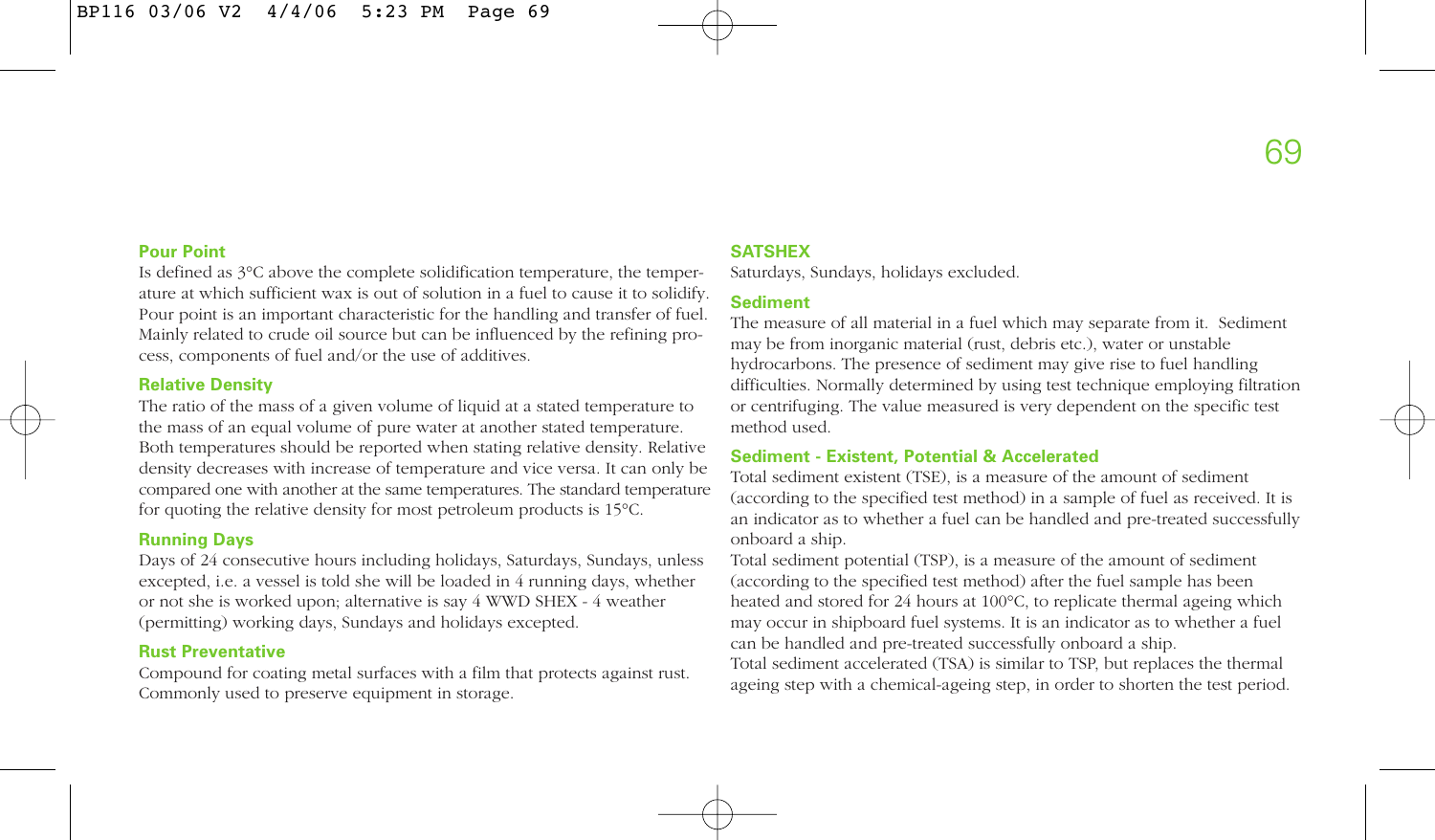# common terms

# **SF**

Stowage factor. Used to determine whether a vessel's holds will be filled before the vessel reaches her maximum draught. A vessel's maximum cargo is determined by dividing the vessel's cubic capacity by the cargo's SF. It may be expressed as  $m^3/mt$ .

# **SHEX**

Sundays and holidays excluded. This term usually follows a loading or discharging per day figure.

# **SHINC**

Sundays and holidays included.

# **Spot**

Term for a ship available to charter in the immediate vicinity of a charterer's requirement for tonnage and similarly for a cargo immediately available. Also for fuel or lube sales on one-off basis, not subject to a term contract.

# **Stevedore**

The contractor who employs labourers to load/discharge vessels. These labourers are often wrongly called stevedores.

#### **Suezmax**

A vessel of about 120,000 to 200,000 dwt.

#### **Temperature Glide**

Occurs when the refrigerants in a blend at a given pressure change state at different temperatures. That is, when a refrigerant consisting of different components boils at different temperatures, the temperature glide is an indication of the difference between the boiling points.

# **TBN**

Total Base Number, an obsolete term now replaced by 'Base Number',see p.47

#### **Thermal Cracking**

A process in which the chemical structure of petroleum fraction is modified by the application of very high temperatures under pressure.

# **Timecharter**

Charter arranged for a fixed period. Payment is either per day or per deadweight ton per month, but it excludes voyage costs. The charterer has the use of the vessel with the shipowner supplying the crew and provisions.

# **Trimmed**

The trimming of a dry bulk cargo is when it is levelled off after loading.

# **Trip Timecharter**

Charter arranged for a single voyage, often with destination loosely described, e.g. Spanish Mediterranean, but delivery point specified, e.g. Gibraltar Payment calculated per timecharter.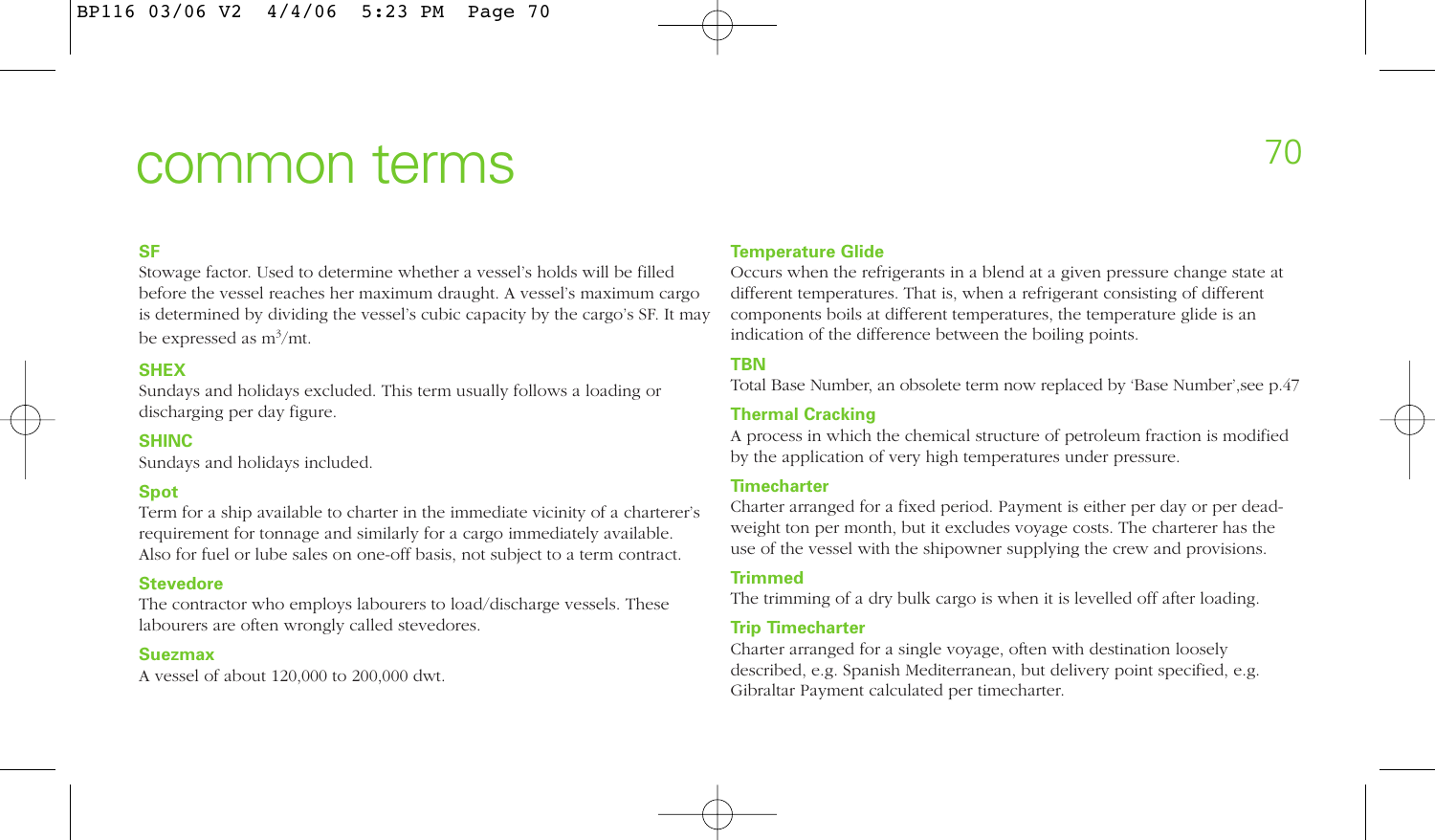# **TT**

Turn time. Quoted in hours, being the time between the tendering of notice of readiness (NOR) and laytime commencing.

# **ULCC**

Ultra large crude carrier. Generally means crude oil tanker of 350,000 dwt or above.

# **UOA**

Used oil analysis.

# **VLCC**

Very large crude carrier. Crude oil tankers of about 175,000 dwt up to 350,000 dwt.

#### **Viscosity**

The measure of a fluid's resistance to motion or flow. Viscosity increases as temperature decreases. When discussing viscosity the reference temperature must always be quoted.

There are two measures for viscosity:

• Kinematic viscosity - a measure of the resistance to gravity flow of a liquid, the pressure head being proportional to its density. It is expressed in centistokes - cSt, or more correctly in the identical units of mm<sup>2</sup>/s

#### **Viscosity (cont.)**

• Dynamic viscosity - the ratio between the applied shear stress and the rate of shear, is the measure of the resistance to flow of a liquid. It is expressed as the centipoise - cP The viscosity of marine fuels is generally quoted in cSt, e.g.:- IF180 = 180cSt max. @ 50°C (approximately 21.8cSt @ 100°C) RMF25 = 25cSt max. @ 100°C (approximately 225 cSt @ 50°C)

### **Viscosity Index (VI)**

Relationship of viscosity to temperature of a fluid. High viscosity index fluids tend to display less change in viscosity with temperature than low viscosity index fluids.

#### **Volatile**

When a mixture of hydrocarbons is heated to a certain temperature a portion of the mixture will boil or evaporate off. The constituents that boil-off are termed volatile, those that remain non-volitile.

### **Voyage Charter**

Charter arranged for a single voyage with agreed loading and discharging ports. Payment is per metric ton of cargo loaded and includes all voyage costs.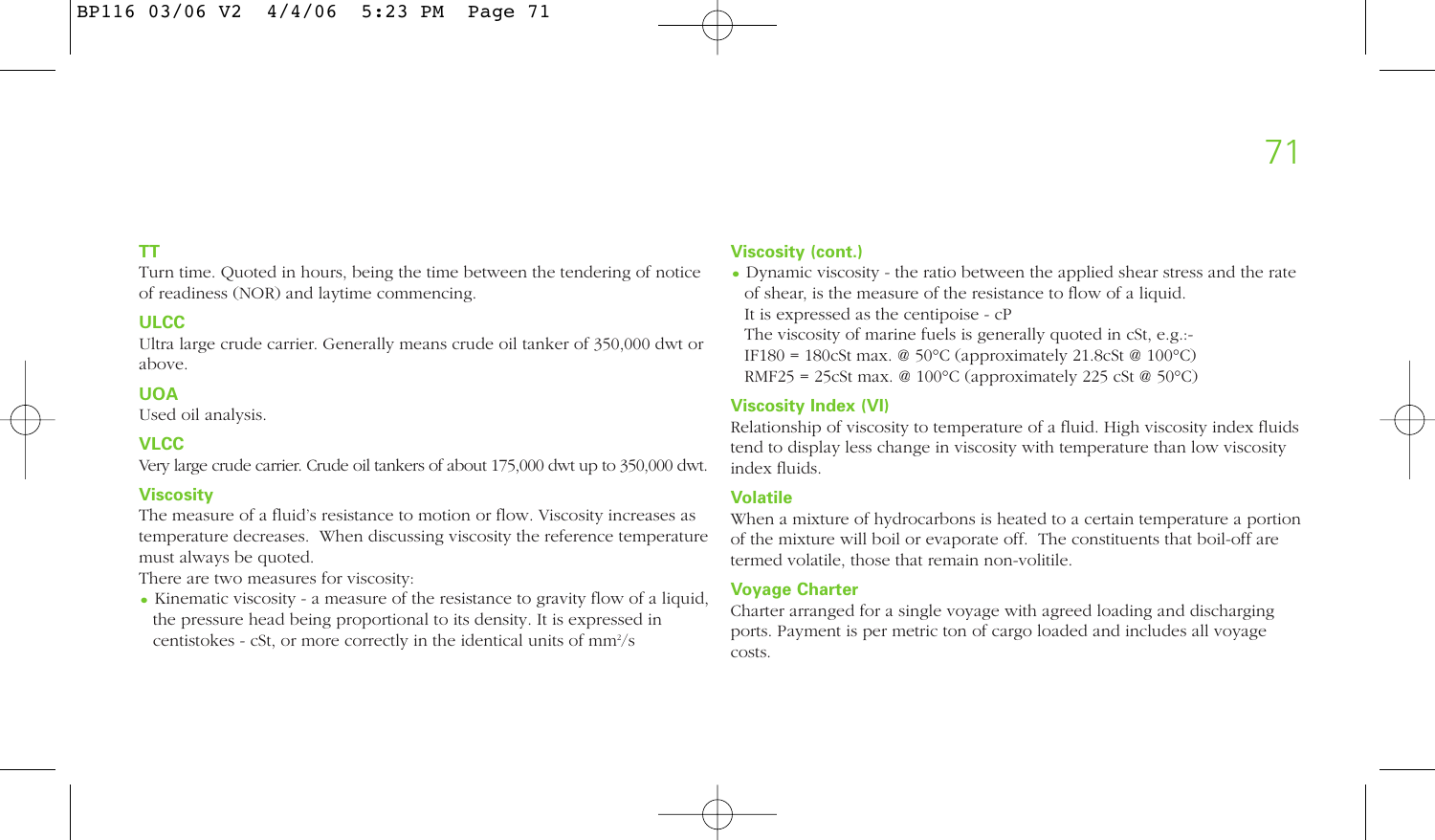## <sup>72</sup> common terms

## **WWD**

Weather working days. This is usually qualified by SHEX or SHINC and means the exclusion of time lost through bad weather.

## **Zeotropic**

Blends comprising multiple components of different volatility that, when used in the refrigeration cycle, change volumetric composition and saturation temperatures as they evaporate or condense at constant pressure. Temperature Glide greater than 6°C.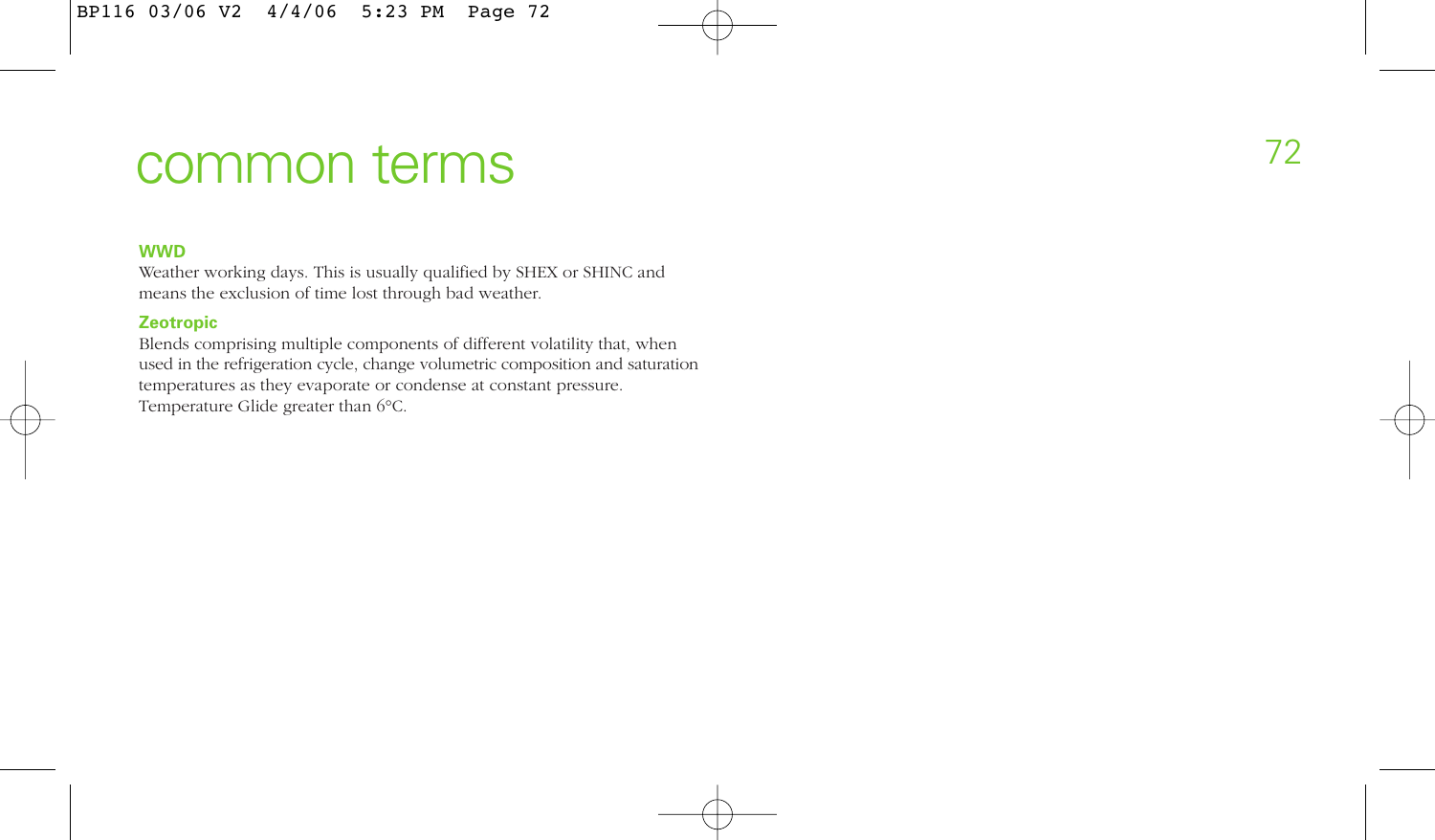

Picture of 6L60MC Engine Courtesy of Man B+W Diesel A/S, Copenhagen/Denmark